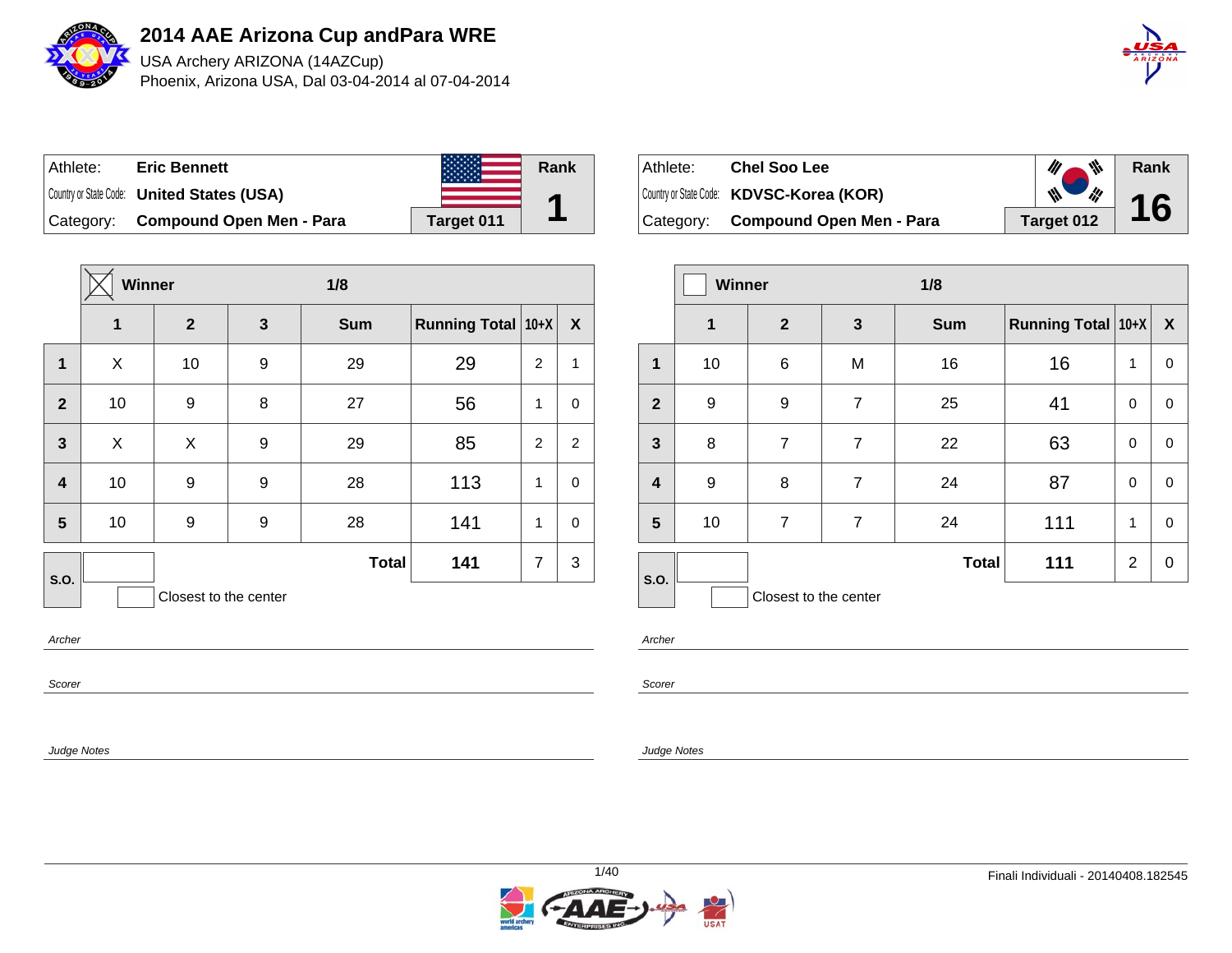

USA Archery ARIZONA (14AZCup) Phoenix, Arizona USA, Dal 03-04-2014 al 07-04-2014



| Athlete:  | <b>Alec Denys</b>                   |            | Rank |
|-----------|-------------------------------------|------------|------|
|           | Country or State Code: Canada (CAN) |            |      |
| Category: | Compound Open Men - Para            | Target 013 | 9    |

|                | <b>Winner</b> |                       |                | 1/8          |                           |                |                           |  |
|----------------|---------------|-----------------------|----------------|--------------|---------------------------|----------------|---------------------------|--|
|                | 1             | $\boldsymbol{2}$      | 3              | <b>Sum</b>   | <b>Running Total 10+X</b> |                | $\boldsymbol{\mathsf{X}}$ |  |
| $\mathbf{1}$   | X             | 10                    | $\overline{7}$ | 27           | 27                        | $\overline{2}$ | $\mathbf{1}$              |  |
| $\overline{2}$ | 10            | 9                     | 9              | 28           | 55                        | 1              | 0                         |  |
| $\mathbf{3}$   | 10            | 9                     | 9              | 28           | 83                        | 1              | 0                         |  |
| 4              | 10            | 9                     | $\overline{7}$ | 26           | 109                       | 1              | 0                         |  |
| 5              | X             | 10                    | 9              | 29           | 138                       | $\overline{2}$ | $\mathbf{1}$              |  |
| S.O.           |               |                       |                | <b>Total</b> | 138                       | $\overline{7}$ | $\overline{2}$            |  |
|                |               | Closest to the center |                |              |                           |                |                           |  |
| Archer         |               |                       |                |              |                           |                |                           |  |

| Athlete:  | <b>Andre Shelby</b>                            |            | <b>Rank</b> |
|-----------|------------------------------------------------|------------|-------------|
|           | Country or State Code: <b>Usa-Florida (FL)</b> |            |             |
| Category: | <b>Compound Open Men - Para</b>                | Target 014 | 8           |

|                         | <b>Winner</b> |                       |                | 1/8          |                    |                |                  |  |
|-------------------------|---------------|-----------------------|----------------|--------------|--------------------|----------------|------------------|--|
|                         | 1             | $\mathbf{2}$          | $\mathbf{3}$   | <b>Sum</b>   | Running Total 10+X |                | $\boldsymbol{X}$ |  |
| 1                       | 10            | 9                     | $\overline{7}$ | 26           | 26                 | 1              | 0                |  |
| $\mathbf{2}$            | 10            | 9                     | 8              | 27           | 53                 | 1              | 0                |  |
| $\mathbf{3}$            | X             | X                     | 8              | 28           | 81                 | $\overline{2}$ | 2                |  |
| $\overline{\mathbf{4}}$ | 9             | 9                     | 9              | 27           | 108                | 0              | 0                |  |
| 5                       | 9             | 9                     | 9              | 27           | 135                | $\mathbf 0$    | 0                |  |
| S.O.                    |               |                       |                | <b>Total</b> | 135                | $\overline{4}$ | $\overline{2}$   |  |
|                         |               | Closest to the center |                |              |                    |                |                  |  |

Scorer

Judge Notes

Archer

Scorer

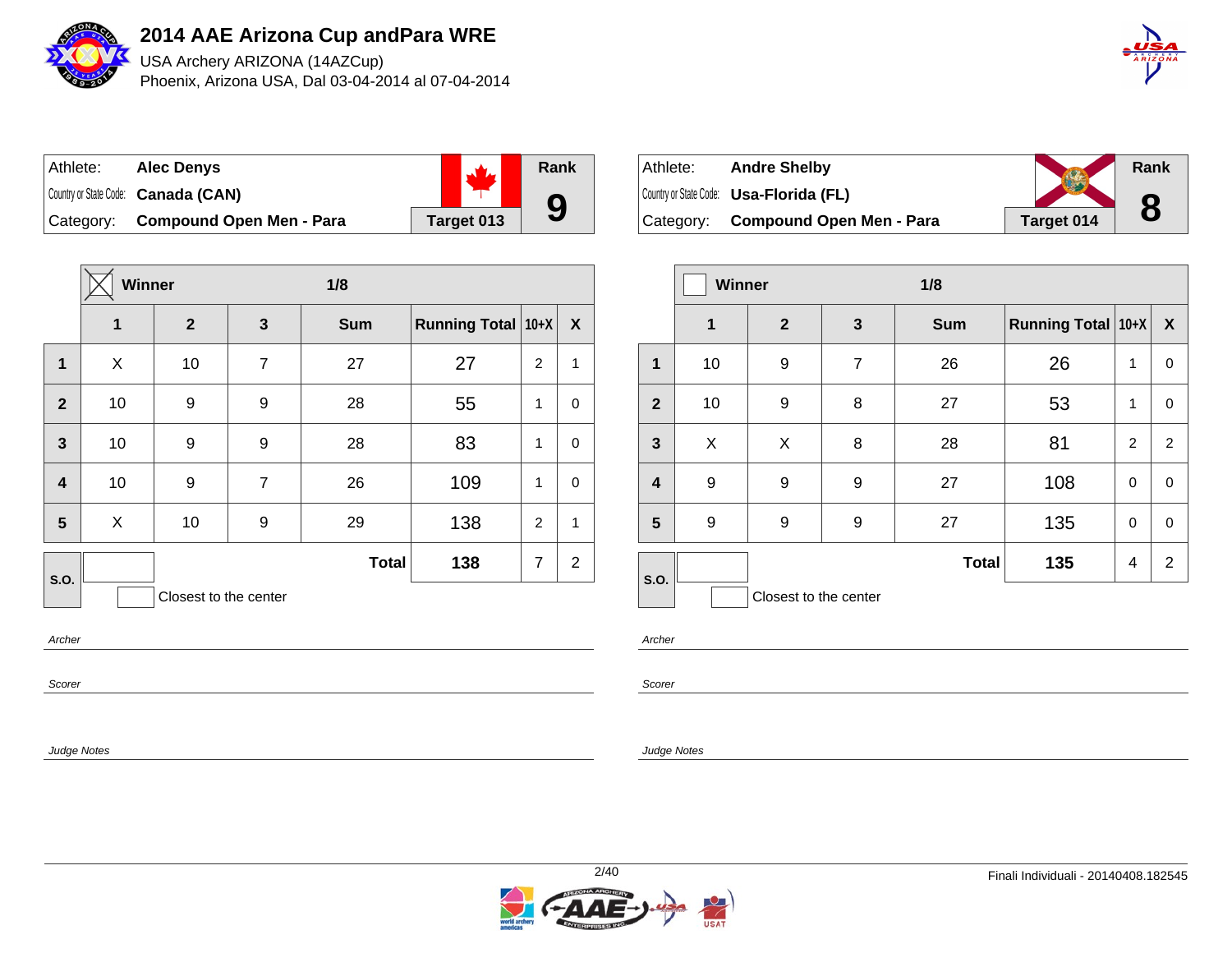

USA Archery ARIZONA (14AZCup) Phoenix, Arizona USA, Dal 03-04-2014 al 07-04-2014



| Athlete:  | <b>Kevin Evans</b>                  |            | Rank |
|-----------|-------------------------------------|------------|------|
|           | Country or State Code: Canada (CAN) |            |      |
| Category: | <b>Compound Open Men - Para</b>     | Target 015 | 5    |

|                         | Winner |                       |   | 1/8          |                    |                |                  |  |
|-------------------------|--------|-----------------------|---|--------------|--------------------|----------------|------------------|--|
|                         | 1      | $\mathbf{2}$          | 3 | <b>Sum</b>   | Running Total 10+X |                | $\boldsymbol{X}$ |  |
| $\mathbf{1}$            | 9      | 8                     | 7 | 24           | 24                 | $\mathbf 0$    | 0                |  |
| $\overline{2}$          | 9      | 9                     | 8 | 26           | 50                 | 0              | 0                |  |
| $\mathbf{3}$            | 9      | 8                     | 8 | 25           | 75                 | $\mathbf 0$    | $\mathbf 0$      |  |
| $\overline{\mathbf{4}}$ | 10     | 10                    | 9 | 29           | 104                | 2              | $\mathbf 0$      |  |
| $5\phantom{1}$          | 9      | 9                     | 5 | 23           | 127                | $\mathbf 0$    | $\mathbf 0$      |  |
| S.O.                    | 9      |                       |   | <b>Total</b> | 127                | $\overline{2}$ | $\mathbf 0$      |  |
|                         |        | Closest to the center |   |              |                    |                |                  |  |
| Archer                  |        |                       |   |              |                    |                |                  |  |

| Athlete:  | Joseph Bailey                                   |            | Rank |  |
|-----------|-------------------------------------------------|------------|------|--|
|           | Country or State Code: <b>Usa-Michigan (MI)</b> |            |      |  |
| Category: | <b>Compound Open Men - Para</b>                 | Target 016 |      |  |

|                         | <b>Winner</b> |                       |                | 1/8          |                    |                |                  |
|-------------------------|---------------|-----------------------|----------------|--------------|--------------------|----------------|------------------|
|                         | 1             | $\overline{2}$        | 3              | <b>Sum</b>   | Running Total 10+X |                | $\boldsymbol{X}$ |
| 1                       | 10            | 9                     | 7              | 26           | 26                 | 1              | 0                |
| $\overline{2}$          | 10            | 8                     | 8              | 26           | 52                 | 1              | 0                |
| $\mathbf{3}$            | 10            | 9                     | 9              | 28           | 80                 | 1              | $\mathbf 0$      |
| $\overline{\mathbf{4}}$ | 8             | 8                     | $\overline{7}$ | 23           | 103                | $\mathbf 0$    | $\mathbf 0$      |
| 5                       | X             | 8                     | 6              | 24           | 127                | 1              | 1                |
| S.O.                    | 8             |                       |                | <b>Total</b> | 127                | $\overline{4}$ | 1                |
|                         |               | Closest to the center |                |              |                    |                |                  |

Archer

Scorer

Judge Notes

Scorer

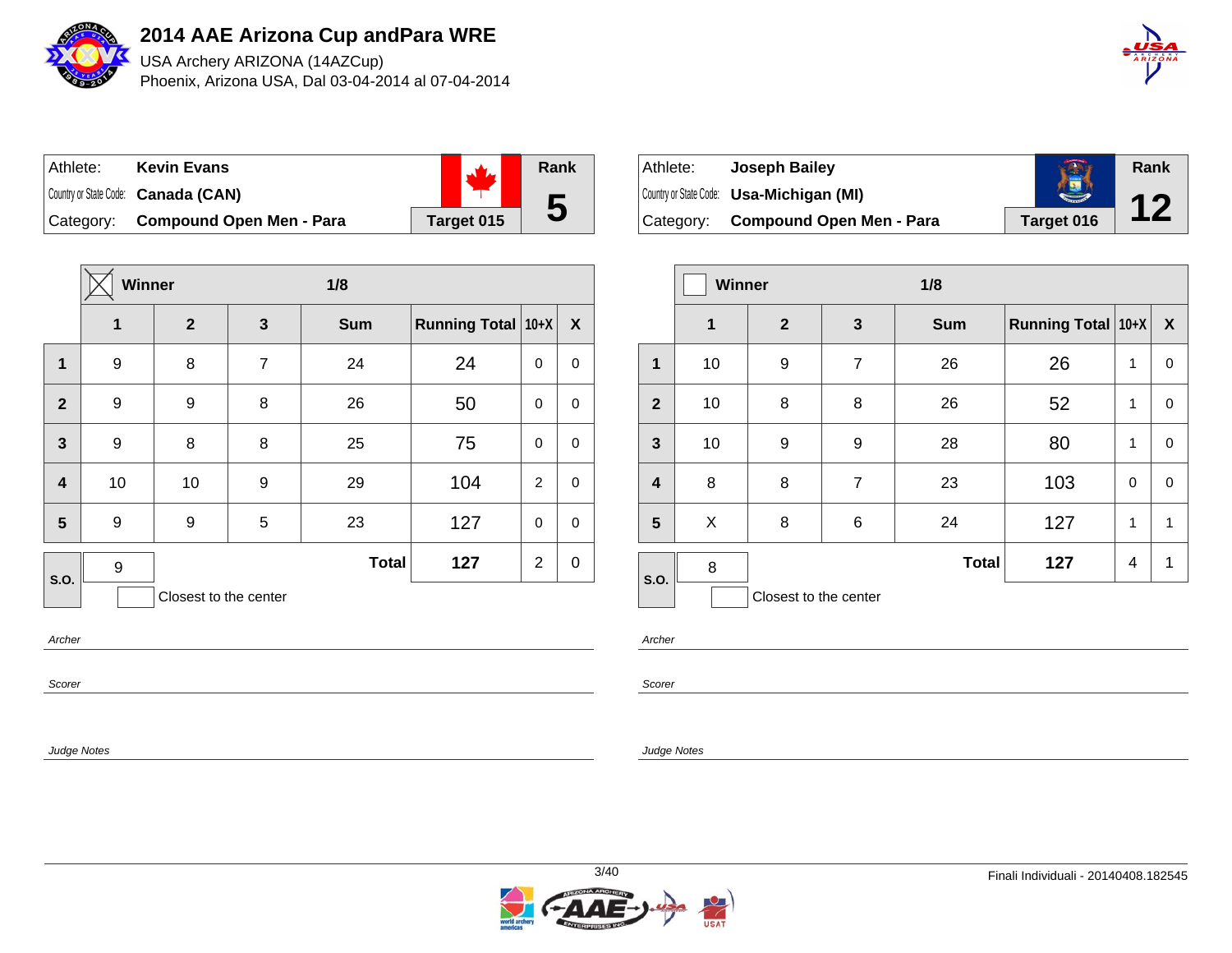

USA Archery ARIZONA (14AZCup) Phoenix, Arizona USA, Dal 03-04-2014 al 07-04-2014



| ∣ Athlete: l | Hyun Ju Kweon                            | ₩          | Rank        |
|--------------|------------------------------------------|------------|-------------|
|              | Country or State Code: KDVSC-Korea (KOR) | i¦!        | $\triangle$ |
|              | Category: Compound Open Men - Para       | Target 017 |             |

|                         | Winner |                       | 1/8 |              |                    |              |              |
|-------------------------|--------|-----------------------|-----|--------------|--------------------|--------------|--------------|
|                         | 1      | $\overline{2}$        | 3   | <b>Sum</b>   | Running Total 10+X |              | $\mathbf{X}$ |
| $\mathbf 1$             | 9      | 8                     | 8   | 25           | 25                 | 0            | 0            |
| $\overline{2}$          | 10     | 9                     | 8   | 27           | 52                 | 1            | 0            |
| $\mathbf{3}$            | 9      | 8                     | 8   | 25           | 77                 | 0            | 0            |
| $\overline{\mathbf{4}}$ | 10     | 9                     | 6   | 25           | 102                | $\mathbf{1}$ | $\mathbf 0$  |
| 5                       | X      | 9                     | 8   | 27           | 129                | 1            | 1            |
| S.O.                    |        | Closest to the center |     | <b>Total</b> | 129                | 3            | 1            |
| Archer                  |        |                       |     |              |                    |              |              |

| , , | ۰ |
|-----|---|
|     |   |

Scorer

Judge Notes

| Athlete: | <b>Lance Thornton</b>                    |            | Rank |
|----------|------------------------------------------|------------|------|
|          | Country or State Code: Usa-Missouri (MO) |            |      |
|          | Category: Compound Open Men - Para       | Target 018 | Д    |

|                         | <b>Winner</b> |                       |              | 1/8          |                    |                |                  |
|-------------------------|---------------|-----------------------|--------------|--------------|--------------------|----------------|------------------|
|                         | 1             | $\mathbf{2}$          | $\mathbf{3}$ | <b>Sum</b>   | Running Total 10+X |                | $\boldsymbol{X}$ |
| 1                       | 9             | 9                     | 8            | 26           | 26                 | $\mathbf 0$    | 0                |
| $\overline{2}$          | 10            | 10                    | 9            | 29           | 55                 | $\overline{2}$ | 0                |
| $\mathbf{3}$            | 10            | 10                    | 9            | 29           | 84                 | 2              | $\mathbf 0$      |
| $\overline{\mathbf{4}}$ | 10            | 9                     | 8            | 27           | 111                | 1              | $\mathbf 0$      |
| 5                       | 10            | 10                    | 9            | 29           | 140                | $\overline{2}$ | 0                |
| <b>S.O.</b>             |               |                       |              | <b>Total</b> | 140                | $\overline{7}$ | $\pmb{0}$        |
|                         |               | Closest to the center |              |              |                    |                |                  |

Archer

Scorer

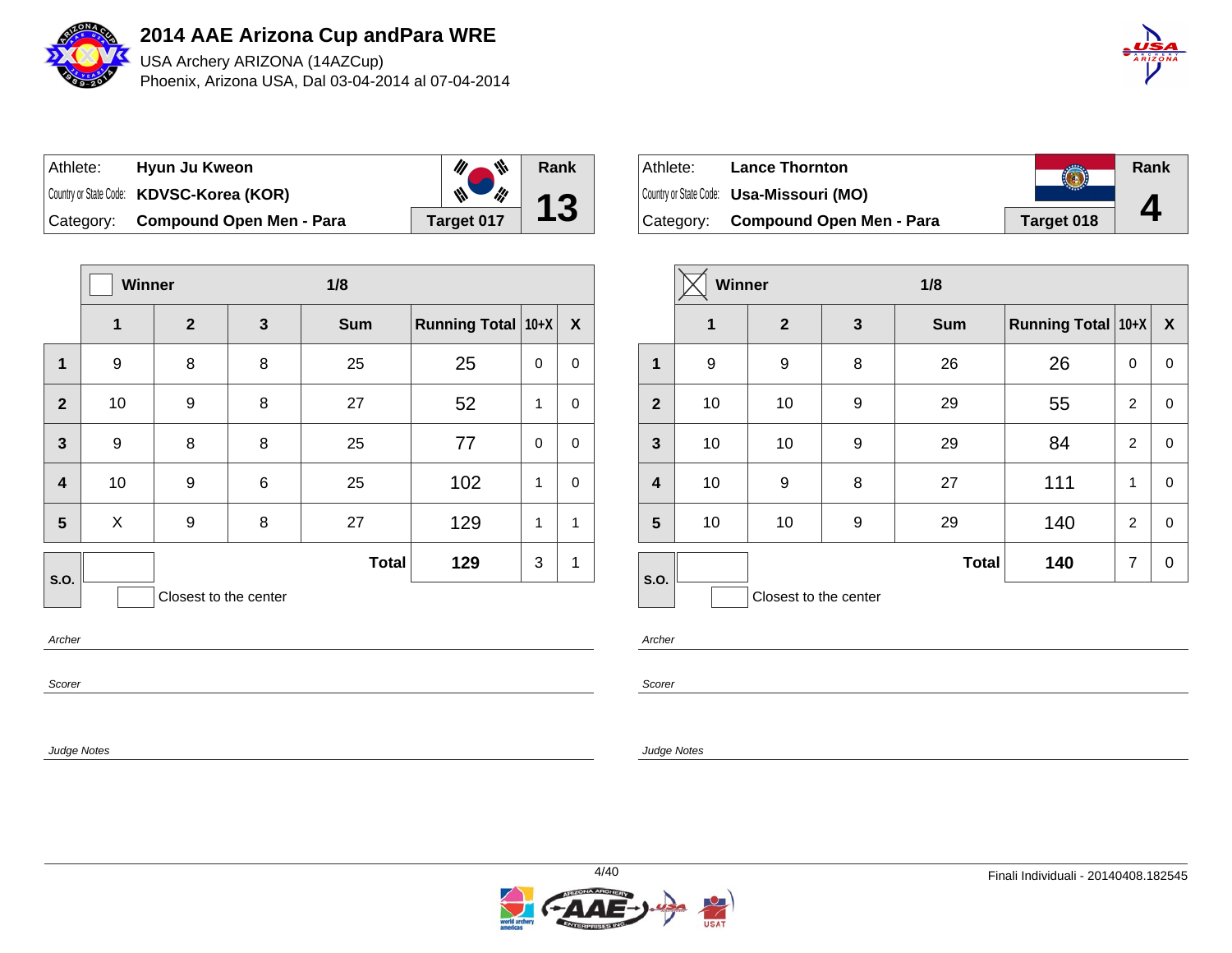

USA Archery ARIZONA (14AZCup) Phoenix, Arizona USA, Dal 03-04-2014 al 07-04-2014



| Athlete:  | Jeff Sena                                         |            | Rank         |
|-----------|---------------------------------------------------|------------|--------------|
|           | Country or State Code: <b>United States (USA)</b> |            | G            |
| Category: | <b>Compound Open Men - Para</b>                   | Target 019 | $\mathbf{J}$ |

|                       | Winner |              |   | 1/8          |                    |             |                  |
|-----------------------|--------|--------------|---|--------------|--------------------|-------------|------------------|
|                       | 1      | $\mathbf{2}$ | 3 | <b>Sum</b>   | Running Total 10+X |             | $\boldsymbol{X}$ |
| 1                     | 9      | 9            | 8 | 26           | 26                 | $\mathbf 0$ | $\mathbf 0$      |
| $\overline{2}$        | 10     | 10           | 9 | 29           | 55                 | 2           | 0                |
| 3                     | X      | 9            | 8 | 27           | 82                 | 1           | 1                |
| 4                     | 10     | 9            | 8 | 27           | 109                | 1           | $\mathbf 0$      |
| 5                     | 9      | 8            | 8 | 25           | 134                | $\mathbf 0$ | $\mathbf 0$      |
| S.O.                  |        |              |   | <b>Total</b> | 134                | 4           | 1                |
| Closest to the center |        |              |   |              |                    |             |                  |
| Archer                |        |              |   |              |                    |             |                  |

| Athlete:  | <b>Sung Sik Son</b>                      | ₩          | Rank |
|-----------|------------------------------------------|------------|------|
|           | Country or State Code: KDVSC-Korea (KOR) | W<br>lij   | 14   |
| Category: | Compound Open Men - Para                 | Target 020 |      |

|                         | Winner      |                       | 1/8            |              |                    |                |                |
|-------------------------|-------------|-----------------------|----------------|--------------|--------------------|----------------|----------------|
|                         | $\mathbf 1$ | $\overline{2}$        | $\mathbf{3}$   | <b>Sum</b>   | Running Total 10+X |                | X              |
| 1                       | X           | X                     | 8              | 28           | 28                 | $\overline{2}$ | $\overline{c}$ |
| $\overline{2}$          | 8           | 8                     | 8              | 24           | 52                 | 0              | 0              |
| $\mathbf{3}$            | X           | X                     | 9              | 29           | 81                 | 2              | $\overline{2}$ |
| $\overline{\mathbf{4}}$ | 9           | 8                     | $\overline{7}$ | 24           | 105                | 0              | 0              |
| 5                       | 9           | $\overline{7}$        | $\overline{7}$ | 23           | 128                | 0              | 0              |
| S.O.                    |             |                       |                | <b>Total</b> | 128                | 4              | 4              |
|                         |             | Closest to the center |                |              |                    |                |                |

Archer

Scorer

Judge Notes

Scorer

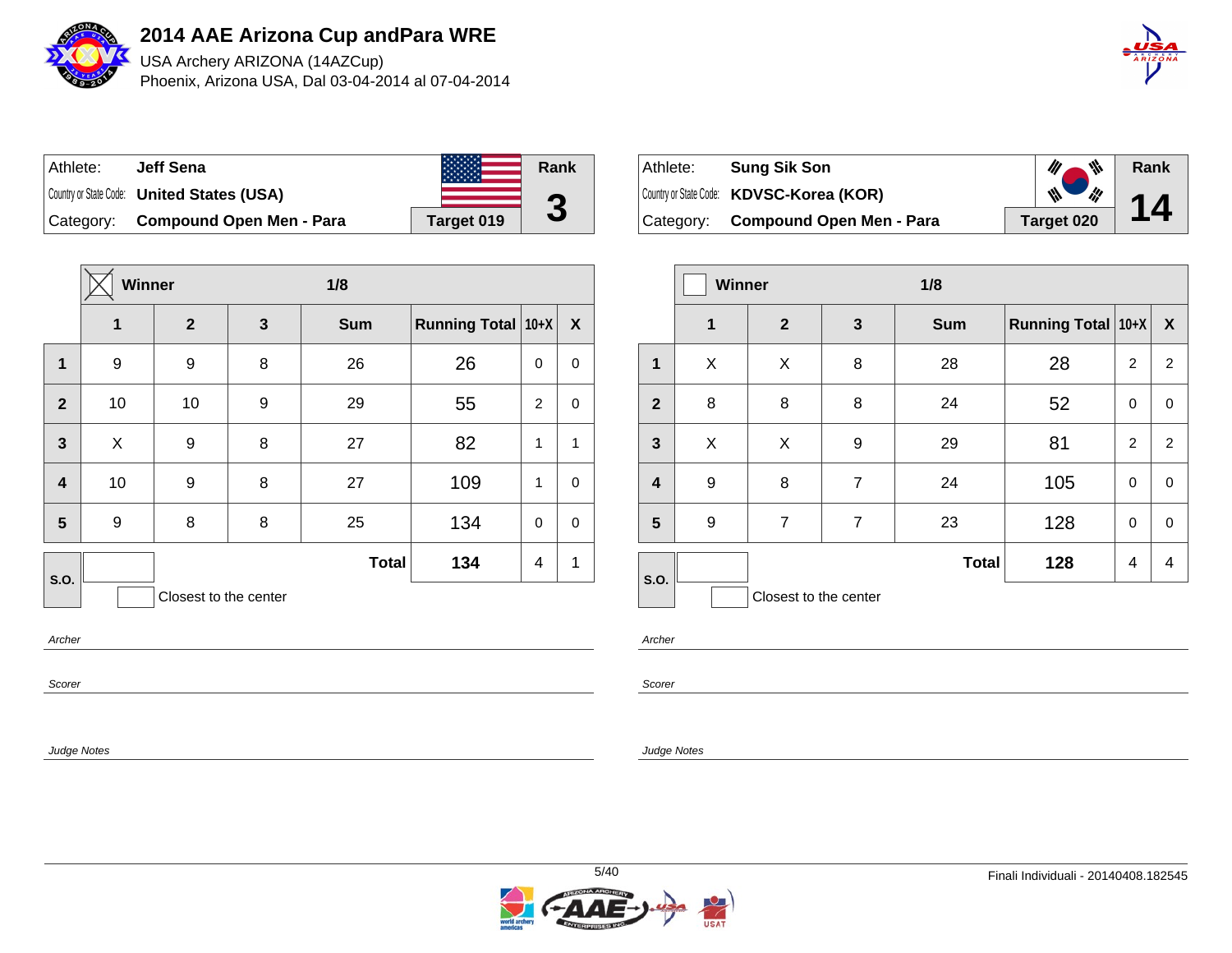

USA Archery ARIZONA (14AZCup) Phoenix, Arizona USA, Dal 03-04-2014 al 07-04-2014



| Athlete: | <b>Benjamin Thompson</b>                       |            | Rank |
|----------|------------------------------------------------|------------|------|
|          | Country or State Code: Usa-South Carolina (SC) |            |      |
|          | Category: Compound Open Men - Para             | Target 021 |      |

|                         | <b>Winner</b>         |                |                | 1/8          |                    |                |                |  |
|-------------------------|-----------------------|----------------|----------------|--------------|--------------------|----------------|----------------|--|
|                         | 1                     | $\overline{2}$ | 3              | <b>Sum</b>   | Running Total 10+X |                | X              |  |
| 1                       | 10                    | 10             | 9              | 29           | 29                 | $\overline{2}$ | 0              |  |
| $\overline{2}$          | 10                    | 9              | 8              | 27           | 56                 | $\mathbf{1}$   | 0              |  |
| $\mathbf{3}$            | X                     | 9              | $\overline{7}$ | 26           | 82                 | $\mathbf{1}$   | 1              |  |
| $\overline{\mathbf{4}}$ | 9                     | 9              | $\overline{7}$ | 25           | 107                | $\mathbf 0$    | $\mathbf 0$    |  |
| 5                       | X                     | 9              | 9              | 28           | 135                | $\mathbf{1}$   | 1              |  |
| S.O.                    |                       |                |                | <b>Total</b> | 135                | 5              | $\overline{2}$ |  |
|                         | Closest to the center |                |                |              |                    |                |                |  |
| Archer                  |                       |                |                |              |                    |                |                |  |

Scorer

Judge Notes

| Athlete:  | <b>Robert Hudson</b>                |            | Rank |
|-----------|-------------------------------------|------------|------|
|           | Country or State Code: Canada (CAN) |            |      |
| Category: | <b>Compound Open Men - Para</b>     | Target 022 |      |

|              | <b>Winner</b> |                       | 1/8            |              |                    |   |             |
|--------------|---------------|-----------------------|----------------|--------------|--------------------|---|-------------|
|              | 1             | $\overline{2}$        | 3              | <b>Sum</b>   | Running Total 10+X |   | X           |
| 1            | 9             | 8                     | 7              | 24           | 24                 | 0 | 0           |
| $\mathbf{2}$ | 9             | 9                     | $\overline{7}$ | 25           | 49                 | 0 | $\mathbf 0$ |
| $\mathbf{3}$ | 10            | 9                     | 6              | 25           | 74                 | 1 | $\mathbf 0$ |
| 4            | 9             | 9                     | $\overline{7}$ | 25           | 99                 | 0 | $\mathbf 0$ |
| 5            | X             | 9                     | 8              | 27           | 126                | 1 | 1           |
| S.O.         |               |                       |                | <b>Total</b> | 126                | 2 | 1           |
|              |               | Closest to the center |                |              |                    |   |             |

Archer

Scorer

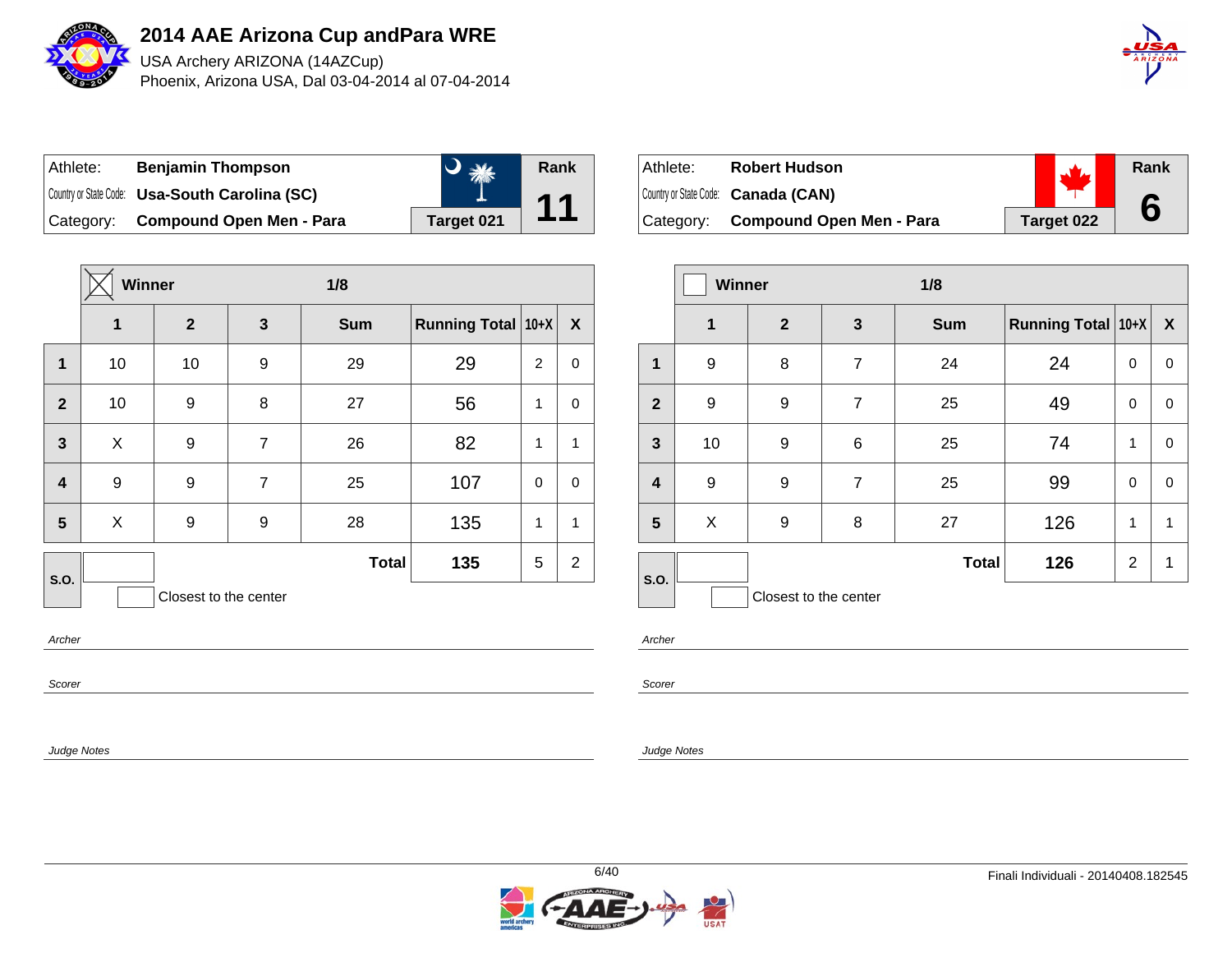

USA Archery ARIZONA (14AZCup) Phoenix, Arizona USA, Dal 03-04-2014 al 07-04-2014



| Athlete: | Sung Kil Go                              | 带          | Rank |
|----------|------------------------------------------|------------|------|
|          | Country or State Code: KDVSC-Korea (KOR) | ill        |      |
|          | Category: Compound Open Men - Para       | Target 023 |      |

|                | <b>Winner</b>         |                  | 1/8            |              |                           |                |                  |  |  |  |
|----------------|-----------------------|------------------|----------------|--------------|---------------------------|----------------|------------------|--|--|--|
|                | 1                     | $\boldsymbol{2}$ | 3              | <b>Sum</b>   | <b>Running Total 10+X</b> |                | $\boldsymbol{X}$ |  |  |  |
| 1              | X                     | 9                | 8              | 27           | 27                        | 1              | $\mathbf{1}$     |  |  |  |
| $\overline{2}$ | 9                     | 9                | 8              | 26           | 53                        | 0              | $\pmb{0}$        |  |  |  |
| $\mathbf{3}$   | 10                    | 9                | M              | 19           | 72                        | 1              | 0                |  |  |  |
| 4              | 9                     | 9                | $\overline{7}$ | 25           | 97                        | 0              | $\mathbf 0$      |  |  |  |
| 5              | X                     | X                | 9              | 29           | 126                       | $\overline{2}$ | $\overline{2}$   |  |  |  |
| S.O.           |                       |                  |                | <b>Total</b> | 126                       | 4              | 3                |  |  |  |
|                | Closest to the center |                  |                |              |                           |                |                  |  |  |  |
|                | Archer                |                  |                |              |                           |                |                  |  |  |  |

|  | ۰. | ۰. |  |
|--|----|----|--|
|  |    |    |  |

Scorer

Judge Notes

| Athlete:  | <b>Steven Bosson</b>                        | B          | Rank |
|-----------|---------------------------------------------|------------|------|
|           | Country or State Code: <b>Usa-Utah (UT)</b> | 1896       | 10   |
| Category: | <b>Compound Open Men - Para</b>             | Target 024 |      |

|                         | Winner      |                       | 1/8            |              |                    |             |                  |
|-------------------------|-------------|-----------------------|----------------|--------------|--------------------|-------------|------------------|
|                         | $\mathbf 1$ | $\mathbf{2}$          | 3              | <b>Sum</b>   | Running Total 10+X |             | $\boldsymbol{X}$ |
| 1                       | 9           | 9                     | $\overline{7}$ | 25           | 25                 | 0           | 0                |
| $\overline{2}$          | 9           | 9                     | 9              | 27           | 52                 | $\mathbf 0$ | 0                |
| $\mathbf{3}$            | 9           | 9                     | 9              | 27           | 79                 | $\mathbf 0$ | $\mathbf 0$      |
| $\overline{\mathbf{4}}$ | 10          | 10                    | 9              | 29           | 108                | 2           | 0                |
| 5                       | 10          | 8                     | 8              | 26           | 134                | 1           | $\mathbf 0$      |
| S.O.                    |             |                       |                | <b>Total</b> | 134                | 3           | 0                |
|                         |             | Closest to the center |                |              |                    |             |                  |

Archer

Scorer

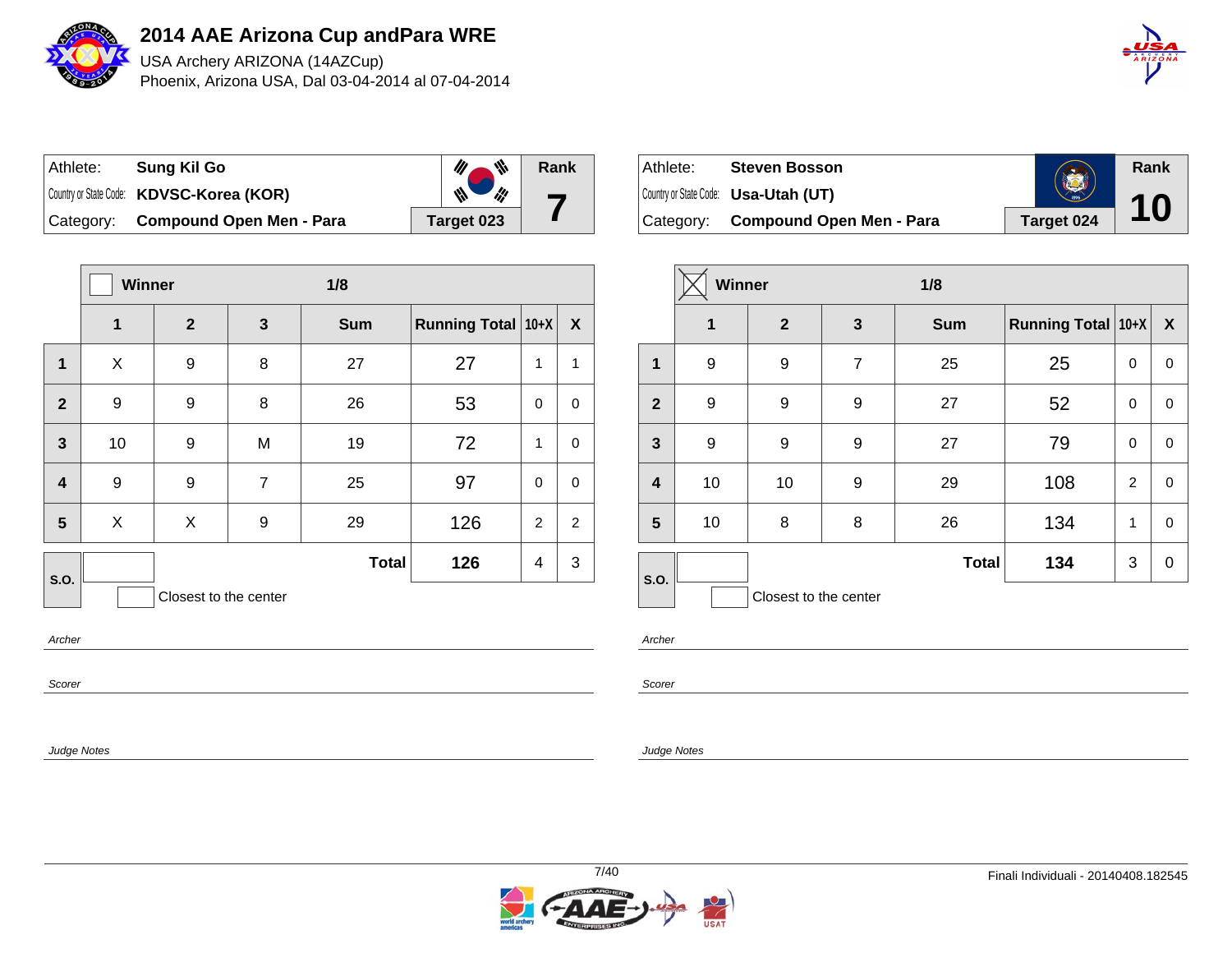

USA Archery ARIZONA (14AZCup) Phoenix, Arizona USA, Dal 03-04-2014 al 07-04-2014



| Athlete:  | L.T. Arnold                                | $\left( 2\right)$ | <b>Rank</b> |
|-----------|--------------------------------------------|-------------------|-------------|
|           | Country or State Code: Usa-Washington (WA) |                   |             |
| Category: | <b>Compound Open Men - Para</b>            | Target 025        |             |

|                         | <b>Winner</b> |                       | 1/8            |              |                    |                |              |
|-------------------------|---------------|-----------------------|----------------|--------------|--------------------|----------------|--------------|
|                         | 1             | $\mathbf{2}$          | 3              | <b>Sum</b>   | Running Total 10+X |                | X            |
| $\mathbf{1}$            | X             | 10                    | $\overline{7}$ | 27           | 27                 | $\overline{2}$ | $\mathbf{1}$ |
| $\overline{2}$          | 9             | 8                     | M              | 17           | 44                 | 0              | 0            |
| $\overline{\mathbf{3}}$ | 8             | 8                     | 5              | 21           | 65                 | 0              | $\mathbf 0$  |
| $\overline{\mathbf{4}}$ | 9             | 8                     | $\overline{7}$ | 24           | 89                 | 0              | $\mathbf 0$  |
| 5                       | 9             | 8                     | 8              | 25           | 114                | 0              | 0            |
| S.O.                    |               |                       |                | <b>Total</b> | 114                | $\overline{2}$ | 1            |
| Archer                  |               | Closest to the center |                |              |                    |                |              |

| Athlete:  | <b>Matt Stutzman</b>                              |            | Rank                  |
|-----------|---------------------------------------------------|------------|-----------------------|
|           | Country or State Code: <b>United States (USA)</b> |            | A                     |
| Category: | <b>Compound Open Men - Para</b>                   | Target 026 | $\blacktriangleright$ |

|                         | <b>Winner</b> |                       | 1/8 |              |                           |                |                           |
|-------------------------|---------------|-----------------------|-----|--------------|---------------------------|----------------|---------------------------|
|                         | 1             | $\overline{2}$        | 3   | <b>Sum</b>   | <b>Running Total 10+X</b> |                | $\boldsymbol{\mathsf{X}}$ |
| 1                       | 9             | 9                     | 9   | 27           | 27                        | 0              | 0                         |
| $\overline{2}$          | 10            | 9                     | 9   | 28           | 55                        | 1              | 0                         |
| $\mathbf{3}$            | 10            | 9                     | 9   | 28           | 83                        | 1              | $\mathbf 0$               |
| $\overline{\mathbf{4}}$ | X             | X                     | 9   | 29           | 112                       | $\overline{2}$ | 2                         |
| $5\phantom{1}$          | X             | 10                    | 9   | 29           | 141                       | $\overline{2}$ | 1                         |
| S.O.                    |               |                       |     | <b>Total</b> | 141                       | 6              | 3                         |
|                         |               | Closest to the center |     |              |                           |                |                           |

Archer

Scorer

Judge Notes

Scorer

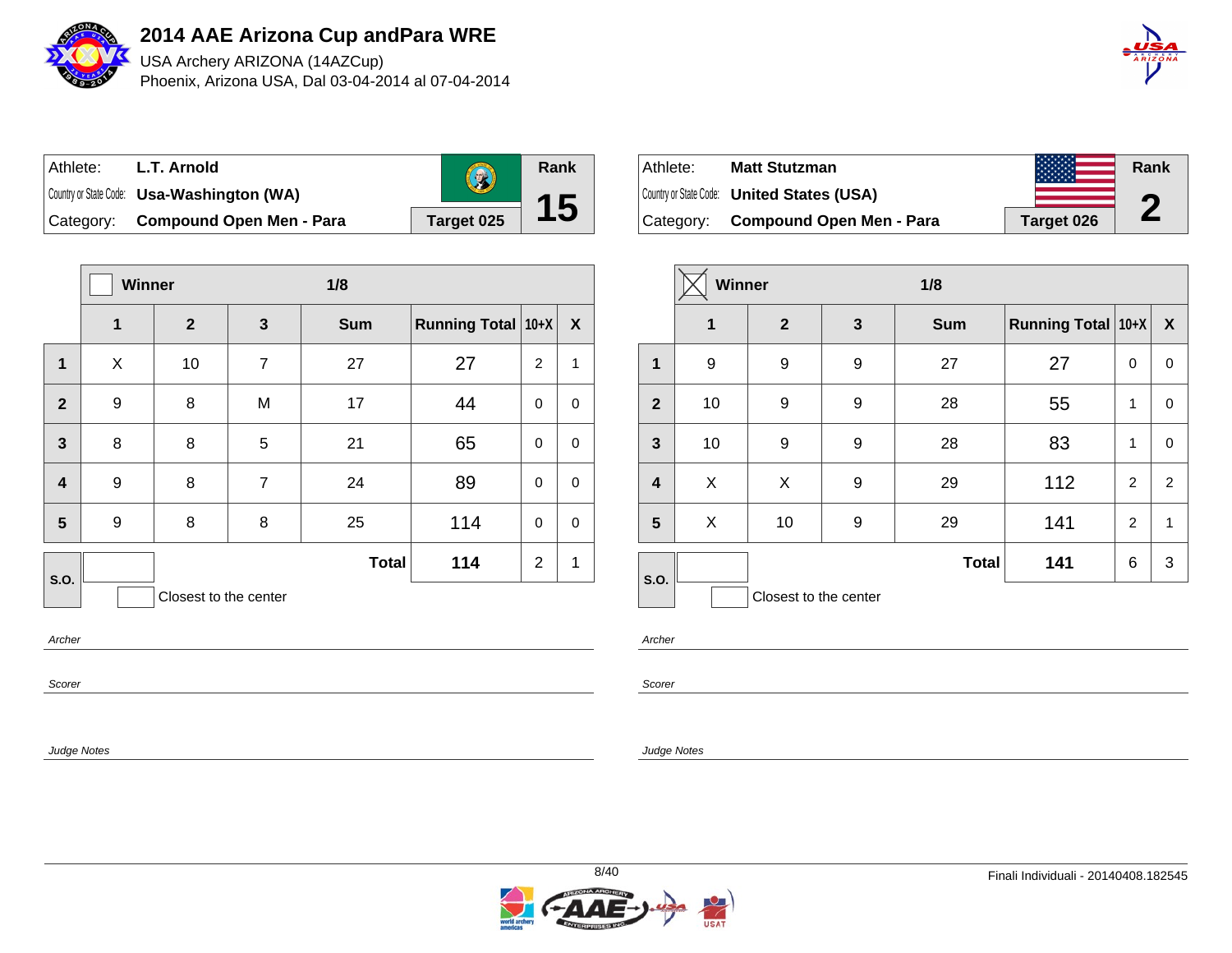

USA Archery ARIZONA (14AZCup) Phoenix, Arizona USA, Dal 03-04-2014 al 07-04-2014



| Athlete:  | <b>Eric Bennett</b>                               |            | Rank |
|-----------|---------------------------------------------------|------------|------|
|           | Country or State Code: <b>United States (USA)</b> |            |      |
| Category: | <b>Compound Open Men - Para</b>                   | Target 011 |      |

|                         | <b>Winner</b><br><b>Quarter Finals</b> |                  |    |              |                    |                |             |
|-------------------------|----------------------------------------|------------------|----|--------------|--------------------|----------------|-------------|
|                         | 1                                      | $\boldsymbol{2}$ | 3  | <b>Sum</b>   | Running Total 10+X |                | X           |
| $\mathbf 1$             | 10                                     | 10               | 9  | 29           | 29                 | $\overline{2}$ | 0           |
| $\mathbf{2}$            | X                                      | 10               | 10 | 30           | 59                 | 3              | 1           |
| 3                       | 9                                      | 9                | 9  | 27           | 86                 | 0              | $\mathbf 0$ |
| $\overline{\mathbf{4}}$ | 10                                     | 10               | 10 | 30           | 116                | 3              | $\mathbf 0$ |
| 5                       | 9                                      | 9                | 8  | 26           | 142                | 0              | 0           |
| S.O.                    |                                        |                  |    | <b>Total</b> | 142                | 8              | 1           |
|                         | Closest to the center                  |                  |    |              |                    |                |             |
| Archer                  |                                        |                  |    |              |                    |                |             |

| Athlete: | <b>Alec Denvs</b>                   |            | Rank |
|----------|-------------------------------------|------------|------|
|          | Country or State Code: Canada (CAN) |            |      |
|          | Category: Compound Open Men - Para  | Target 012 | 9    |

|              | <b>Winner</b> |                       |              | <b>Quarter Finals</b> |                    |              |                  |
|--------------|---------------|-----------------------|--------------|-----------------------|--------------------|--------------|------------------|
|              | $\mathbf 1$   | $\mathbf{2}$          | $\mathbf{3}$ | <b>Sum</b>            | Running Total 10+X |              | $\boldsymbol{X}$ |
| 1            | 10            | 9                     | 9            | 28                    | 28                 | $\mathbf{1}$ | 0                |
| $\mathbf{2}$ | X             | 9                     | 9            | 28                    | 56                 | 1            | 1                |
| $\mathbf{3}$ | X             | 10                    | 9            | 29                    | 85                 | 2            | 1                |
| 4            | 10            | 9                     | 8            | 27                    | 112                | 1            | 0                |
| 5            | 9             | 9                     | 8            | 26                    | 138                | 0            | 0                |
| S.O.         |               |                       |              | <b>Total</b>          | 138                | 5            | $\overline{2}$   |
|              |               | Closest to the center |              |                       |                    |              |                  |

Archer

Scorer

Judge Notes

Scorer

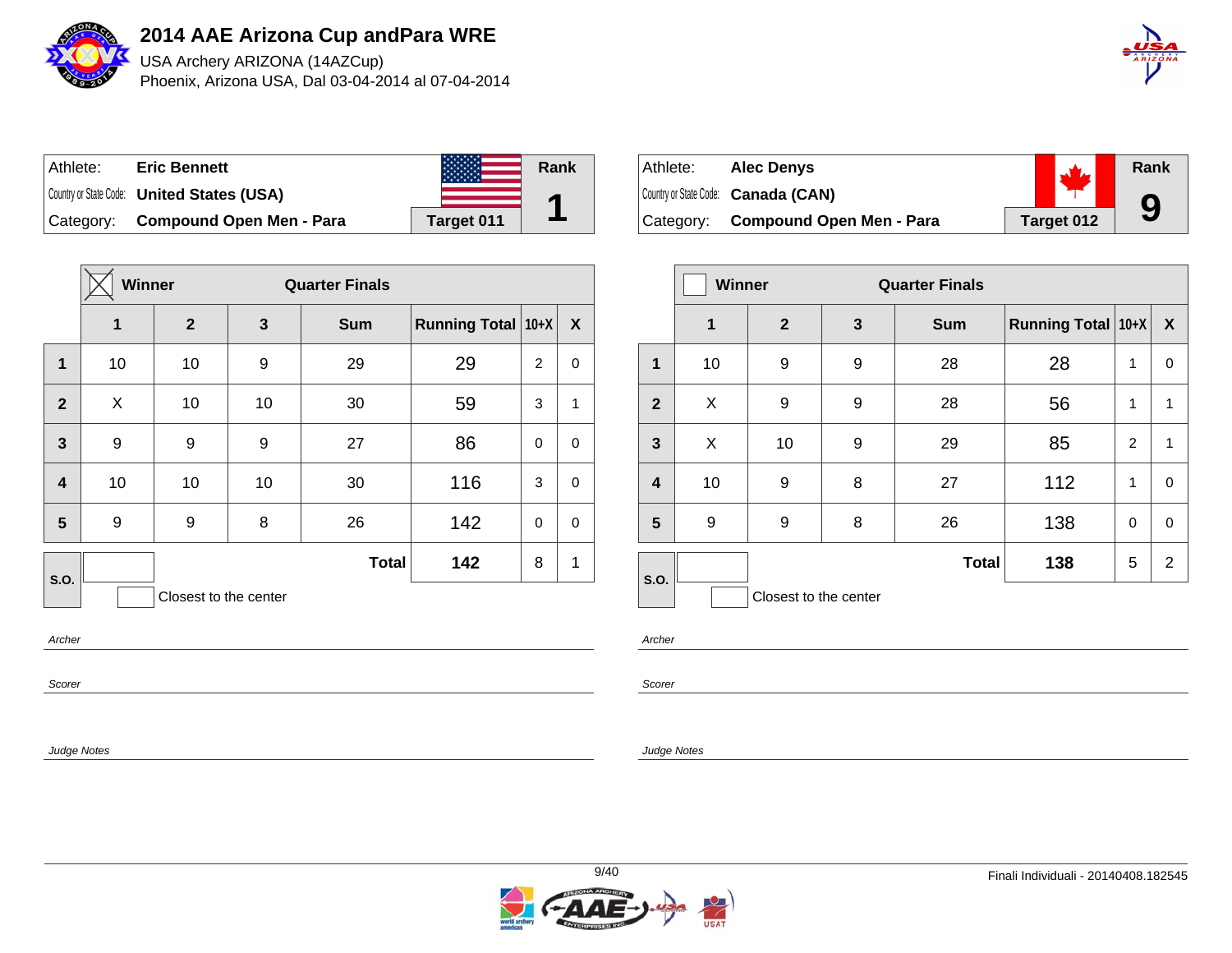

USA Archery ARIZONA (14AZCup) Phoenix, Arizona USA, Dal 03-04-2014 al 07-04-2014



| ⊺Athlete: | <b>Kevin Evans</b>                  |            | Rank |
|-----------|-------------------------------------|------------|------|
|           | Country or State Code: Canada (CAN) |            |      |
| Category: | Compound Open Men - Para            | Target 013 |      |

|                         | Winner<br><b>Quarter Finals</b> |                       |   |              |                    |                |                |
|-------------------------|---------------------------------|-----------------------|---|--------------|--------------------|----------------|----------------|
|                         | 1                               | $\mathbf{2}$          | 3 | <b>Sum</b>   | Running Total 10+X |                | X              |
| 1                       | 10                              | 9                     | 8 | 27           | 27                 | 1              | 0              |
| $\overline{2}$          | 9                               | 9                     | 9 | 27           | 54                 | $\mathbf 0$    | 0              |
| $\mathbf{3}$            | X                               | 10                    | 8 | 28           | 82                 | $\overline{2}$ | 1              |
| $\overline{\mathbf{4}}$ | X                               | 8                     | 8 | 26           | 108                | 1              | 1              |
| 5                       | 10                              | 9                     | 9 | 28           | 136                | 1              | 0              |
| S.O.                    |                                 |                       |   | <b>Total</b> | 136                | 5              | $\overline{2}$ |
|                         |                                 | Closest to the center |   |              |                    |                |                |
| Archer                  |                                 |                       |   |              |                    |                |                |

| Athlete: | <b>Lance Thornton</b>                    |            | Rank |
|----------|------------------------------------------|------------|------|
|          | Country or State Code: Usa-Missouri (MO) |            |      |
|          | Category: Compound Open Men - Para       | Target 014 |      |

|                | <b>Winner</b><br><b>Quarter Finals</b> |                       |              |              |                    |                |                  |
|----------------|----------------------------------------|-----------------------|--------------|--------------|--------------------|----------------|------------------|
|                | 1                                      | $\mathbf{2}$          | $\mathbf{3}$ | <b>Sum</b>   | Running Total 10+X |                | $\boldsymbol{X}$ |
| 1              | 9                                      | 9                     | 9            | 27           | 27                 | 0              | 0                |
| $\overline{2}$ | X                                      | X                     | 10           | 30           | 57                 | 3              | $\overline{c}$   |
| $\mathbf{3}$   | 10                                     | 9                     | 9            | 28           | 85                 | 1              | 0                |
| 4              | 9                                      | 9                     | 8            | 26           | 111                | $\Omega$       | 0                |
| 5              | 10                                     | 10                    | 8            | 28           | 139                | $\overline{2}$ | 0                |
| S.O.           |                                        |                       |              | <b>Total</b> | 139                | 6              | $\overline{2}$   |
|                |                                        | Closest to the center |              |              |                    |                |                  |

Archer

Scorer

Judge Notes

Scorer

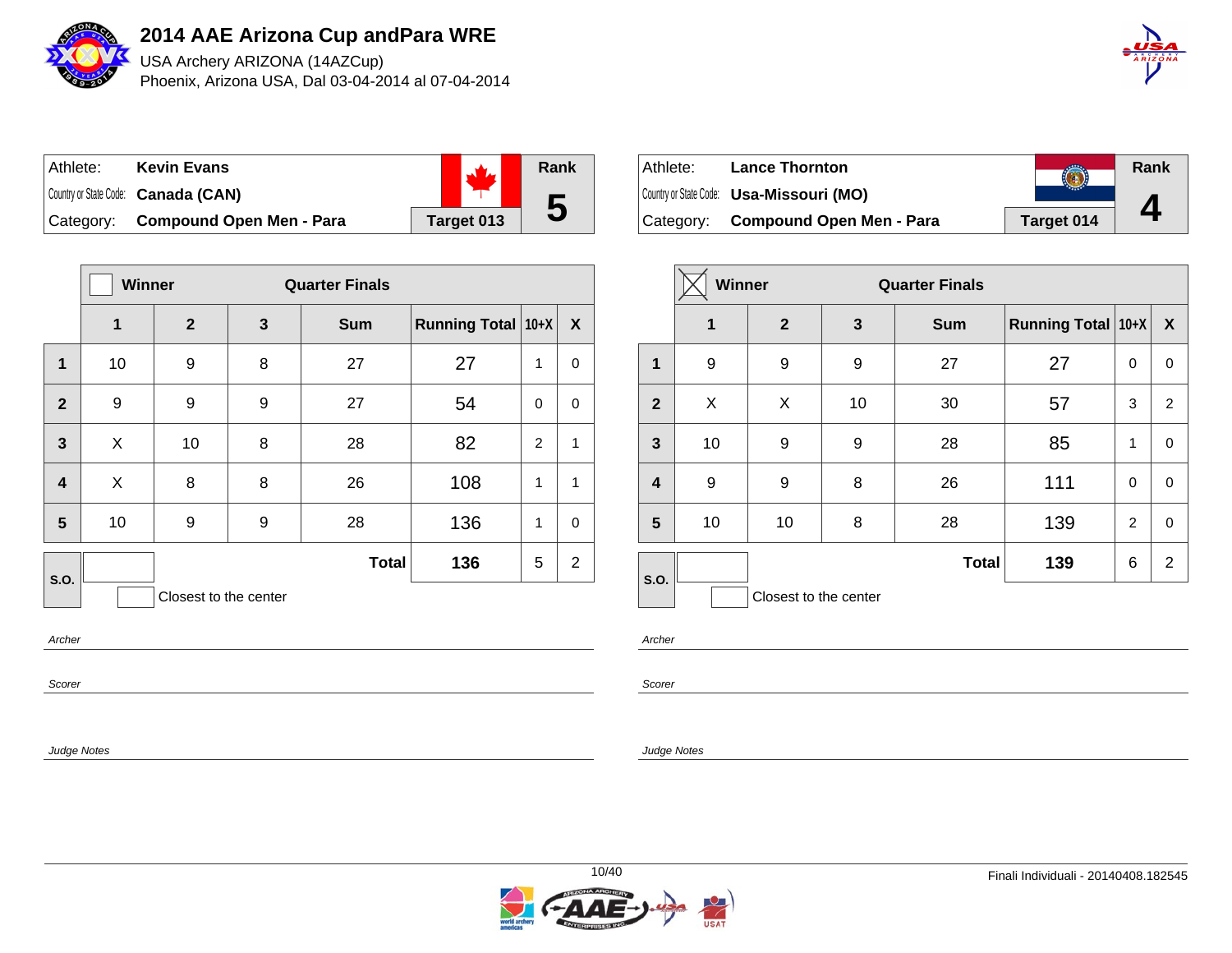

USA Archery ARIZONA (14AZCup) Phoenix, Arizona USA, Dal 03-04-2014 al 07-04-2014



| Athlete:  | <b>Jeff Sena</b>                                  |            | Rank |
|-----------|---------------------------------------------------|------------|------|
|           | Country or State Code: <b>United States (USA)</b> |            | ŋ    |
| Category: | <b>Compound Open Men - Para</b>                   | Target 015 | J    |

|                         | Winner<br><b>Quarter Finals</b> |                       |    |              |                    |   |                           |
|-------------------------|---------------------------------|-----------------------|----|--------------|--------------------|---|---------------------------|
|                         | $\mathbf{1}$                    | $\mathbf{2}$          | 3  | <b>Sum</b>   | Running Total 10+X |   | $\boldsymbol{\mathsf{X}}$ |
| 1                       | X                               | X                     | 10 | 30           | 30                 | 3 | 2                         |
| $\overline{2}$          | 10                              | 9                     | 8  | 27           | 57                 | 1 | 0                         |
| $\mathbf{3}$            | 10                              | 10                    | 9  | 29           | 86                 | 2 | $\mathbf 0$               |
| $\overline{\mathbf{4}}$ | X                               | 9                     | 9  | 28           | 114                | 1 | $\mathbf{1}$              |
| 5                       | 10                              | 9                     | 9  | 28           | 142                | 1 | 0                         |
| S.O.                    |                                 |                       |    | <b>Total</b> | 142                | 8 | 3                         |
|                         |                                 | Closest to the center |    |              |                    |   |                           |
| Archer                  |                                 |                       |    |              |                    |   |                           |

| ⊺Athlete: | <b>Benjamin Thompson</b>                       | The Sea    | Rank                     |
|-----------|------------------------------------------------|------------|--------------------------|
|           | Country or State Code: Usa-South Carolina (SC) |            | $\blacktriangleleft$ and |
|           | Category: Compound Open Men - Para             | Target 016 |                          |

|                         |             | <b>Winner</b><br><b>Quarter Finals</b> |              |              |                    |          |                           |
|-------------------------|-------------|----------------------------------------|--------------|--------------|--------------------|----------|---------------------------|
|                         | $\mathbf 1$ | $\overline{2}$                         | $\mathbf{3}$ | <b>Sum</b>   | Running Total 10+X |          | $\boldsymbol{\mathsf{X}}$ |
| 1                       | X           | 8                                      | 8            | 26           | 26                 | 1        | 1                         |
| $\overline{2}$          | X           | 9                                      | 8            | 27           | 53                 | 1        | 1                         |
| 3                       | 9           | $\overline{7}$                         | 6            | 22           | 75                 | $\Omega$ | 0                         |
| $\overline{\mathbf{4}}$ | 10          | 9                                      | 8            | 27           | 102                | 1        | 0                         |
| 5                       | 9           | 9                                      | 9            | 27           | 129                | $\Omega$ | 0                         |
| S.O.                    |             |                                        |              | <b>Total</b> | 129                | 3        | $\overline{2}$            |
|                         |             | Closest to the center                  |              |              |                    |          |                           |

Archer

Scorer

Judge Notes

Scorer

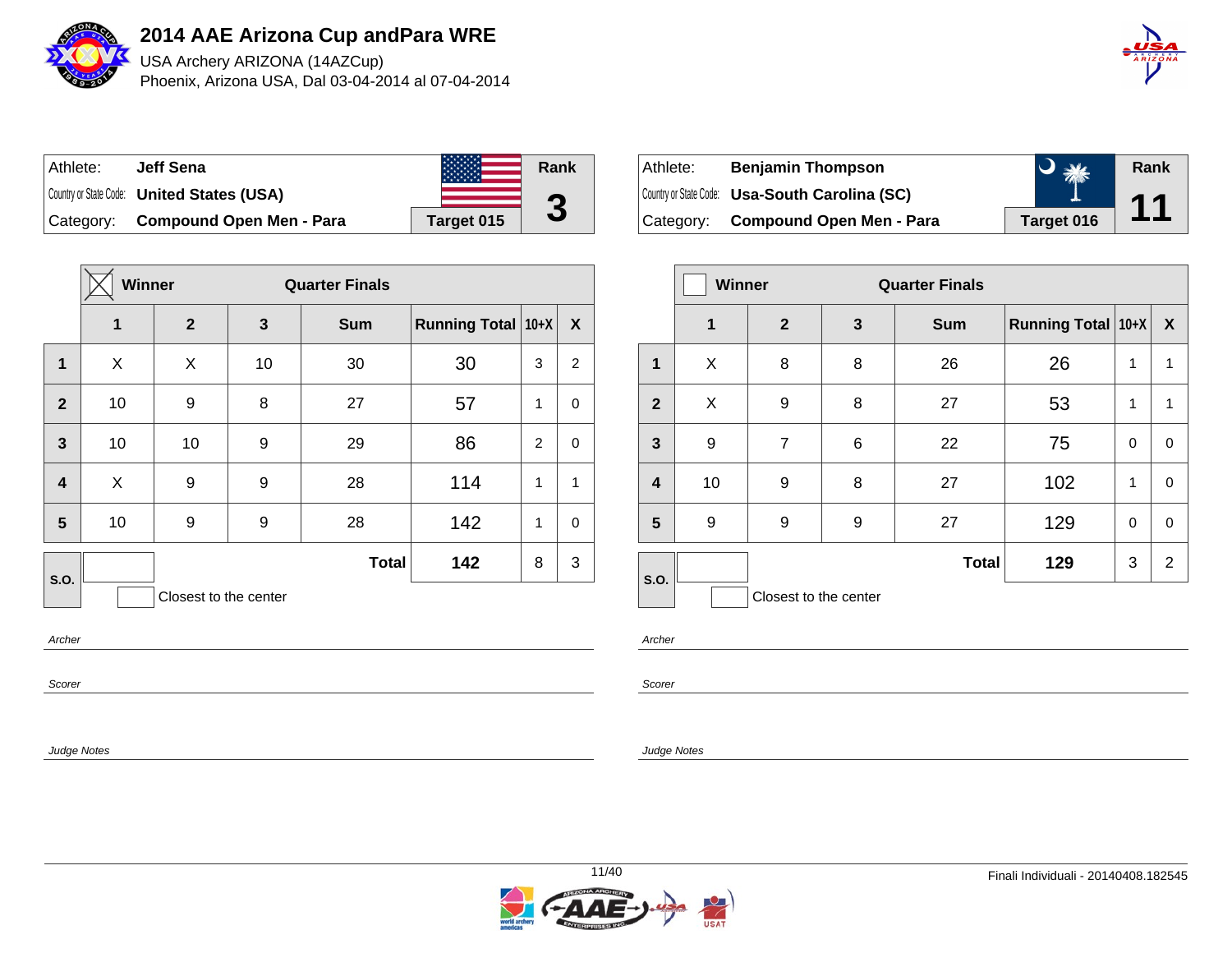

USA Archery ARIZONA (14AZCup) Phoenix, Arizona USA, Dal 03-04-2014 al 07-04-2014



| ⊺Athlete: | <b>Steven Bosson</b>                        | <b>CERA</b> | Rank |
|-----------|---------------------------------------------|-------------|------|
|           | Country or State Code: <b>Usa-Utah (UT)</b> |             |      |
| Category: | <b>Compound Open Men - Para</b>             | Target 017  |      |

|                         | Winner |                       |                | <b>Quarter Finals</b> |                    |                |                  |
|-------------------------|--------|-----------------------|----------------|-----------------------|--------------------|----------------|------------------|
|                         | 1      | $\mathbf{2}$          | 3              | <b>Sum</b>            | Running Total 10+X |                | $\boldsymbol{X}$ |
| 1                       | 10     | 9                     | 9              | 28                    | 28                 | 1              | 0                |
| $\overline{2}$          | 10     | 9                     | 8              | 27                    | 55                 | $\mathbf{1}$   | $\mathbf 0$      |
| $\mathbf{3}$            | X      | 10                    | 9              | 29                    | 84                 | $\overline{2}$ | 1                |
| $\overline{\mathbf{4}}$ | X      | 10                    | 8              | 28                    | 112                | $\overline{2}$ | $\mathbf{1}$     |
| 5                       | 9      | 8                     | $\overline{7}$ | 24                    | 136                | $\mathbf 0$    | 0                |
| S.O.                    |        |                       |                | <b>Total</b>          | 136                | 6              | $\overline{2}$   |
|                         |        | Closest to the center |                |                       |                    |                |                  |
| Archer                  |        |                       |                |                       |                    |                |                  |

| Athlete:  | <b>Matt Stutzman</b>                              |            | Rank |
|-----------|---------------------------------------------------|------------|------|
|           | Country or State Code: <b>United States (USA)</b> |            | m    |
| Category: | <b>Compound Open Men - Para</b>                   | Target 018 | Z    |

|                         | <b>Winner</b> |                       |    | <b>Quarter Finals</b> |                    |                |                  |
|-------------------------|---------------|-----------------------|----|-----------------------|--------------------|----------------|------------------|
|                         | 1             | $\mathbf{2}$          | 3  | <b>Sum</b>            | Running Total 10+X |                | $\boldsymbol{X}$ |
| 1                       | 10            | 9                     | 9  | 28                    | 28                 | 1              | 0                |
| $\overline{2}$          | 10            | 9                     | 8  | 27                    | 55                 | 1              | 0                |
| $\mathbf{3}$            | X             | 10                    | 9  | 29                    | 84                 | 2              | 1                |
| $\overline{\mathbf{4}}$ | X             | 10                    | 10 | 30                    | 114                | 3              | 1                |
| 5                       | 10            | 10                    | 8  | 28                    | 142                | $\overline{2}$ | $\mathbf 0$      |
| S.O.                    |               |                       |    | <b>Total</b>          | 142                | 9              | $\overline{2}$   |
|                         |               | Closest to the center |    |                       |                    |                |                  |

Archer

Scorer

Judge Notes

Scorer

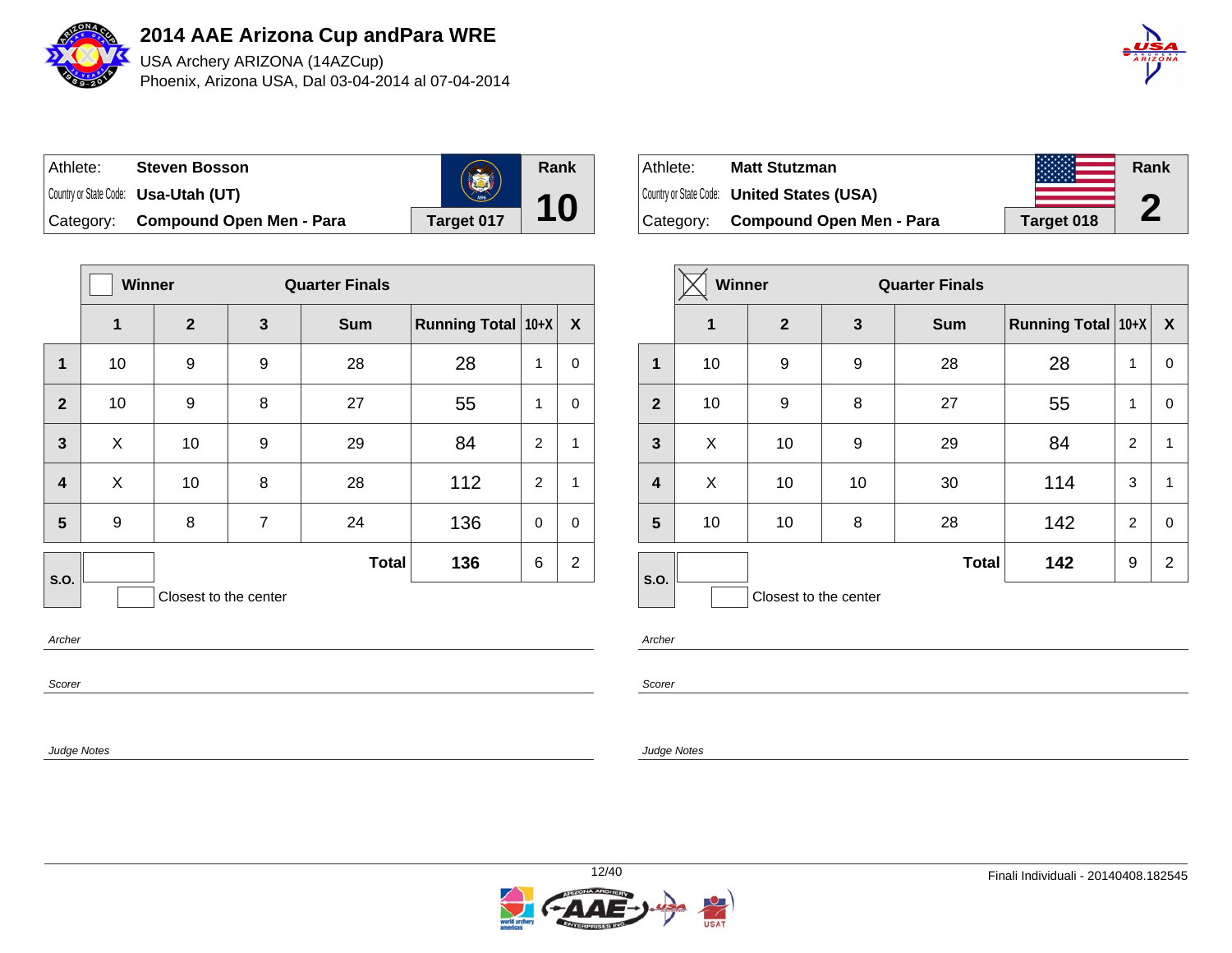

USA Archery ARIZONA (14AZCup) Phoenix, Arizona USA, Dal 03-04-2014 al 07-04-2014



| Athlete:  | <b>Eric Bennett</b>                               |            | Rank |
|-----------|---------------------------------------------------|------------|------|
|           | Country or State Code: <b>United States (USA)</b> |            |      |
| Category: | <b>Compound Open Men - Para</b>                   | Target 011 |      |

|                         | Winner |                       |   | <b>Semi Finals</b> |                    |                |                |
|-------------------------|--------|-----------------------|---|--------------------|--------------------|----------------|----------------|
|                         | 1      | $\mathbf{2}$          | 3 | <b>Sum</b>         | Running Total 10+X |                | X              |
| $\mathbf 1$             | X      | 10                    | 9 | 29                 | 29                 | 2              | $\mathbf{1}$   |
| $\mathbf{2}$            | X      | 10                    | 9 | 29                 | 58                 | 2              | 1              |
| 3                       | 10     | 10                    | 9 | 29                 | 87                 | $\overline{2}$ | 0              |
| $\overline{\mathbf{4}}$ | 10     | 9                     | 9 | 28                 | 115                | 1              | 0              |
| 5                       | 10     | 8                     | 8 | 26                 | 141                | 1              | 0              |
| S.O.                    |        |                       |   | <b>Total</b>       | 141                | 8              | $\overline{2}$ |
|                         |        | Closest to the center |   |                    |                    |                |                |
| Archer                  |        |                       |   |                    |                    |                |                |

| ⊦Athlete: | <b>Lance Thornton</b>                    |            | Rank |
|-----------|------------------------------------------|------------|------|
|           | Country or State Code: Usa-Missouri (MO) |            |      |
| Category: | Compound Open Men - Para                 | Target 012 |      |

|                         | <b>Winner</b> |                       |   | <b>Semi Finals</b> |                    |                |                  |
|-------------------------|---------------|-----------------------|---|--------------------|--------------------|----------------|------------------|
|                         | $\mathbf 1$   | $\overline{2}$        | 3 | <b>Sum</b>         | Running Total 10+X |                | $\boldsymbol{X}$ |
| 1                       | 10            | 10                    | 9 | 29                 | 29                 | 2              | 0                |
| $\overline{2}$          | X             | 9                     | 9 | 28                 | 57                 | 1              | 1                |
| $\mathbf{3}$            | 9             | 9                     | 8 | 26                 | 83                 | $\Omega$       | 0                |
| $\overline{\mathbf{4}}$ | 10            | 10                    | 9 | 29                 | 112                | 2              | $\mathbf 0$      |
| $5\phantom{1}$          | 10            | 10                    | 8 | 28                 | 140                | $\overline{2}$ | $\mathbf 0$      |
| S.O.                    |               |                       |   | <b>Total</b>       | 140                | $\overline{7}$ | $\mathbf 1$      |
|                         |               | Closest to the center |   |                    |                    |                |                  |

Archer

Scorer

Judge Notes

Scorer

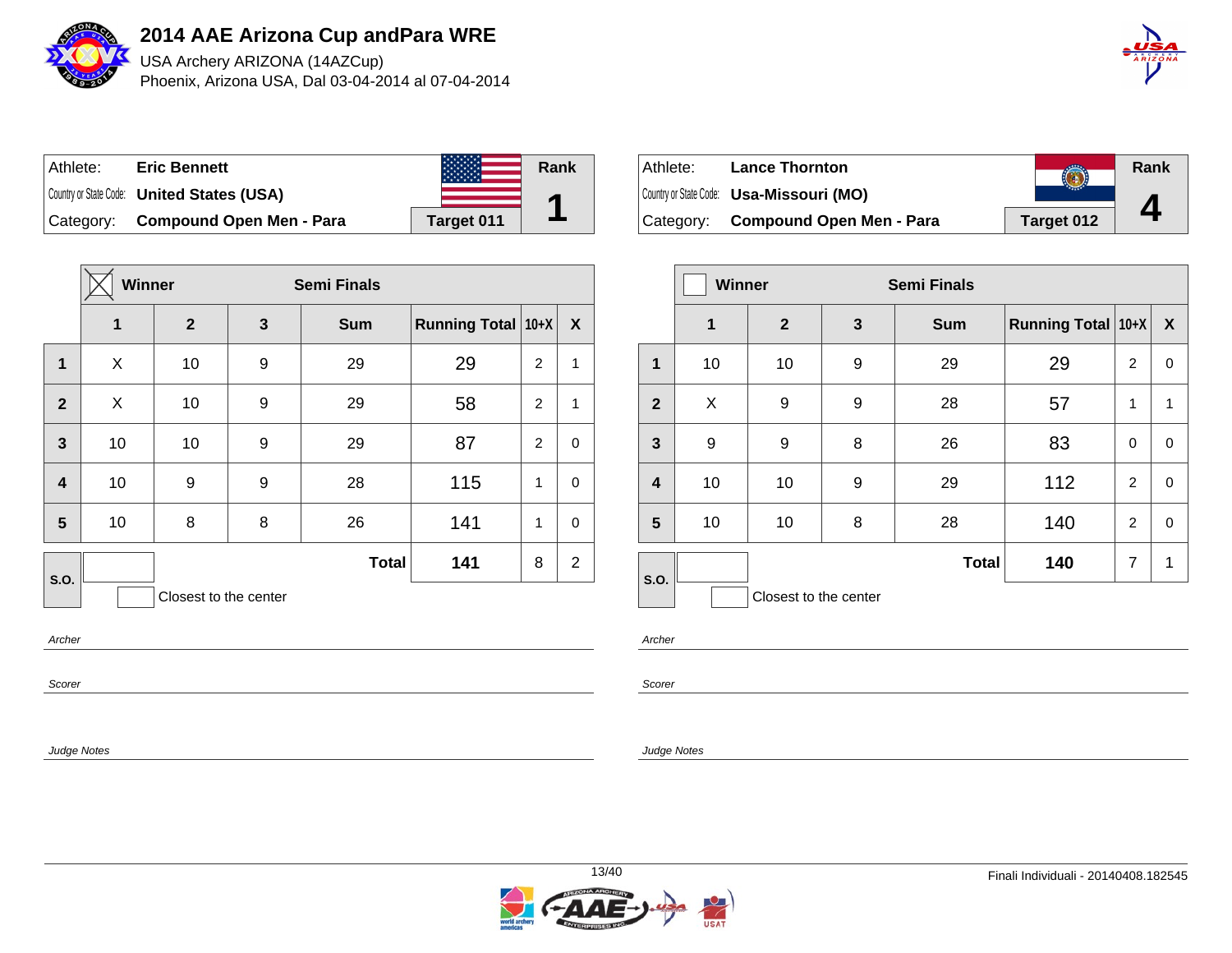

USA Archery ARIZONA (14AZCup) Phoenix, Arizona USA, Dal 03-04-2014 al 07-04-2014



| Athlete:  | <b>Jeff Sena</b>                                  |            | Rank |
|-----------|---------------------------------------------------|------------|------|
|           | Country or State Code: <b>United States (USA)</b> |            | G    |
| Category: | <b>Compound Open Men - Para</b>                   | Target 015 |      |

|                | <b>Winner</b> |                       |                | <b>Semi Finals</b> |                    |                |                |
|----------------|---------------|-----------------------|----------------|--------------------|--------------------|----------------|----------------|
|                | 1             | $\mathbf{2}$          | 3              | <b>Sum</b>         | Running Total 10+X |                | X              |
| 1              | 9             | 9                     | 8              | 26                 | 26                 | 0              | 0              |
| $\overline{2}$ | X             | 10                    | 8              | 28                 | 54                 | $\overline{2}$ | $\mathbf{1}$   |
| 3              | 10            | 9                     | 9              | 28                 | 82                 | 1              | 0              |
| 4              | X             | 10                    | 9              | 29                 | 111                | $\overline{2}$ | $\mathbf{1}$   |
| 5              | 10            | 9                     | $\overline{7}$ | 26                 | 137                | 1              | 0              |
| S.O.           |               |                       |                | <b>Total</b>       | 137                | 6              | $\overline{2}$ |
|                |               | Closest to the center |                |                    |                    |                |                |
| Archer         |               |                       |                |                    |                    |                |                |

| Athlete:  | <b>Matt Stutzman</b>                              |            | Rank |
|-----------|---------------------------------------------------|------------|------|
|           | Country or State Code: <b>United States (USA)</b> |            | n    |
| Category: | <b>Compound Open Men - Para</b>                   | Target 016 | L    |

|                | Winner |                       |    | <b>Semi Finals</b> |                    |          |                  |
|----------------|--------|-----------------------|----|--------------------|--------------------|----------|------------------|
|                | 1      | $\overline{2}$        | 3  | <b>Sum</b>         | Running Total 10+X |          | $\boldsymbol{X}$ |
| 1              | 10     | 10                    | 9  | 29                 | 29                 | 2        | 0                |
| $\overline{2}$ | 9      | 9                     | 8  | 26                 | 55                 | $\Omega$ | $\mathbf 0$      |
| $\mathbf{3}$   | 9      | 9                     | 9  | 27                 | 82                 | $\Omega$ | 0                |
| $\overline{4}$ | 9      | 9                     | 8  | 26                 | 108                | $\Omega$ | $\mathbf 0$      |
| 5              | X      | 10                    | 10 | 30                 | 138                | 3        | 1                |
| S.O.           |        |                       |    | <b>Total</b>       | 138                | 5        | 1                |
|                |        | Closest to the center |    |                    |                    |          |                  |

Archer

Scorer

Judge Notes

Scorer

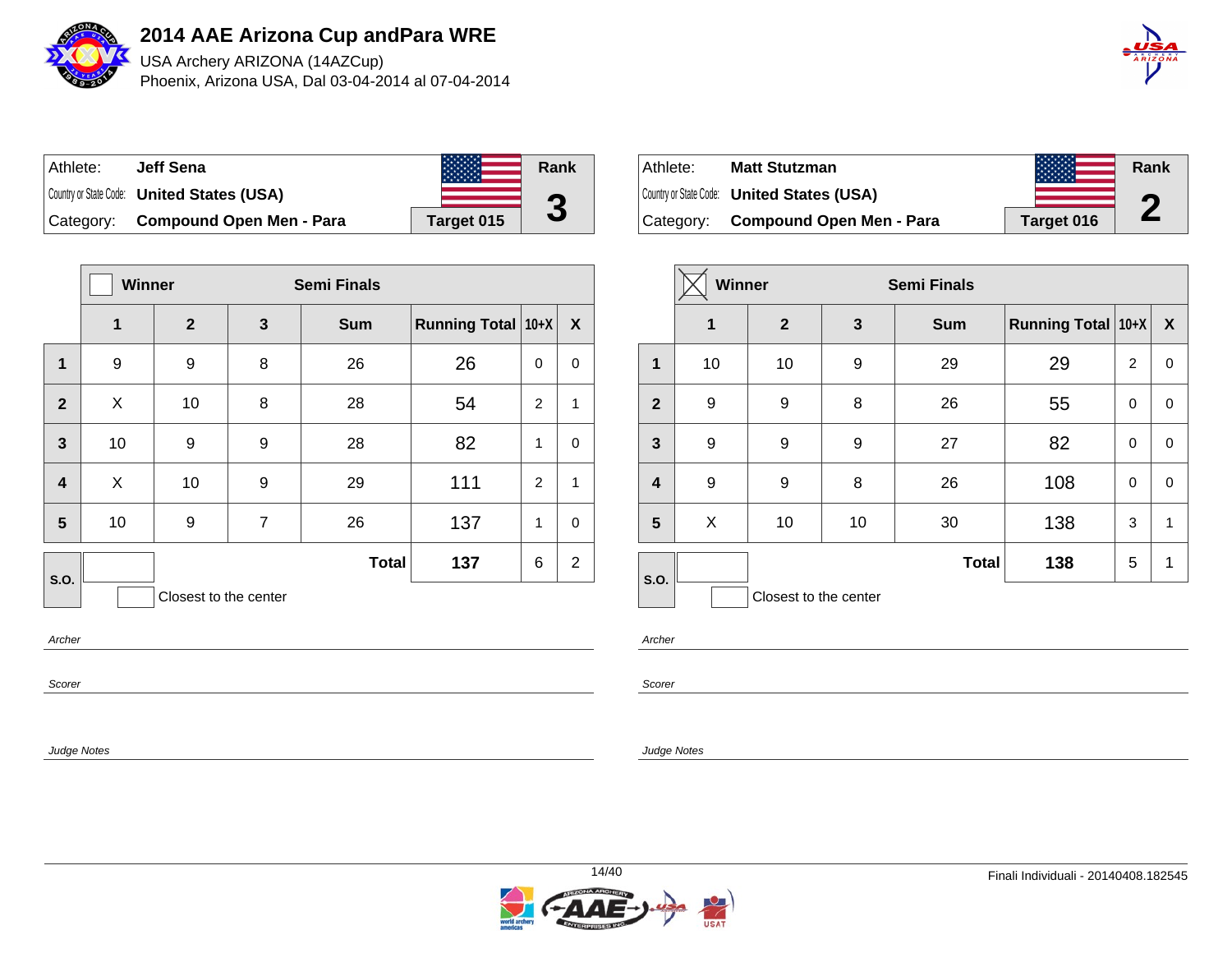

USA Archery ARIZONA (14AZCup) Phoenix, Arizona USA, Dal 03-04-2014 al 07-04-2014

| $\hat{A}$ $\hat{B}$ $\hat{I}$ $\hat{Z}$ $\hat{O}$ $\hat{N}$ $\hat{A}$ |
|-----------------------------------------------------------------------|
|                                                                       |

| Athlete:  | <b>Lance Thornton</b>                           |            | Rank |
|-----------|-------------------------------------------------|------------|------|
|           | Country or State Code: <b>Usa-Missouri (MO)</b> |            |      |
| Category: | <b>Compound Open Men - Para</b>                 | Target 015 |      |

|                | <b>Winner</b> |                       | <b>Bronze</b> |              |                    |                |                |
|----------------|---------------|-----------------------|---------------|--------------|--------------------|----------------|----------------|
|                | 1             | $\mathbf{2}$          | 3             | <b>Sum</b>   | Running Total 10+X |                | X              |
| $\mathbf 1$    | 10            | 9                     | 8             | 27           | 27                 | $\mathbf{1}$   | 0              |
| $\overline{2}$ | 9             | 9                     | 9             | 27           | 54                 | 0              | 0              |
| $\overline{3}$ | 10            | 10                    | 10            | 30           | 84                 | 3              | 0              |
| 4              | X             | 10                    | 9             | 29           | 113                | $\overline{2}$ | 1              |
| 5              | X             | 10                    | 9             | 29           | 142                | $\overline{2}$ | $\mathbf{1}$   |
| S.O.           |               |                       |               | <b>Total</b> | 142                | 8              | $\overline{2}$ |
|                |               | Closest to the center |               |              |                    |                |                |
| Archer         |               |                       |               |              |                    |                |                |

| Athlete:  | Jeff Sena                                         |            | Rank |
|-----------|---------------------------------------------------|------------|------|
|           | Country or State Code: <b>United States (USA)</b> |            | ŋ    |
| Category: | <b>Compound Open Men - Para</b>                   | Target 016 | J    |

|                         | <b>Winner</b> |                       |    | <b>Bronze</b> |                           |                |                  |
|-------------------------|---------------|-----------------------|----|---------------|---------------------------|----------------|------------------|
|                         | $\mathbf 1$   | $\overline{2}$        | 3  | <b>Sum</b>    | <b>Running Total 10+X</b> |                | $\boldsymbol{X}$ |
| 1                       | X             | X                     | 9  | 29            | 29                        | 2              | 2                |
| $\overline{2}$          | X             | 10                    | 9  | 29            | 58                        | 2              | 1                |
| $\mathbf{3}$            | 10            | 9                     | 9  | 28            | 86                        | 1              | 0                |
| $\overline{\mathbf{4}}$ | X             | X                     | 9  | 29            | 115                       | $\overline{2}$ | 2                |
| $5\phantom{1}$          | X             | 10                    | 10 | 30            | 145                       | 3              | 1                |
| S.O.                    |               |                       |    | <b>Total</b>  | 145                       | 10             | 6                |
|                         |               | Closest to the center |    |               |                           |                |                  |

Scorer

Judge Notes

Archer

Scorer

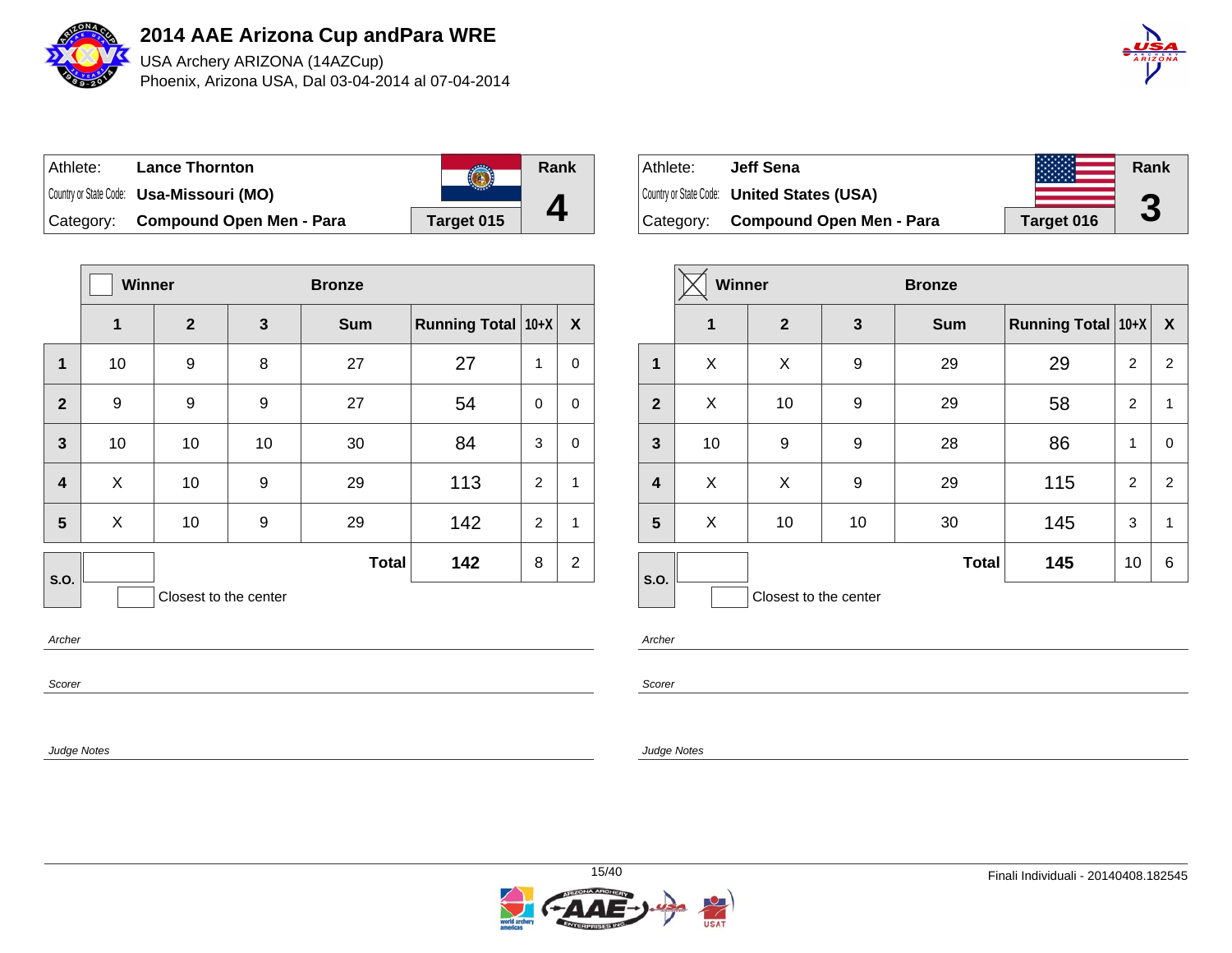

USA Archery ARIZONA (14AZCup) Phoenix, Arizona USA, Dal 03-04-2014 al 07-04-2014



| Athlete:  | <b>Eric Bennett</b>                               |            | Rank |
|-----------|---------------------------------------------------|------------|------|
|           | Country or State Code: <b>United States (USA)</b> |            |      |
| Category: | <b>Compound Open Men - Para</b>                   | Target 011 |      |

|                         | <b>Winner</b>         |                  |    | <b>Final</b> |                           |                |                  |
|-------------------------|-----------------------|------------------|----|--------------|---------------------------|----------------|------------------|
|                         | 1                     | $\boldsymbol{2}$ | 3  | <b>Sum</b>   | <b>Running Total 10+X</b> |                | $\boldsymbol{X}$ |
| 1                       | 9                     | 9                | 9  | 27           | 27                        | 0              | 0                |
| $\overline{2}$          | X                     | 8                | 8  | 26           | 53                        | 1              | $\mathbf{1}$     |
| $\mathbf{3}$            | 10                    | 10               | 10 | 30           | 83                        | 3              | 0                |
| $\overline{\mathbf{4}}$ | X                     | 10               | 10 | 30           | 113                       | 3              | $\mathbf{1}$     |
| 5                       | X                     | 10               | 9  | 29           | 142                       | $\overline{2}$ | $\mathbf{1}$     |
| S.O.                    |                       |                  |    | <b>Total</b> | 142                       | 9              | 3                |
|                         | Closest to the center |                  |    |              |                           |                |                  |
| Archer                  |                       |                  |    |              |                           |                |                  |

| Athlete:  | <b>Matt Stutzman</b>                              |            | Rank |
|-----------|---------------------------------------------------|------------|------|
|           | Country or State Code: <b>United States (USA)</b> |            | m    |
| Category: | Compound Open Men - Para                          | Target 012 | L    |

|                         | <b>Winner</b> |                       |              | <b>Final</b> |                    |                |                  |
|-------------------------|---------------|-----------------------|--------------|--------------|--------------------|----------------|------------------|
|                         | 1             | $\overline{2}$        | $\mathbf{3}$ | <b>Sum</b>   | Running Total 10+X |                | $\boldsymbol{X}$ |
| 1                       | 10            | 9                     | 9            | 28           | 28                 | 1              | 0                |
| $\overline{2}$          | X             | 10                    | 9            | 29           | 57                 | $\overline{2}$ | 1                |
| $\mathbf{3}$            | X             | 10                    | 10           | 30           | 87                 | 3              | 1                |
| $\overline{\mathbf{4}}$ | X             | 9                     | 9            | 28           | 115                | 1              | 1                |
| 5                       | 10            | 10                    | 9            | 29           | 144                | $\overline{2}$ | $\mathbf 0$      |
| S.O.                    |               |                       |              | <b>Total</b> | 144                | 9              | 3                |
|                         |               | Closest to the center |              |              |                    |                |                  |

Archer

Scorer

Judge Notes

Scorer

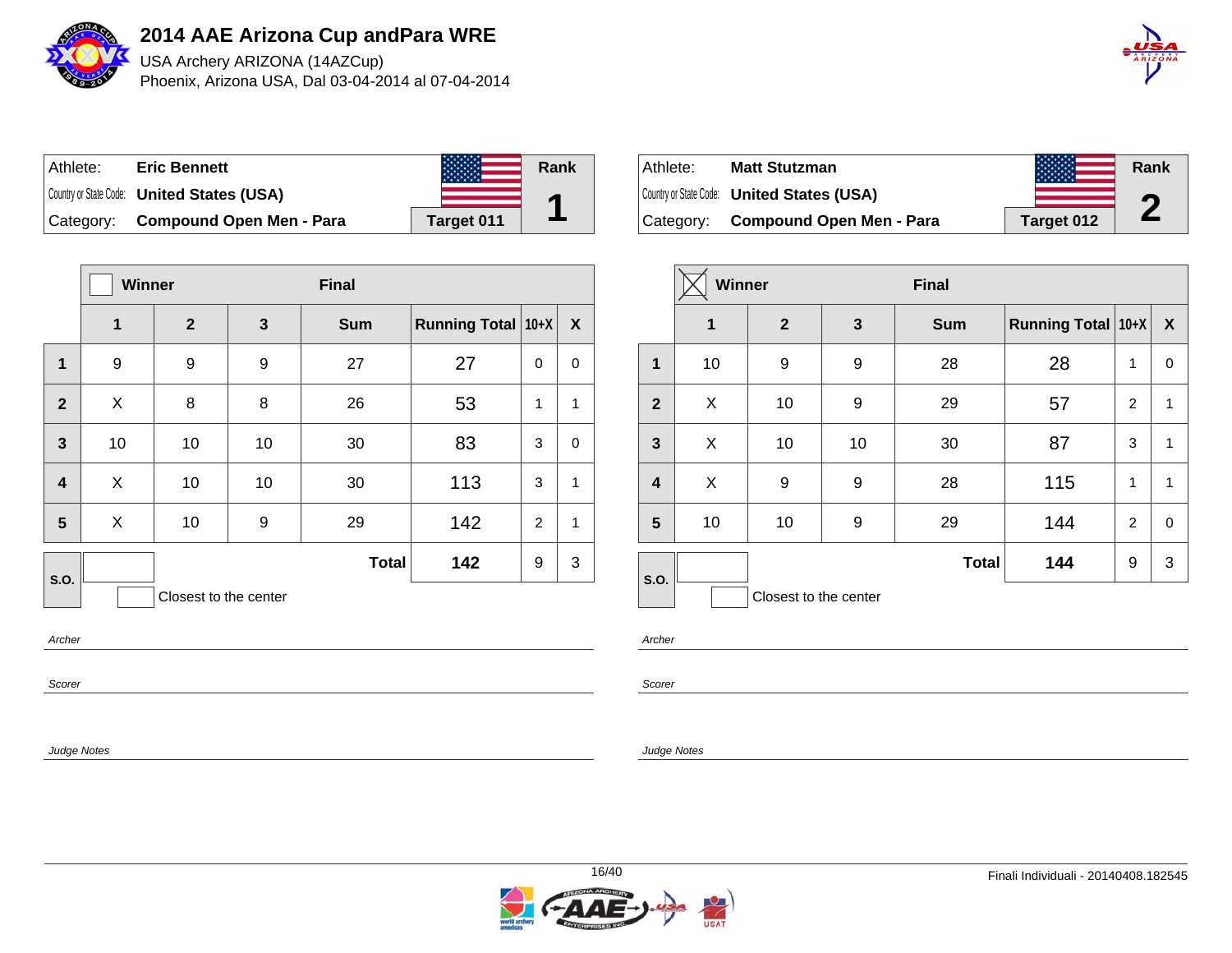

USA Archery ARIZONA (14AZCup) Phoenix, Arizona USA, Dal 03-04-2014 al 07-04-2014



| ∣ Athlete: | Nako Hirasawa                        |            | Rank |
|------------|--------------------------------------|------------|------|
|            | Country or State Code: Japan (JPN)   |            |      |
|            | Category: Compound Open Women - Para | Target 019 |      |

|              | Winner |                       |                | <b>Semi Finals</b> |                    |             |                |
|--------------|--------|-----------------------|----------------|--------------------|--------------------|-------------|----------------|
|              | 1      | $\boldsymbol{2}$      | $\mathbf{3}$   | <b>Sum</b>         | Running Total 10+X |             | $\mathbf{X}$   |
| $\mathbf 1$  | 10     | 8                     | 8              | 26                 | 26                 | 1           | 0              |
| $\mathbf{2}$ | X      | 10                    | $\overline{7}$ | 27                 | 53                 | 2           | 1              |
| 3            | X      | 9                     | 8              | 27                 | 80                 | 1           | 1              |
| 4            | 8      | 8                     | 8              | 24                 | 104                | $\mathbf 0$ | $\mathbf 0$    |
| 5            | 8      | 8                     | 6              | 22                 | 126                | $\mathbf 0$ | 0              |
| S.O.         |        |                       |                | <b>Total</b>       | 126                | 4           | $\overline{2}$ |
|              |        | Closest to the center |                |                    |                    |             |                |
| Archer       |        |                       |                |                    |                    |             |                |

| Athlete:  | Lyne Tremblay                       |            | Rank         |
|-----------|-------------------------------------|------------|--------------|
|           | Country or State Code: Canada (CAN) |            |              |
| Category: | Compound Open Women - Para          | Target 020 | $\mathbf{I}$ |

|                         | <b>Winner</b> |                       |                | <b>Semi Finals</b> |                           |                |                  |
|-------------------------|---------------|-----------------------|----------------|--------------------|---------------------------|----------------|------------------|
|                         | 1             | $\overline{2}$        | $\mathbf{3}$   | <b>Sum</b>         | <b>Running Total 10+X</b> |                | $\boldsymbol{X}$ |
| 1                       | X             | 8                     | 8              | 26                 | 26                        | 1              | 1                |
| $\overline{2}$          | 8             | 8                     | $\overline{7}$ | 23                 | 49                        | 0              | 0                |
| $\mathbf{3}$            | 8             | 8                     | $\overline{7}$ | 23                 | 72                        | 0              | 0                |
| $\overline{\mathbf{4}}$ | 10            | 9                     | 6              | 25                 | 97                        | 1              | 0                |
| 5                       | 8             | $\overline{7}$        | 5              | 20                 | 117                       | 0              | 0                |
|                         |               |                       |                | <b>Total</b>       | 117                       | $\overline{2}$ | 1                |
| S.O.                    |               | Closest to the center |                |                    |                           |                |                  |

Archer

Scorer

Judge Notes

Scorer

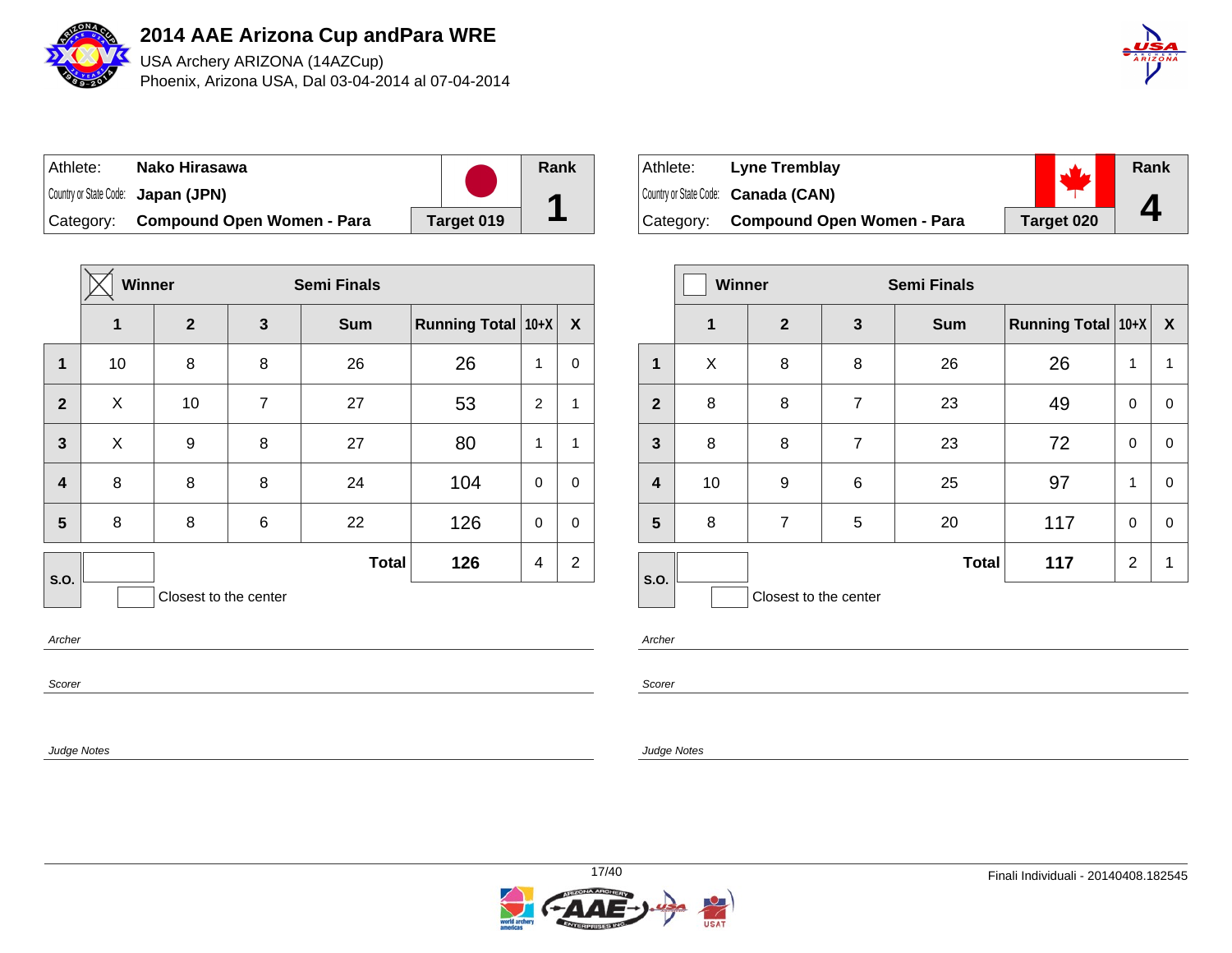

USA Archery ARIZONA (14AZCup) Phoenix, Arizona USA, Dal 03-04-2014 al 07-04-2014

| $\hat{A}$ $\hat{B}$ $\hat{I}$ $\hat{Z}$ $\hat{O}$ $\hat{N}\hat{A}$ |
|--------------------------------------------------------------------|
|                                                                    |

| Athlete:  | <b>Martha Chavez</b>                              |                            | Rank           |
|-----------|---------------------------------------------------|----------------------------|----------------|
|           | Country or State Code: <b>Usa-California (CA)</b> | <b>CALIFORNIA REPUBLIC</b> | $\blacksquare$ |
| Category: | <b>Compound Open Women - Para</b>                 | Target 023                 |                |

|                         | Winner |                       |                | <b>Semi Finals</b> |                          |             |   |  |
|-------------------------|--------|-----------------------|----------------|--------------------|--------------------------|-------------|---|--|
|                         | 1      | $\boldsymbol{2}$      | 3              | <b>Sum</b>         | Running Total $ 10+X $ X |             |   |  |
| 1                       | X      | 8                     | 8              | 26                 | 26                       | 1           | 1 |  |
| $\overline{2}$          | X      | 9                     | 8              | 27                 | 53                       | 1           | 1 |  |
| 3                       | X      | 9                     | 6              | 25                 | 78                       | 1           | 1 |  |
| $\overline{\mathbf{4}}$ | 8      | 7                     | 6              | 21                 | 99                       | $\mathbf 0$ | 0 |  |
| 5                       | 9      | 8                     | $\overline{7}$ | 24                 | 123                      | $\mathbf 0$ | 0 |  |
| S.O.                    |        |                       |                | <b>Total</b>       | 123                      | 3           | 3 |  |
|                         |        | Closest to the center |                |                    |                          |             |   |  |
|                         |        |                       |                |                    |                          |             |   |  |

Scorer

Judge Notes

| Athlete: | Karen Van Nest                       |            | Rank |
|----------|--------------------------------------|------------|------|
|          | Country or State Code: Canada (CAN)  |            |      |
|          | Category: Compound Open Women - Para | Target 024 |      |

|                         | Winner |                       | <b>Semi Finals</b> |              |                           |   |             |
|-------------------------|--------|-----------------------|--------------------|--------------|---------------------------|---|-------------|
|                         | 1      | $\overline{2}$        | 3                  | <b>Sum</b>   | <b>Running Total 10+X</b> |   | X           |
| 1                       | 9      | 9                     | 8                  | 26           | 26                        | 0 | $\mathbf 0$ |
| $\overline{2}$          | 10     | 10                    | 8                  | 28           | 54                        | 2 | $\mathbf 0$ |
| 3                       | 10     | 9                     | 9                  | 28           | 82                        | 1 | 0           |
| $\overline{\mathbf{4}}$ | 10     | 9                     | 8                  | 27           | 109                       | 1 | $\mathbf 0$ |
| 5                       | 9      | 8                     | 8                  | 25           | 134                       | 0 | $\mathbf 0$ |
| S.O.                    |        |                       |                    | <b>Total</b> | 134                       | 4 | $\mathbf 0$ |
|                         |        | Closest to the center |                    |              |                           |   |             |

Archer

Scorer

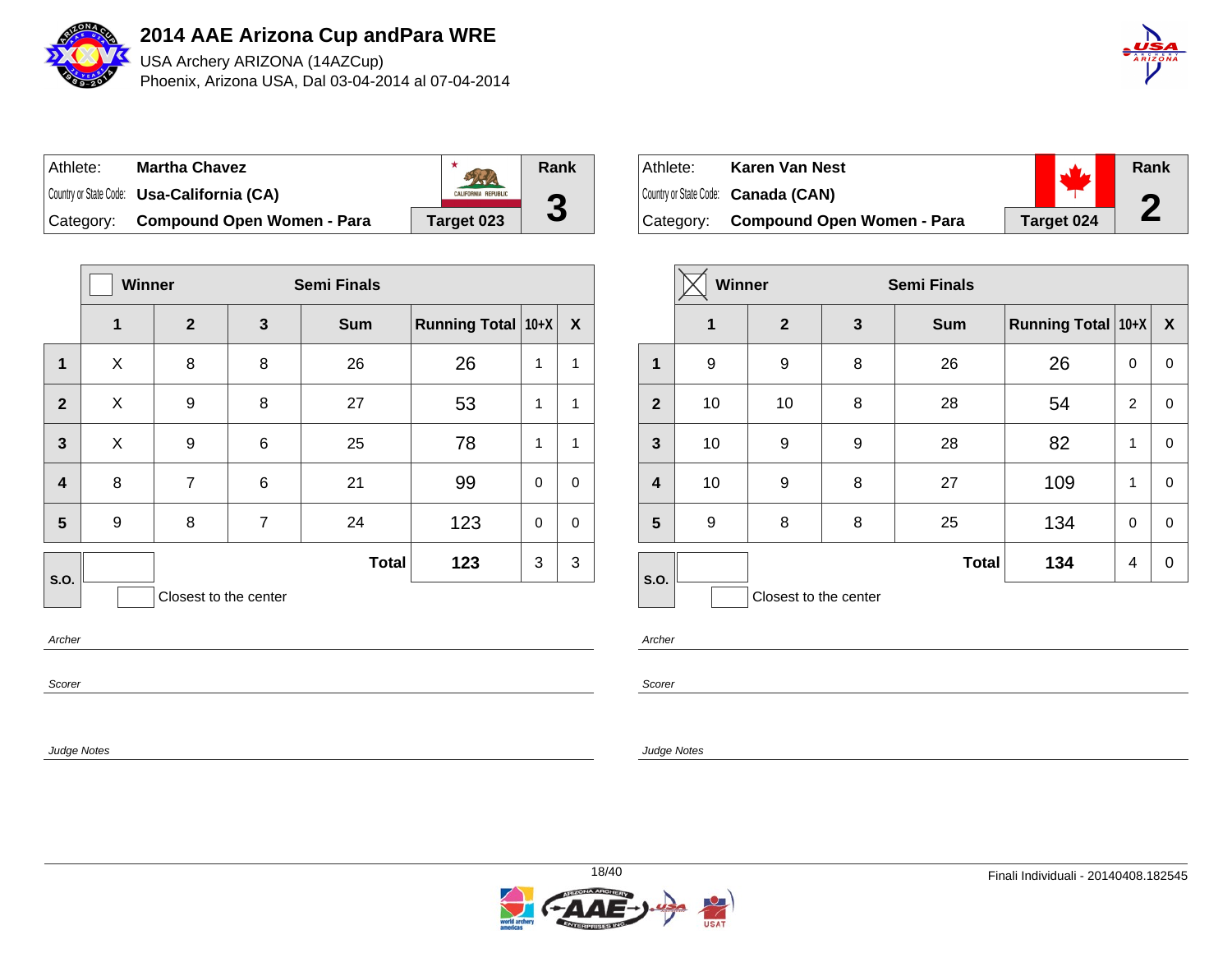

USA Archery ARIZONA (14AZCup) Phoenix, Arizona USA, Dal 03-04-2014 al 07-04-2014



| Athlete:  | <b>Lyne Tremblay</b>                |            | Rank |
|-----------|-------------------------------------|------------|------|
|           | Country or State Code: Canada (CAN) |            |      |
| Category: | <b>Compound Open Women - Para</b>   | Target 023 |      |

|                         | <b>Winner</b>         |                | <b>Bronze</b> |              |                    |             |              |
|-------------------------|-----------------------|----------------|---------------|--------------|--------------------|-------------|--------------|
|                         | 1                     | $\overline{2}$ | 3             | <b>Sum</b>   | Running Total 10+X |             | $\mathbf{X}$ |
| 1                       | 10                    | 7              | 6             | 23           | 23                 | 1           | 0            |
| $\overline{2}$          | 8                     | $\overline{7}$ | 5             | 20           | 43                 | $\mathbf 0$ | 0            |
| $\overline{3}$          | 9                     | $\overline{7}$ | 6             | 22           | 65                 | $\mathbf 0$ | $\mathbf 0$  |
| $\overline{\mathbf{4}}$ | $\overline{7}$        | $\overline{7}$ | 5             | 19           | 84                 | $\mathbf 0$ | $\mathbf 0$  |
| 5                       | 9                     | 8              | 6             | 23           | 107                | 0           | 0            |
| S.O.                    |                       |                |               | <b>Total</b> | 107                | 1           | 0            |
|                         | Closest to the center |                |               |              |                    |             |              |
| Archer                  |                       |                |               |              |                    |             |              |

| Athlete:  | <b>Martha Chavez</b>                       |                            | Rank         |
|-----------|--------------------------------------------|----------------------------|--------------|
|           | Country or State Code: Usa-California (CA) | <b>CALIFORNIA REPUBLIC</b> | ε            |
| Category: | <b>Compound Open Women - Para</b>          | Target 024                 | $\mathbf{c}$ |

|                | Winner      |                       |                | <b>Bronze</b> |                    |             |                  |
|----------------|-------------|-----------------------|----------------|---------------|--------------------|-------------|------------------|
|                | $\mathbf 1$ | $\mathbf{2}$          | $\mathbf{3}$   | <b>Sum</b>    | Running Total 10+X |             | $\boldsymbol{X}$ |
| 1              | 10          | $\boldsymbol{9}$      | 8              | 27            | 27                 | 1           | 0                |
| $\overline{2}$ | 9           | 6                     | M              | 15            | 42                 | 0           | 0                |
| $\mathbf{3}$   | 9           | 8                     | 8              | 25            | 67                 | $\mathbf 0$ | 0                |
| 4              | X           | 8                     | $\overline{7}$ | 25            | 92                 | 1           | 1                |
| 5              | 9           | 8                     | 8              | 25            | 117                | $\Omega$    | 0                |
| S.O.           |             |                       |                | <b>Total</b>  | 117                | 2           | 1                |
|                |             | Closest to the center |                |               |                    |             |                  |

Archer

Scorer

Judge Notes

Scorer

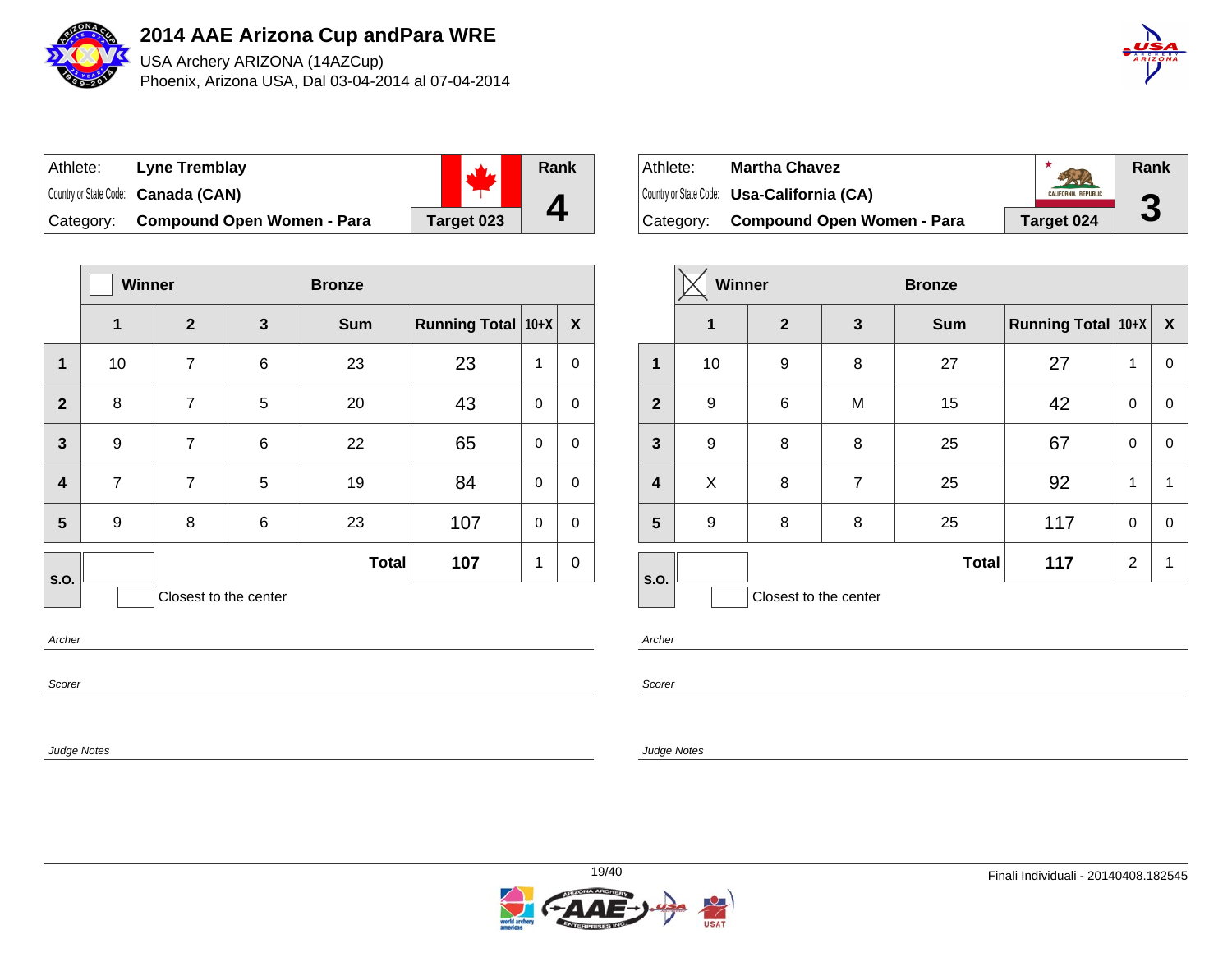

USA Archery ARIZONA (14AZCup) Phoenix, Arizona USA, Dal 03-04-2014 al 07-04-2014



| Athlete:  | Nako Hirasawa                      |            | Rank |
|-----------|------------------------------------|------------|------|
|           | Country or State Code: Japan (JPN) |            |      |
| Category: | <b>Compound Open Women - Para</b>  | Target 019 |      |

|                                 | <b>Winner</b> |                | <b>Final</b> |              |                    |              |             |  |
|---------------------------------|---------------|----------------|--------------|--------------|--------------------|--------------|-------------|--|
|                                 | 1             | $\overline{2}$ | $\mathbf{3}$ | <b>Sum</b>   | Running Total 10+X |              | X           |  |
| $\mathbf 1$                     | 9             | 9              | 8            | 26           | 26                 | 0            | 0           |  |
| $\mathbf{2}$                    | 10            | 9              | 8            | 27           | 53                 | $\mathbf{1}$ | 0           |  |
| 3                               | 10            | 9              | 8            | 27           | 80                 | $\mathbf{1}$ | 0           |  |
| 4                               | X             | 9              | 9            | 28           | 108                | $\mathbf{1}$ | 1           |  |
| 5                               | 10            | 9              | 8            | 27           | 135                | 1            | $\mathsf 0$ |  |
| S.O.                            |               |                |              | <b>Total</b> | 135                | 4            | 1           |  |
| Closest to the center<br>Archer |               |                |              |              |                    |              |             |  |

| Athlete: | Karen Van Nest                       |            | Rank |
|----------|--------------------------------------|------------|------|
|          | Country or State Code: Canada (CAN)  |            | σ    |
|          | Category: Compound Open Women - Para | Target 020 |      |

|                         | <b>Winner</b> |                       |                | <b>Final</b> |                    |                |                |
|-------------------------|---------------|-----------------------|----------------|--------------|--------------------|----------------|----------------|
|                         | $\mathbf 1$   | $\overline{2}$        | $\mathbf{3}$   | <b>Sum</b>   | Running Total 10+X |                | X              |
| 1                       | 10            | 9                     | 8              | 27           | 27                 | 1              | 0              |
| $\overline{2}$          | 10            | 8                     | $\overline{7}$ | 25           | 52                 | $\mathbf{1}$   | $\mathbf 0$    |
| 3                       | X             | 10                    | 9              | 29           | 81                 | $\overline{2}$ | $\mathbf{1}$   |
| $\overline{\mathbf{4}}$ | X             | 9                     | 9              | 28           | 109                | 1              | $\mathbf{1}$   |
| 5                       | X             | X                     | 9              | 29           | 138                | $\overline{2}$ | $\overline{2}$ |
| S.O.                    |               |                       |                | <b>Total</b> | 138                | $\overline{7}$ | 4              |
|                         |               | Closest to the center |                |              |                    |                |                |

Archer

Scorer

Judge Notes

Scorer

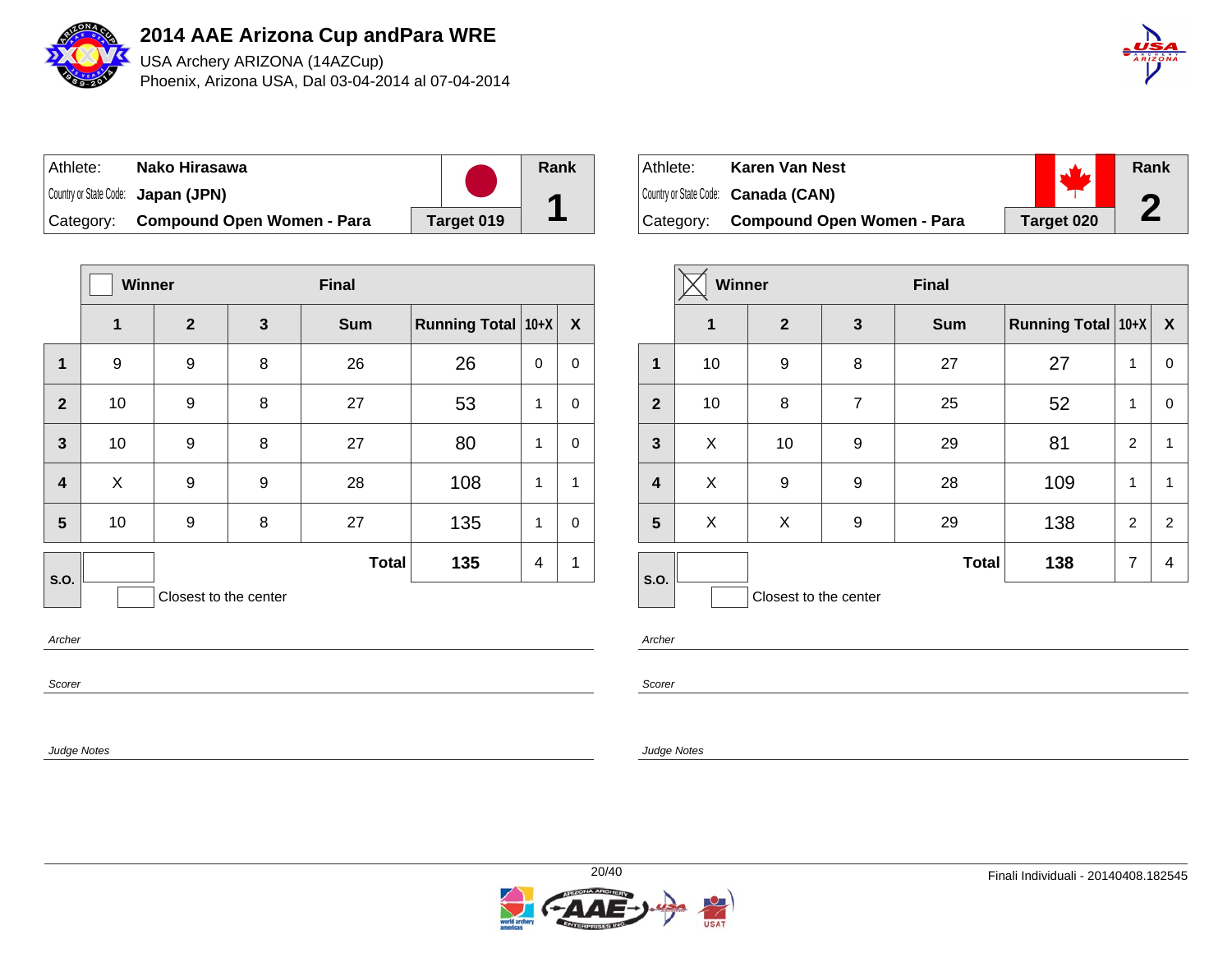

USA Archery ARIZONA (14AZCup) Phoenix, Arizona USA, Dal 03-04-2014 al 07-04-2014



| ⊺Athlete: | <b>Charles Lear</b>                      |            | <b>Rank</b> |
|-----------|------------------------------------------|------------|-------------|
|           | Country or State Code: Usa-Missouri (MO) |            |             |
|           | Category: Compound - W1- Para            | Target 029 | 5           |

|                | <b>Winner</b> |                       |                | <b>Quarter Finals</b> |                    |          |              |
|----------------|---------------|-----------------------|----------------|-----------------------|--------------------|----------|--------------|
|                | 1             | $\mathbf{2}$          | 3              | <b>Sum</b>            | Running Total 10+X |          | $\mathbf{X}$ |
| 1              | 9             | 8                     | 6              | 23                    | 23                 | 0        | 0            |
| $\overline{2}$ | 8             | 8                     | 6              | 22                    | 45                 | 0        | 0            |
| $\overline{3}$ | 9             | 8                     | $\overline{7}$ | 24                    | 69                 | $\Omega$ | 0            |
| 4              | 9             | 8                     | 5              | 22                    | 91                 | $\Omega$ | 0            |
| 5              | X             | 9                     | $\overline{7}$ | 26                    | 117                | 1        | 1            |
| S.O.           |               |                       |                | <b>Total</b>          | 117                | 1        | 1            |
|                |               | Closest to the center |                |                       |                    |          |              |
| Archer         |               |                       |                |                       |                    |          |              |

| Athlete:  | Dongsub Koo                              | ₩          | Rank         |
|-----------|------------------------------------------|------------|--------------|
|           | Country or State Code: KDVSC-Korea (KOR) | M          |              |
| Category: | Compound - W1- Para                      | Target 030 | $\mathbf{I}$ |

|                         | Winner |                       |                | <b>Quarter Finals</b> |                           |              |                           |
|-------------------------|--------|-----------------------|----------------|-----------------------|---------------------------|--------------|---------------------------|
|                         | 1      | $\mathbf{2}$          | 3              | <b>Sum</b>            | <b>Running Total 10+X</b> |              | $\boldsymbol{\mathsf{X}}$ |
| 1                       | 9      | 7                     | 6              | 22                    | 22                        | 0            | 0                         |
| $\overline{2}$          | 9      | 8                     | 8              | 25                    | 47                        | 0            | 0                         |
| 3                       | 9      | $\overline{7}$        | 5              | 21                    | 68                        | 0            | 0                         |
| $\overline{\mathbf{4}}$ | 9      | 8                     | $\overline{7}$ | 24                    | 92                        | 0            | 0                         |
| 5                       | X      | 8                     | 8              | 26                    | 118                       | $\mathbf{1}$ | 1                         |
| S.O.                    |        |                       |                | <b>Total</b>          | 118                       | 1            | 1                         |
|                         |        | Closest to the center |                |                       |                           |              |                           |

Archer

Scorer

Judge Notes

Scorer

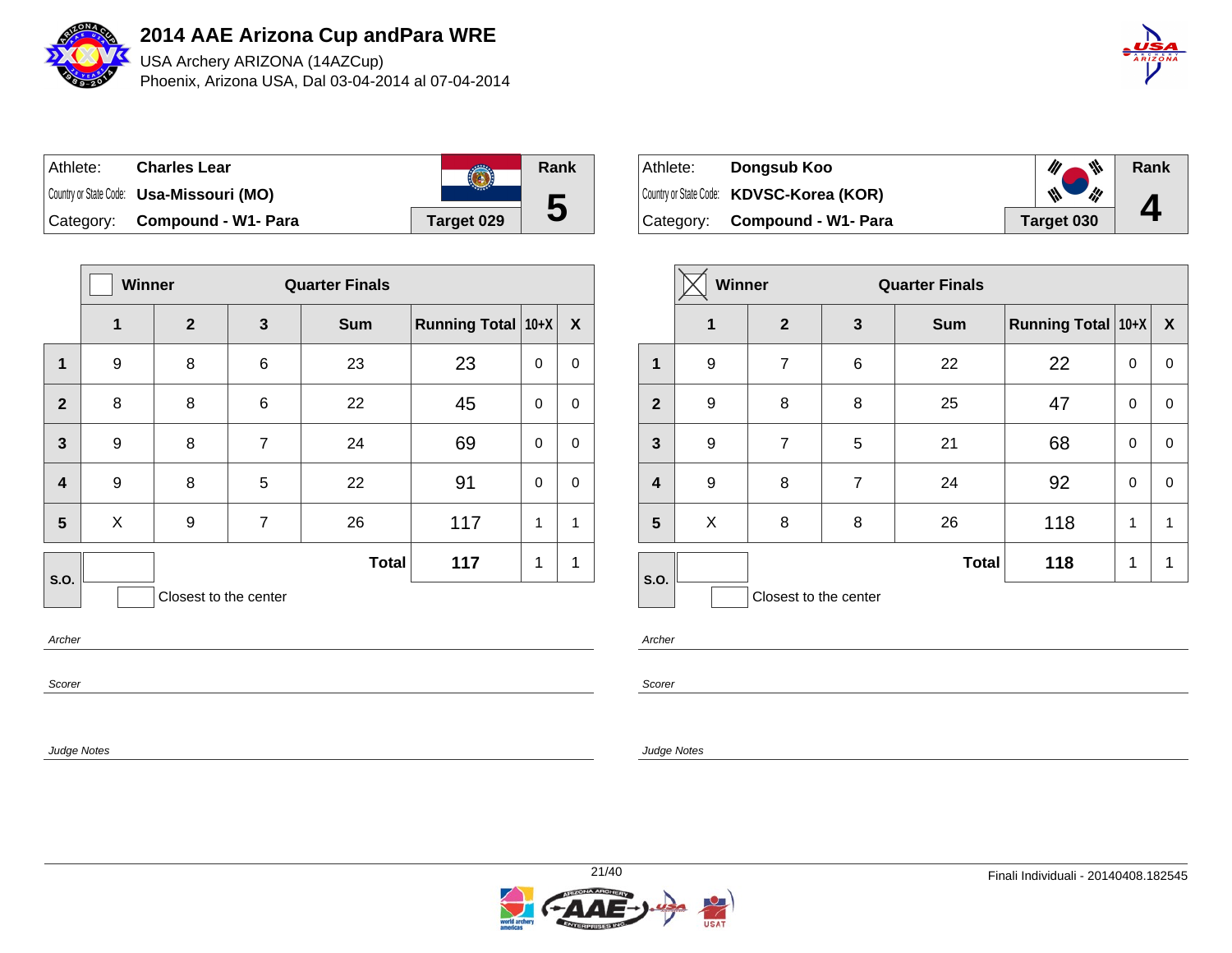

USA Archery ARIZONA (14AZCup) Phoenix, Arizona USA, Dal 03-04-2014 al 07-04-2014



| Athlete: | <b>Jeff Fabry</b>                                 |                            | Rank |
|----------|---------------------------------------------------|----------------------------|------|
|          | Country or State Code: <b>Usa-California (CA)</b> | <b>CALIFORNIA REPUBLIC</b> | Α    |
|          | Category: Compound - W1- Para                     | Target 027                 |      |

|                         | Winner                |              |   | <b>Semi Finals</b> |                    |                |              |
|-------------------------|-----------------------|--------------|---|--------------------|--------------------|----------------|--------------|
|                         | 1                     | $\mathbf{2}$ | 3 | <b>Sum</b>         | Running Total 10+X |                | X            |
| $\mathbf 1$             | 9                     | 9            | 9 | 27                 | 27                 | 0              | 0            |
| $\overline{2}$          | X                     | 9            | 8 | 27                 | 54                 | 1              | $\mathbf{1}$ |
| $\mathbf{3}$            | X                     | 9            | 8 | 27                 | 81                 | 1              | $\mathbf{1}$ |
| $\overline{\mathbf{4}}$ | X                     | X            | 9 | 29                 | 110                | $\overline{2}$ | 2            |
| $5\phantom{1}$          | 9                     | 9            | 8 | 26                 | 136                | 0              | $\pmb{0}$    |
| S.O.                    |                       |              |   | <b>Total</b>       | 136                | 4              | 4            |
|                         | Closest to the center |              |   |                    |                    |                |              |
| Archer                  |                       |              |   |                    |                    |                |              |

| ∣ Athlete: i | Dongsub Koo                              | ₩          | Rank         |
|--------------|------------------------------------------|------------|--------------|
|              | Country or State Code: KDVSC-Korea (KOR) | i¦!<br>W   |              |
|              | Category: Compound - W1- Para            | Target 028 | $\mathbf{H}$ |

|                | <b>Winner</b> |                       |              | <b>Semi Finals</b> |                           |                |                  |
|----------------|---------------|-----------------------|--------------|--------------------|---------------------------|----------------|------------------|
|                | 1             | $\mathbf{2}$          | $\mathbf{3}$ | <b>Sum</b>         | <b>Running Total 10+X</b> |                | $\boldsymbol{X}$ |
| 1              | 10            | 9                     | 8            | 27                 | 27                        | 1              | 0                |
| $\overline{2}$ | 9             | 9                     | 6            | 24                 | 51                        | $\Omega$       | 0                |
| $\mathbf{3}$   | 8             | 8                     | 6            | 22                 | 73                        | $\Omega$       | 0                |
| $\overline{4}$ | X             | 9                     | 9            | 28                 | 101                       | 1              | 1                |
| 5              | 9             | 8                     | 8            | 25                 | 126                       | 0              | 0                |
| S.O.           |               |                       |              | <b>Total</b>       | 126                       | $\overline{2}$ | 1                |
|                |               | Closest to the center |              |                    |                           |                |                  |

Archer

Scorer

Judge Notes

Scorer

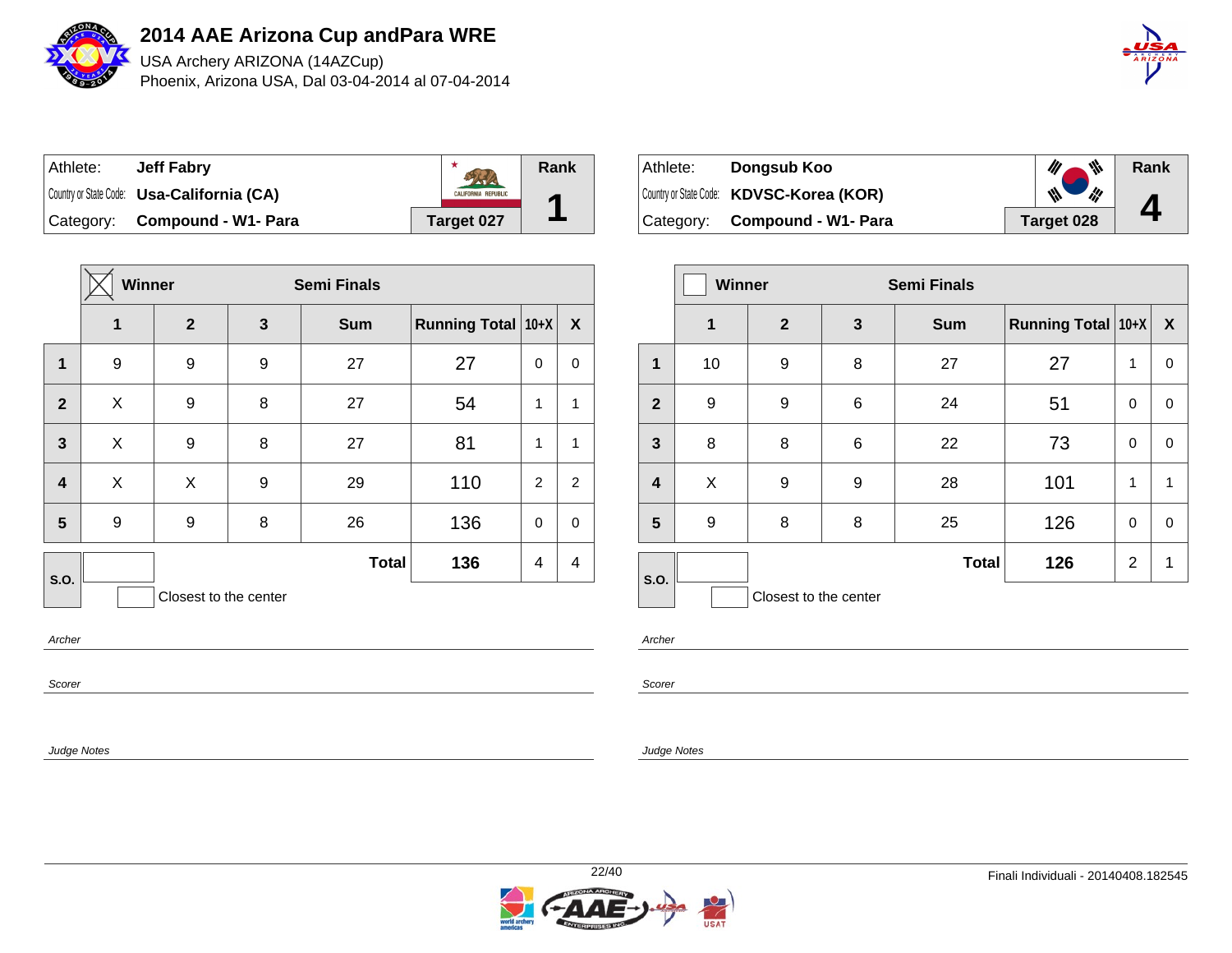

USA Archery ARIZONA (14AZCup) Phoenix, Arizona USA, Dal 03-04-2014 al 07-04-2014



| ⊺Athlete: | <b>Norbert Murphy</b>               |            | Rank      |
|-----------|-------------------------------------|------------|-----------|
|           | Country or State Code: Canada (CAN) |            | $\bullet$ |
|           | Category: Compound - W1- Para       | Target 031 | J         |

|                | Winner                |                  |                | <b>Semi Finals</b> |                           |                |                  |  |
|----------------|-----------------------|------------------|----------------|--------------------|---------------------------|----------------|------------------|--|
|                | 1                     | $\boldsymbol{2}$ | 3              | <b>Sum</b>         | <b>Running Total 10+X</b> |                | $\boldsymbol{X}$ |  |
| $\mathbf 1$    | 10                    | 9                | 8              | 27                 | 27                        | 1              | 0                |  |
| $\overline{2}$ | 10                    | 9                | $\overline{7}$ | 26                 | 53                        | 1              | 0                |  |
| $\mathbf{3}$   | 10                    | 9                | 8              | 27                 | 80                        | 1              | 0                |  |
| 4              | 10                    | 9                | 8              | 27                 | 107                       | 1              | 0                |  |
| 5              | X                     | 10               | $\overline{7}$ | 27                 | 134                       | $\overline{2}$ | 1                |  |
| S.O.           |                       |                  |                | <b>Total</b>       | 134                       | 6              | 1                |  |
|                | Closest to the center |                  |                |                    |                           |                |                  |  |
| Archer         |                       |                  |                |                    |                           |                |                  |  |

Scorer

Judge Notes

| Athlete: | Jean-Pierre Antonios                 |  |            | Rank |
|----------|--------------------------------------|--|------------|------|
|          | Country or State Code: Finland (FIN) |  |            |      |
|          | Category: Compound - W1- Para        |  | Target 032 |      |

|                         | <b>Winner</b> |                       |   | <b>Semi Finals</b> |                    |          |                  |
|-------------------------|---------------|-----------------------|---|--------------------|--------------------|----------|------------------|
|                         | 1             | $\mathbf{2}$          | 3 | <b>Sum</b>         | Running Total 10+X |          | $\boldsymbol{X}$ |
| 1                       | 10            | 9                     | 8 | 27                 | 27                 | 1        | 0                |
| $\overline{2}$          | 10            | 9                     | 9 | 28                 | 55                 | 1        | 0                |
| $\overline{\mathbf{3}}$ | 9             | 9                     | 9 | 27                 | 82                 | $\Omega$ | 0                |
| 4                       | 9             | 8                     | 8 | 25                 | 107                | $\Omega$ | 0                |
| $5\phantom{.0}$         | 9             | 9                     | 8 | 26                 | 133                | $\Omega$ | $\mathbf 0$      |
|                         |               |                       |   | <b>Total</b>       | 133                | 2        | $\pmb{0}$        |
| <b>S.O.</b>             |               | Closest to the center |   |                    |                    |          |                  |

Archer

Scorer

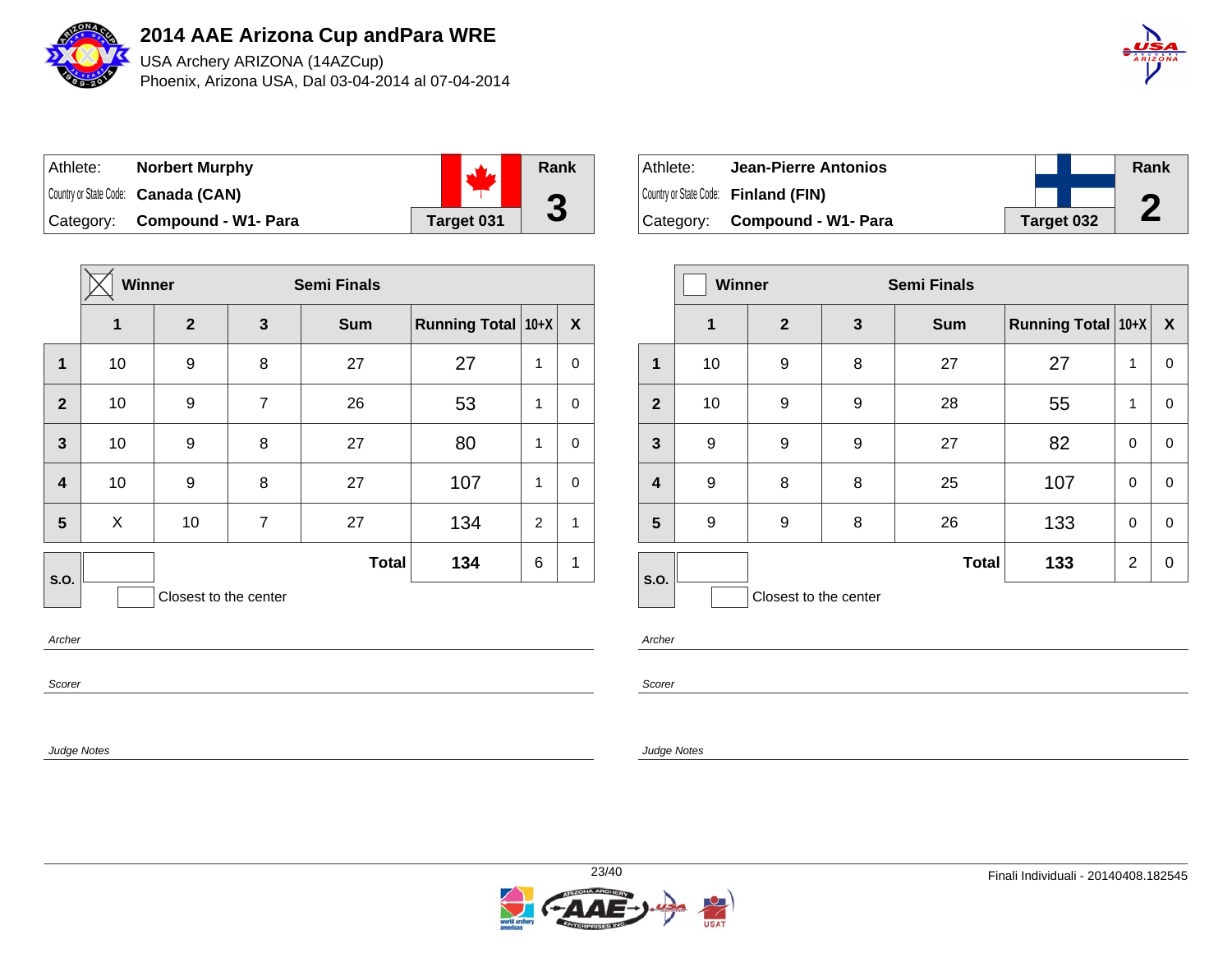

USA Archery ARIZONA (14AZCup) Phoenix, Arizona USA, Dal 03-04-2014 al 07-04-2014



| Athlete: | Dongsub Koo                              | 带          | Rank |
|----------|------------------------------------------|------------|------|
|          | Country or State Code: KDVSC-Korea (KOR) | 版          |      |
|          | Category: Compound - W1- Para            | Target 031 |      |

|                         | <b>Winner</b> |                       |   | <b>Bronze</b> |                           |   |              |
|-------------------------|---------------|-----------------------|---|---------------|---------------------------|---|--------------|
|                         | 1             | $\mathbf{2}$          | 3 | <b>Sum</b>    | <b>Running Total 10+X</b> |   | $\mathbf{X}$ |
| 1                       | 10            | 8                     | 7 | 25            | 25                        | 1 | 0            |
| $\overline{2}$          | 8             | 8                     | 7 | 23            | 48                        | 0 | 0            |
| $\mathbf{3}$            | 9             | 8                     | 8 | 25            | 73                        | 0 | 0            |
| $\overline{\mathbf{4}}$ | X             | 9                     | 9 | 28            | 101                       | 1 | $\mathbf{1}$ |
| 5                       | 10            | 9                     | 8 | 27            | 128                       | 1 | 0            |
| S.O.                    |               |                       |   | <b>Total</b>  | 128                       | 3 | 1            |
|                         |               | Closest to the center |   |               |                           |   |              |
| Archer                  |               |                       |   |               |                           |   |              |

| ⊺Athlete: | Jean-Pierre Antonios                 |  |            | Rank |
|-----------|--------------------------------------|--|------------|------|
|           | Country or State Code: Finland (FIN) |  |            |      |
|           | Category: Compound - W1- Para        |  | Target 032 | L    |

|                         | <b>Winner</b> |                       |                | <b>Bronze</b> |                           |                |                  |
|-------------------------|---------------|-----------------------|----------------|---------------|---------------------------|----------------|------------------|
|                         | $\mathbf{1}$  | $\overline{2}$        | $\mathbf{3}$   | <b>Sum</b>    | <b>Running Total 10+X</b> |                | $\boldsymbol{X}$ |
| $\mathbf{1}$            | 9             | 9                     | 8              | 26            | 26                        | 0              | 0                |
| $\overline{2}$          | 9             | 8                     | $\overline{7}$ | 24            | 50                        | 0              | 0                |
| $\mathbf{3}$            | 9             | $\boldsymbol{9}$      | 8              | 26            | 76                        | 0              | 0                |
| $\overline{\mathbf{4}}$ | 10            | 10                    | 9              | 29            | 105                       | $\overline{2}$ | $\mathbf 0$      |
| 5                       | 9             | 9                     | 9              | 27            | 132                       | 0              | $\mathbf 0$      |
| S.O.                    |               |                       |                | <b>Total</b>  | 132                       | $\overline{2}$ | 0                |
|                         |               | Closest to the center |                |               |                           |                |                  |

Archer

Scorer

Judge Notes

Scorer

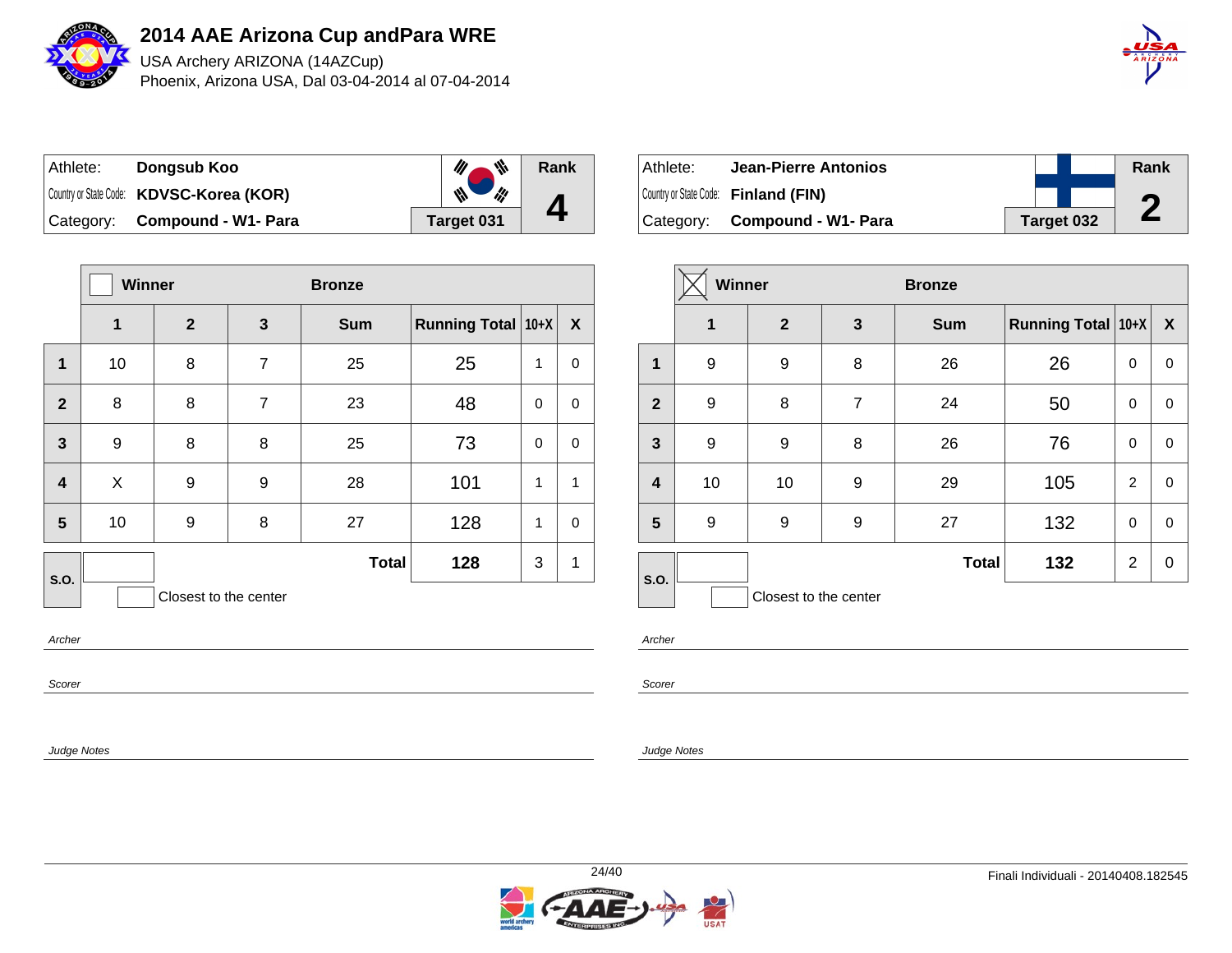

USA Archery ARIZONA (14AZCup) Phoenix, Arizona USA, Dal 03-04-2014 al 07-04-2014



| ⊺Athlete: | <b>Jeff Fabry</b>                                 |                            | Rank |
|-----------|---------------------------------------------------|----------------------------|------|
|           | Country or State Code: <b>Usa-California (CA)</b> | <b>CALIFORNIA REPUBLIC</b> |      |
|           | Category: Compound - W1- Para                     | Target 027                 |      |

|                         | <b>Winner</b> |                       |              | <b>Final</b> |                           |                |              |
|-------------------------|---------------|-----------------------|--------------|--------------|---------------------------|----------------|--------------|
|                         | 1             | $\mathbf{2}$          | $\mathbf{3}$ | <b>Sum</b>   | <b>Running Total 10+X</b> |                | X            |
| $\mathbf 1$             | 9             | 9                     | 9            | 27           | 27                        | $\mathbf 0$    | 0            |
| $\overline{2}$          | 10            | 10                    | 9            | 29           | 56                        | $\overline{2}$ | 0            |
| $\mathbf{3}$            | 10            | 9                     | 8            | 27           | 83                        | 1              | 0            |
| $\overline{\mathbf{4}}$ | 9             | 9                     | 9            | 27           | 110                       | 0              | 0            |
| 5                       | X             | 8                     | 8            | 26           | 136                       | 1              | $\mathbf{1}$ |
| S.O.                    |               |                       |              | <b>Total</b> | 136                       | 4              | 1            |
|                         |               | Closest to the center |              |              |                           |                |              |
| Archer                  |               |                       |              |              |                           |                |              |

Scorer

Judge Notes

| Athlete: | <b>Norbert Murphy</b>               |            | Rank      |
|----------|-------------------------------------|------------|-----------|
|          | Country or State Code: Canada (CAN) |            | $\bullet$ |
|          | Category: Compound - W1- Para       | Target 028 | J         |

|                         | <b>Winner</b> |                       |                | <b>Final</b> |                    |                |             |
|-------------------------|---------------|-----------------------|----------------|--------------|--------------------|----------------|-------------|
|                         | 1             | $\overline{2}$        | $\mathbf{3}$   | <b>Sum</b>   | Running Total 10+X |                | X           |
| 1                       | 9             | 8                     | M              | 17           | 17                 | $\mathbf 0$    | $\mathbf 0$ |
| $\overline{2}$          | 9             | 8                     | $\overline{7}$ | 24           | 41                 | 0              | $\pmb{0}$   |
| $\mathbf{3}$            | 10            | 8                     | 8              | 26           | 67                 | $\mathbf 1$    | $\mathbf 0$ |
| $\overline{\mathbf{4}}$ | 9             | 8                     | 8              | 25           | 92                 | $\Omega$       | $\mathbf 0$ |
| $5\phantom{1}$          | 10            | 9                     | 9              | 28           | 120                | 1              | $\mathbf 0$ |
| S.O.                    |               |                       |                | <b>Total</b> | 120                | $\overline{2}$ | $\pmb{0}$   |
|                         |               | Closest to the center |                |              |                    |                |             |

Archer

Scorer

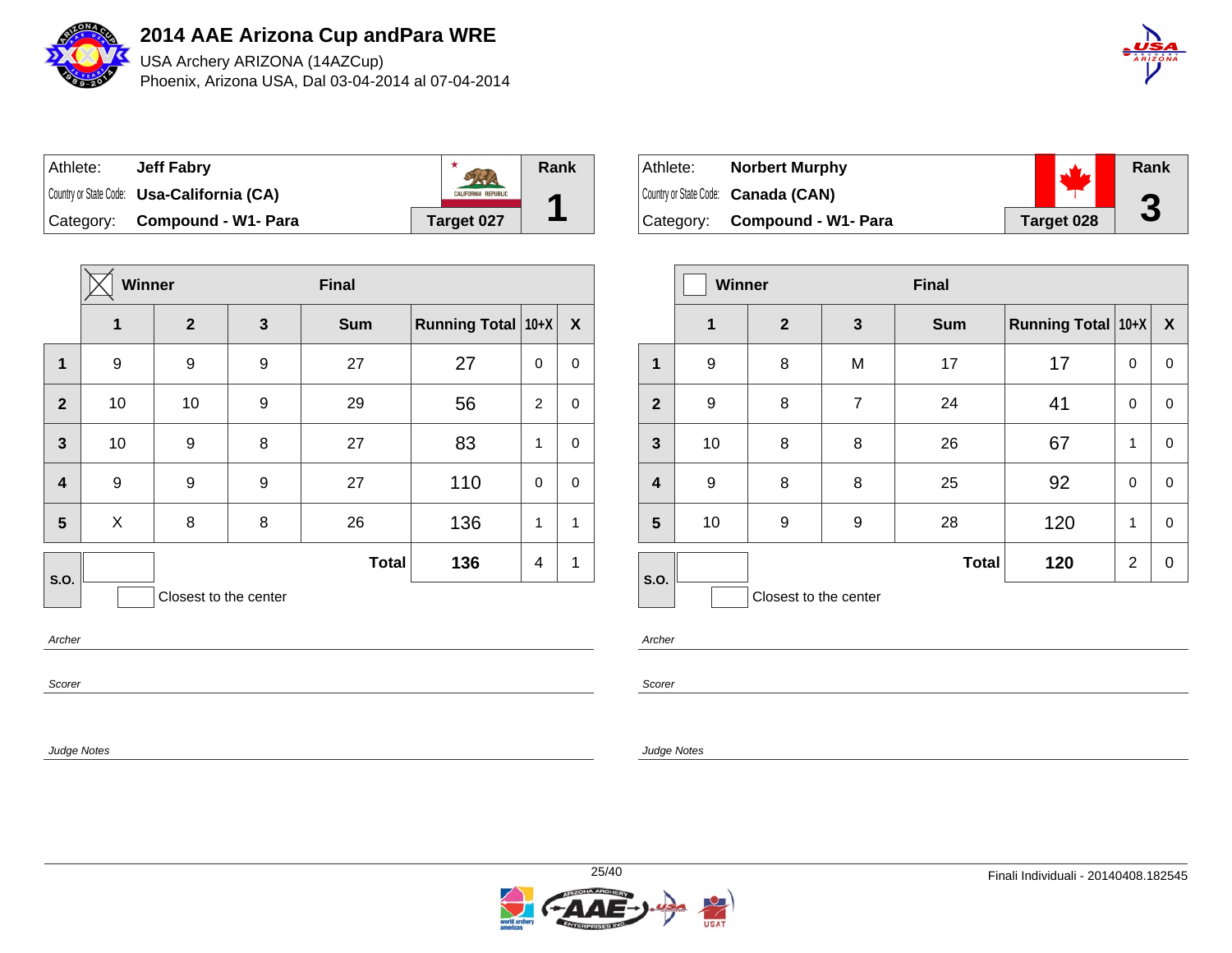

Judge Notes

**2014 AAE Arizona Cup and Para WRE**

USA Archery ARIZONA (14AZCup) Phoenix, Arizona USA, Dal 03-04-2014 al 07-04-2014



| ⊺Athlete: | <b>Russell Wolfe</b>                            |                 | Rank |
|-----------|-------------------------------------------------|-----------------|------|
|           | Country or State Code: <b>Usa-Oklahoma (OK)</b> | <b>OKLAHOMA</b> |      |
| Category: | Recurve Open Men - Para                         | Target 038      | 9    |

|                         | Winner |                       |              | 1/8              |                                   |                |             |              |                  |
|-------------------------|--------|-----------------------|--------------|------------------|-----------------------------------|----------------|-------------|--------------|------------------|
|                         | 1      | $\mathbf{2}$          | $\mathbf{3}$ | <b>Set Total</b> | Running Total   Set Points   Tot. |                |             |              |                  |
| $\mathbf{1}$            |        |                       |              |                  |                                   | $\mathbf{2}$   | 1           | 0            |                  |
| $\mathbf{2}$            |        |                       |              |                  |                                   | $\mathbf{2}$   | 1           | $\bf{0}$     |                  |
| $\overline{\mathbf{3}}$ |        |                       |              |                  |                                   | $\mathbf{2}$   | $\mathbf 1$ | $\bf{0}$     |                  |
| $\overline{\mathbf{4}}$ |        |                       |              |                  |                                   | $\overline{2}$ | $\mathbf 1$ | 0            |                  |
| 5                       |        |                       |              |                  |                                   | $\mathbf 2$    | 1           | 0            |                  |
| S.O.                    |        | Closest to the center |              |                  |                                   |                |             | <b>Total</b> | $\boldsymbol{0}$ |
| Archer                  |        |                       |              |                  |                                   |                |             |              |                  |
| Scorer                  |        |                       |              |                  |                                   |                |             |              |                  |

| Athlete:  | <b>Robert Perry</b>                          |            | Rank |
|-----------|----------------------------------------------|------------|------|
|           | Country or State Code: <b>Usa-Idaho (ID)</b> |            |      |
| Category: | <b>Recurve Open Men - Para</b>               | Target 038 | 8    |

|                | Winner |                       |              | 1/8              |                                      |              |   |              |   |
|----------------|--------|-----------------------|--------------|------------------|--------------------------------------|--------------|---|--------------|---|
|                | 1      | $\overline{2}$        | $\mathbf{3}$ | <b>Set Total</b> | <b>Running Total Set Points Tot.</b> |              |   |              |   |
| 1              |        |                       |              |                  |                                      | $\mathbf{2}$ | 1 | 0            |   |
| $\overline{2}$ |        |                       |              |                  |                                      | $\mathbf{2}$ | 1 | 0            |   |
| 3              |        |                       |              |                  |                                      | $\mathbf{2}$ | 1 | 0            |   |
| 4              |        |                       |              |                  |                                      | $\mathbf{2}$ | 1 | 0            |   |
| 5              |        |                       |              |                  |                                      | $\mathbf{2}$ | 1 | 0            |   |
| S.O.           |        |                       |              |                  |                                      |              |   | <b>Total</b> | 0 |
|                |        | Closest to the center |              |                  |                                      |              |   |              |   |

Archer

Scorer

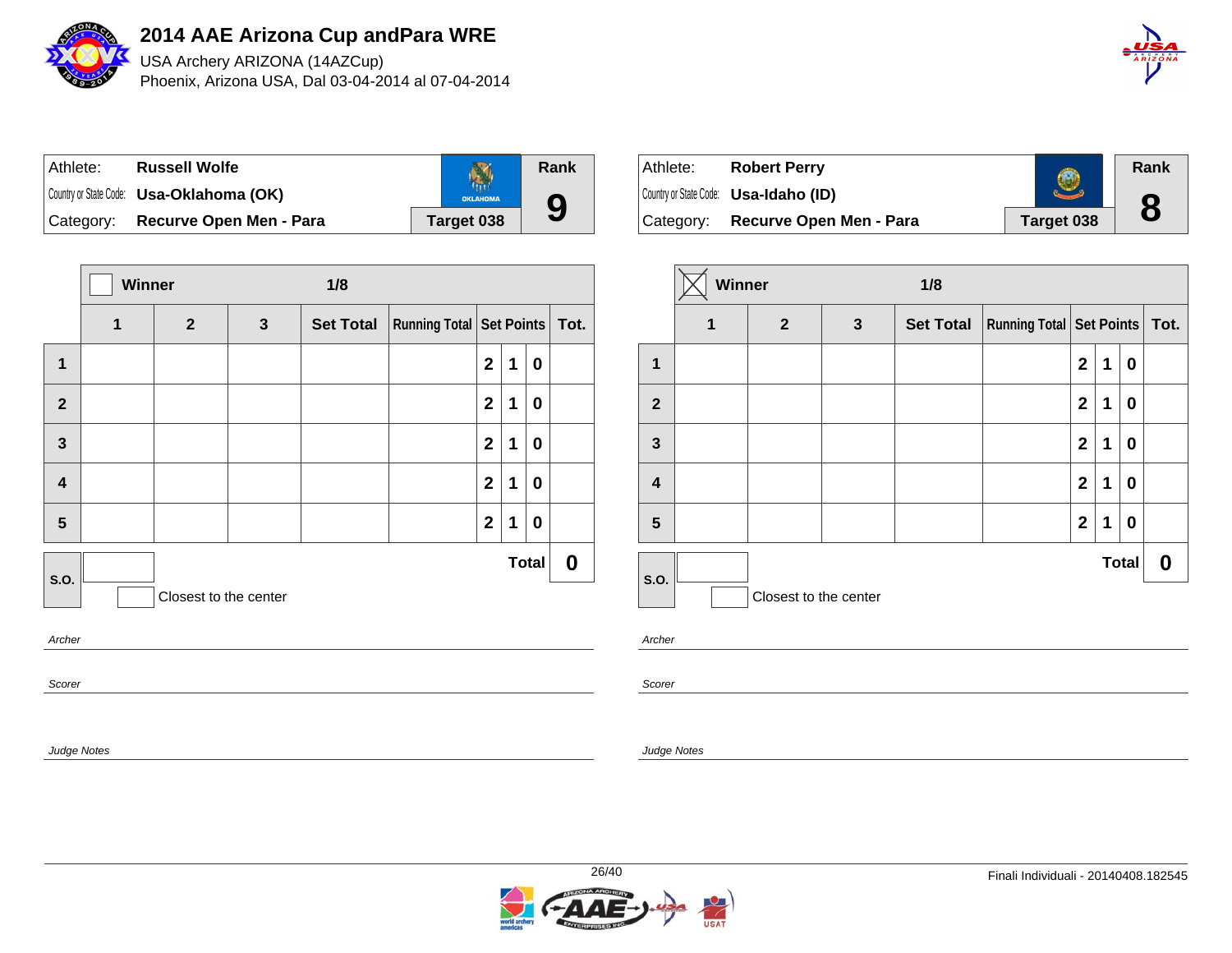

USA Archery ARIZONA (14AZCup) Phoenix, Arizona USA, Dal 03-04-2014 al 07-04-2014



| ⊺Athlete: | Masayoshi Watanabe                 |            | Rank |
|-----------|------------------------------------|------------|------|
|           | Country or State Code: Japan (JPN) |            |      |
| Category: | Recurve Open Men - Para            | Target 043 |      |

|                         | <b>Winner</b> |                       |   | 1/8              |                               |                            |   |              |                         |
|-------------------------|---------------|-----------------------|---|------------------|-------------------------------|----------------------------|---|--------------|-------------------------|
|                         | 1             | $\overline{2}$        | 3 | <b>Set Total</b> | Running Total Set Points Tot. |                            |   |              |                         |
| $\mathbf 1$             | 8             | 8                     | 6 | 22               | 22                            | $\mathbf{2}$               | 1 | 0            | $\mathbf{2}$            |
| $\overline{2}$          | 9             | 9                     | 4 | 22               | 44                            | $\left( \mathbf{2}\right)$ | 1 | 0            | 4                       |
| $\mathbf{3}$            | 8             | 8                     | 6 | 22               | 66                            | $\overline{2}$             | 1 | $\pmb{0}$    | $\overline{\mathbf{4}}$ |
| $\overline{\mathbf{4}}$ | 8             | 6                     | 5 | 19               | 85                            | $\mathbf{2}$               | 1 | $\mathbf 0$  | $\overline{\mathbf{4}}$ |
| 5                       | 9             | 5                     | 5 | 19               | 104                           | $\overline{2}$             | 1 | $\bf{0}$     | $\overline{\mathbf{4}}$ |
| S.O.                    |               |                       |   |                  |                               |                            |   | <b>Total</b> | 4                       |
|                         |               | Closest to the center |   |                  |                               |                            |   |              |                         |
| Archer                  |               |                       |   |                  |                               |                            |   |              |                         |
| Scorer                  |               |                       |   |                  |                               |                            |   |              |                         |

| Athlete:  | Ja Yong Koo                              | $\mathscr{U}$ $\mathscr{V}$              | Rank |
|-----------|------------------------------------------|------------------------------------------|------|
|           | Country or State Code: KDVSC-Korea (KOR) | $\mathscr{M}_{\bullet}$<br>$\frac{1}{2}$ | 10   |
| Category: | Recurve Open Men - Para                  | Target 043                               |      |

|                         | Winner |                       | 1/8            |                  |                                 |                       |             |                  |             |
|-------------------------|--------|-----------------------|----------------|------------------|---------------------------------|-----------------------|-------------|------------------|-------------|
|                         | 1      | $\mathbf{2}$          | $\mathbf{3}$   | <b>Set Total</b> | <b>Running Total Set Points</b> |                       |             |                  | Tot.        |
| 1                       | 9      | 6                     | $\overline{2}$ | 17               | 17                              | $\mathbf 2$           | $\mathbf 1$ | $\bf{0}$         | 0           |
| $\mathbf{2}$            | 6      | 5                     | 5              | 16               | 33                              | $\mathbf 2$           | 1           | $\boldsymbol{0}$ | 0           |
| $\overline{\mathbf{3}}$ | 10     | 9                     | 8              | 27               | 60                              | $\mathbf{2}^{\prime}$ | 1           | $\bf{0}$         | $\mathbf 2$ |
| $\overline{\mathbf{4}}$ | 8      | 6                     | 6              | 20               | 80                              | $\mathbf{2}$          | 1           | $\bf{0}$         | 4           |
| 5                       | 9      | $\overline{7}$        | 4              | 20               | 100                             | 2 <sup>1</sup>        | 1           | 0                | 6           |
| <b>S.O.</b>             |        |                       |                |                  |                                 |                       |             | <b>Total</b>     | 6           |
|                         |        | Closest to the center |                |                  |                                 |                       |             |                  |             |

Archer

Scorer

Judge Notes

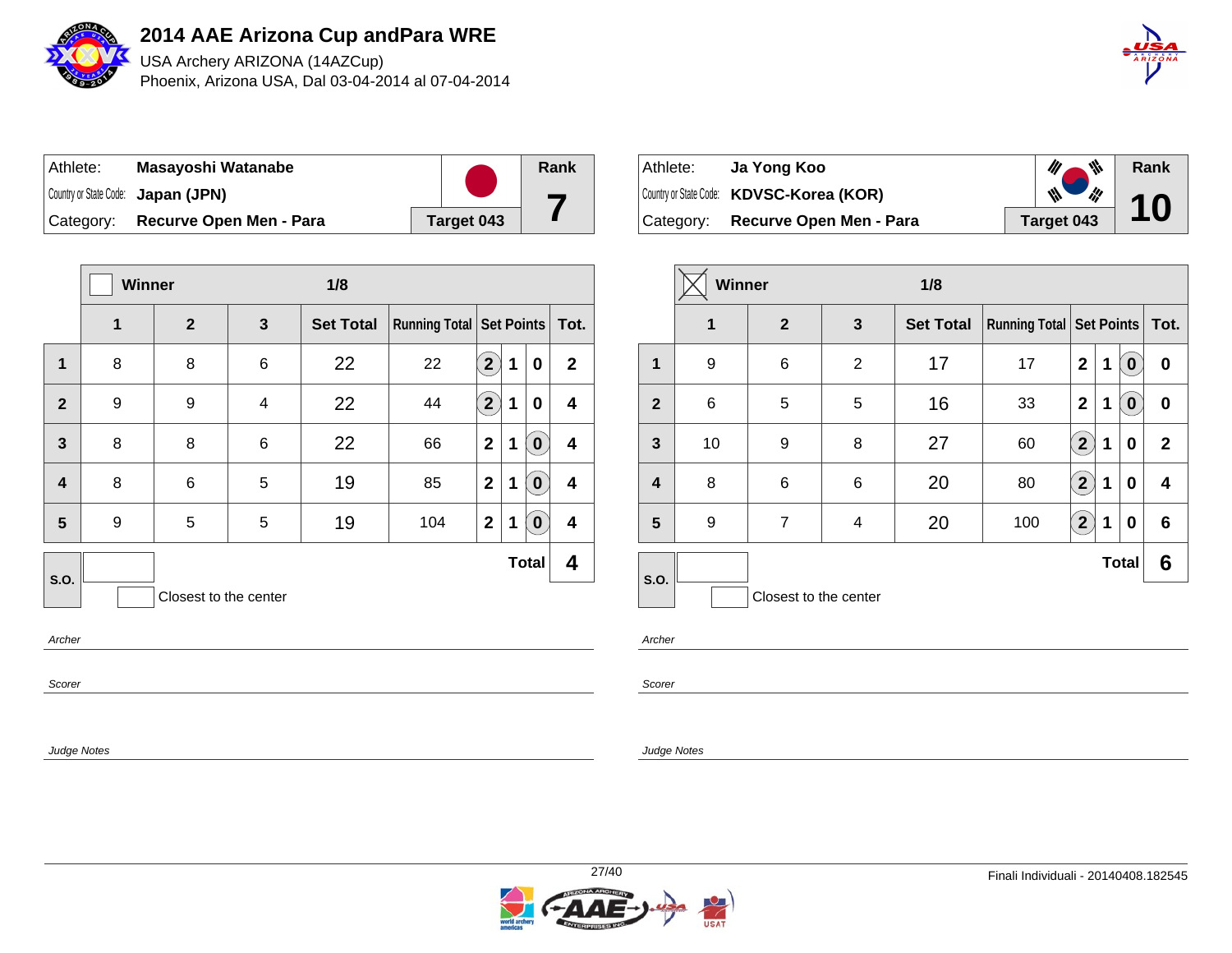

USA Archery ARIZONA (14AZCup) Phoenix, Arizona USA, Dal 03-04-2014 al 07-04-2014



| ⊺Athlete: | <b>Michael Lukow</b>                        |            | Rank |
|-----------|---------------------------------------------|------------|------|
|           | Country or State Code: <b>Usa-Utah (UT)</b> | 1896       | А    |
| Category: | Recurve Open Men - Para                     | Target 037 |      |

|                         | <b>Winner</b> |                       |              | <b>Quarter Finals</b> |                                   |                            |             |                  |                |
|-------------------------|---------------|-----------------------|--------------|-----------------------|-----------------------------------|----------------------------|-------------|------------------|----------------|
|                         | 1             | $\boldsymbol{2}$      | $\mathbf{3}$ | <b>Set Total</b>      | Running Total   Set Points   Tot. |                            |             |                  |                |
| 1                       | 10            | 6                     | 6            | 22                    | 22                                | $\overline{2}$             | $\mathbf 1$ | 0                | 1              |
| $\overline{2}$          | 9             | 8                     | 7            | 24                    | 46                                | $\left( \mathbf{2}\right)$ | 1           | 0                | $\mathbf{3}$   |
| $\mathbf{3}$            | 9             | 9                     | 9            | 27                    | 73                                | $\widehat{2}$              | 1           | 0                | 5              |
| $\overline{\mathbf{4}}$ | 9             | 8                     | 8            | 25                    | 98                                | $\left( \mathbf{2}\right)$ | 1           | 0                | $\overline{7}$ |
| $5\phantom{1}$          |               |                       |              |                       |                                   | $\mathbf{2}$               | 1           | $\boldsymbol{0}$ |                |
| S.O.                    |               |                       |              |                       |                                   |                            |             | <b>Total</b>     | 7              |
|                         |               | Closest to the center |              |                       |                                   |                            |             |                  |                |
| Archer                  |               |                       |              |                       |                                   |                            |             |                  |                |
| Scorer                  |               |                       |              |                       |                                   |                            |             |                  |                |

| ⊺Athlete: | <b>Robert Perry</b>                          |            | Rank |
|-----------|----------------------------------------------|------------|------|
|           | Country or State Code: <b>Usa-Idaho (ID)</b> |            |      |
|           | Category: Recurve Open Men - Para            | Target 038 |      |

|              | Winner       |                       |              | <b>Quarter Finals</b> |                                 |              |   |              |      |  |
|--------------|--------------|-----------------------|--------------|-----------------------|---------------------------------|--------------|---|--------------|------|--|
|              | $\mathbf{1}$ | $\mathbf{2}$          | $\mathbf{3}$ | <b>Set Total</b>      | <b>Running Total Set Points</b> |              |   |              | Tot. |  |
| 1            | 9            | $\overline{7}$        | 6            | 22                    | 22                              | $\mathbf{2}$ | 1 | 0            | 1    |  |
| $\mathbf{2}$ | 9            | 8                     | 3            | 20                    | 42                              | $\mathbf{2}$ | 1 | $\mathbf 0$  | 1    |  |
| 3            | 9            | 3                     | 3            | 15                    | 57                              | $\mathbf 2$  | 1 | $\mathbf 0$  | 1    |  |
| 4            | 6            | 6                     | 5            | 17                    | 74                              | $\mathbf{2}$ | 1 | $\pmb{0}$    | 1    |  |
| 5            |              |                       |              |                       |                                 | $\mathbf{2}$ | 1 | 0            |      |  |
| S.O.         |              |                       |              |                       |                                 |              |   | <b>Total</b> | 1    |  |
|              |              | Closest to the center |              |                       |                                 |              |   |              |      |  |

Archer

Scorer

Judge Notes

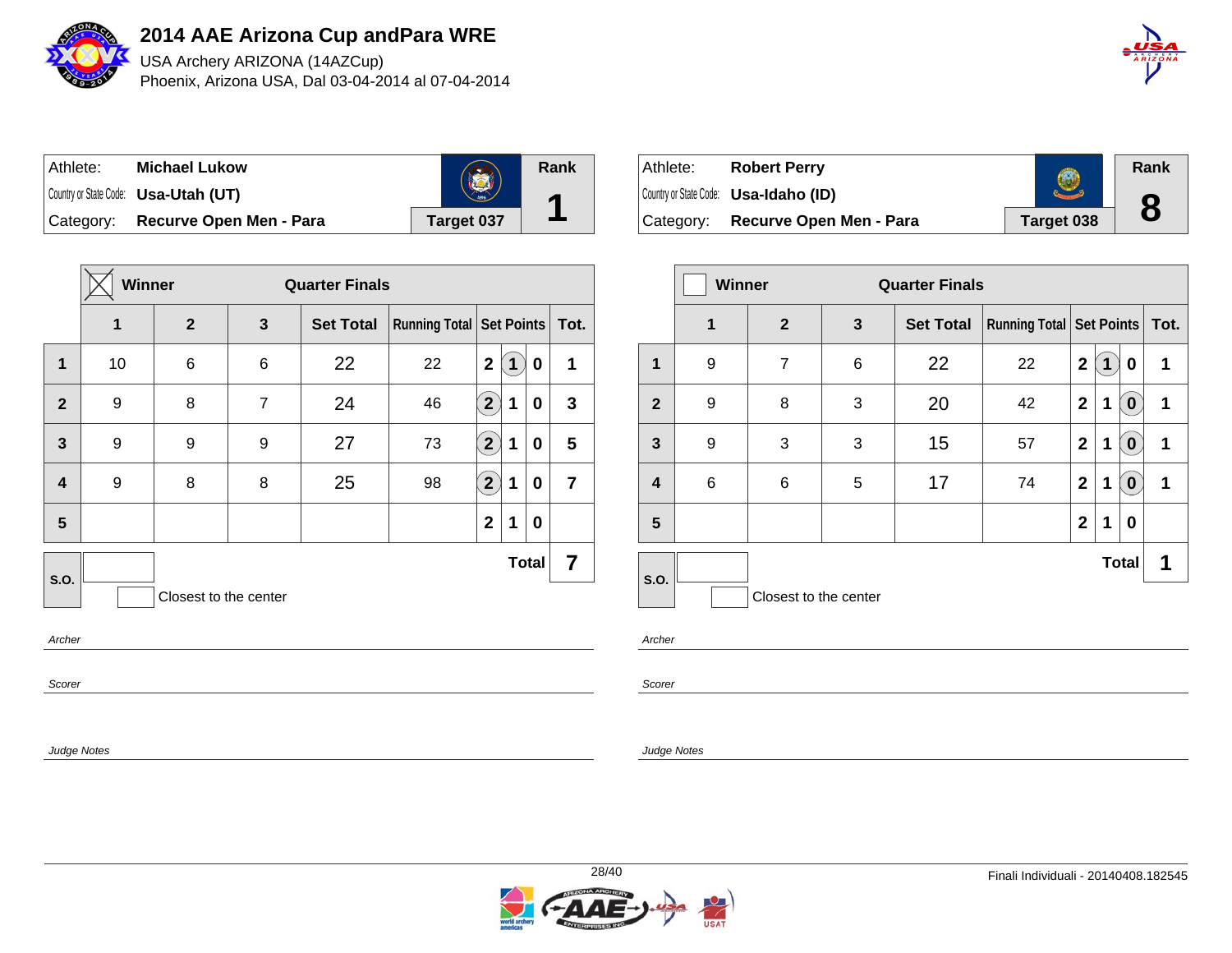

USA Archery ARIZONA (14AZCup) Phoenix, Arizona USA, Dal 03-04-2014 al 07-04-2014



| Athlete:  | Yutaka Ajima                       |            | Rank |
|-----------|------------------------------------|------------|------|
|           | Country or State Code: Japan (JPN) |            |      |
| Category: | Recurve Open Men - Para            | Target 039 | b    |

|                  | Winner |                       | <b>Quarter Finals</b> |                  |     |                                   |   |              |              |
|------------------|--------|-----------------------|-----------------------|------------------|-----|-----------------------------------|---|--------------|--------------|
|                  | 1      | $\mathbf{2}$          | 3                     | <b>Set Total</b> |     | Running Total   Set Points   Tot. |   |              |              |
| $\mathbf{1}$     | 9      | 8                     | 8                     | 25               | 25  | $\left( \mathbf{2}\right)$        | 1 | 0            | $\mathbf{2}$ |
| $\overline{2}$   | 9      | 8                     | 5                     | 22               | 47  | $\mathbf{2}$                      | 1 | $\mathbf 0$  | $\mathbf{2}$ |
| $\mathbf{3}$     | 10     | 9                     | $\overline{7}$        | 26               | 73  | $\mathbf{\hat{2}}$                | 1 | 0            | 4            |
| $\boldsymbol{4}$ | X      | 9                     | 8                     | 27               | 100 | $\bf (2)$                         | 1 | 0            | 6            |
| $5\phantom{1}$   |        |                       |                       |                  |     | $\mathbf{2}$                      | 1 | 0            |              |
| S.O.             |        |                       |                       |                  |     |                                   |   | <b>Total</b> | 6            |
|                  |        | Closest to the center |                       |                  |     |                                   |   |              |              |
| Archer           |        |                       |                       |                  |     |                                   |   |              |              |
| Scorer           |        |                       |                       |                  |     |                                   |   |              |              |

| ⊦Athlete: | <b>Timothy Palumbo</b>                          |            | Rank |
|-----------|-------------------------------------------------|------------|------|
|           | Country or State Code: <b>Usa-New York (NY)</b> |            |      |
| Category: | <b>Recurve Open Men - Para</b>                  | Target 040 |      |

|              | <b>Winner</b> |                       |                | <b>Quarter Finals</b> |                                 |                               |   |                  |                |
|--------------|---------------|-----------------------|----------------|-----------------------|---------------------------------|-------------------------------|---|------------------|----------------|
|              | 1             | $\mathbf{2}$          | $\mathbf{3}$   | <b>Set Total</b>      | <b>Running Total Set Points</b> |                               |   |                  | Tot.           |
| $\mathbf{1}$ | 8             | 8                     | M              | 16                    | 16                              | $\mathbf 2$                   | 1 | $\bf{0}$         | 0              |
| $\mathbf{2}$ | 8             | 8                     | $\overline{7}$ | 23                    | 39                              | $\mathbf{2}^{\mathbf{\cdot}}$ | 1 | $\bf{0}$         | $\overline{2}$ |
| $\mathbf{3}$ | 8             | 8                     | $\overline{7}$ | 23                    | 62                              | $\mathbf 2$                   | 1 | $\pmb{0}$        | $\mathbf 2$    |
| 4            | 9             | 8                     | $\overline{7}$ | 24                    | 86                              | $\mathbf{2}$                  | 1 | $\boldsymbol{0}$ | $\mathbf 2$    |
| 5            |               |                       |                |                       |                                 | $\mathbf{2}$                  | 1 | $\bf{0}$         |                |
| S.O.         |               |                       |                |                       |                                 |                               |   | <b>Total</b>     | $\mathbf{2}$   |
|              |               | Closest to the center |                |                       |                                 |                               |   |                  |                |

Archer

Scorer

Judge Notes

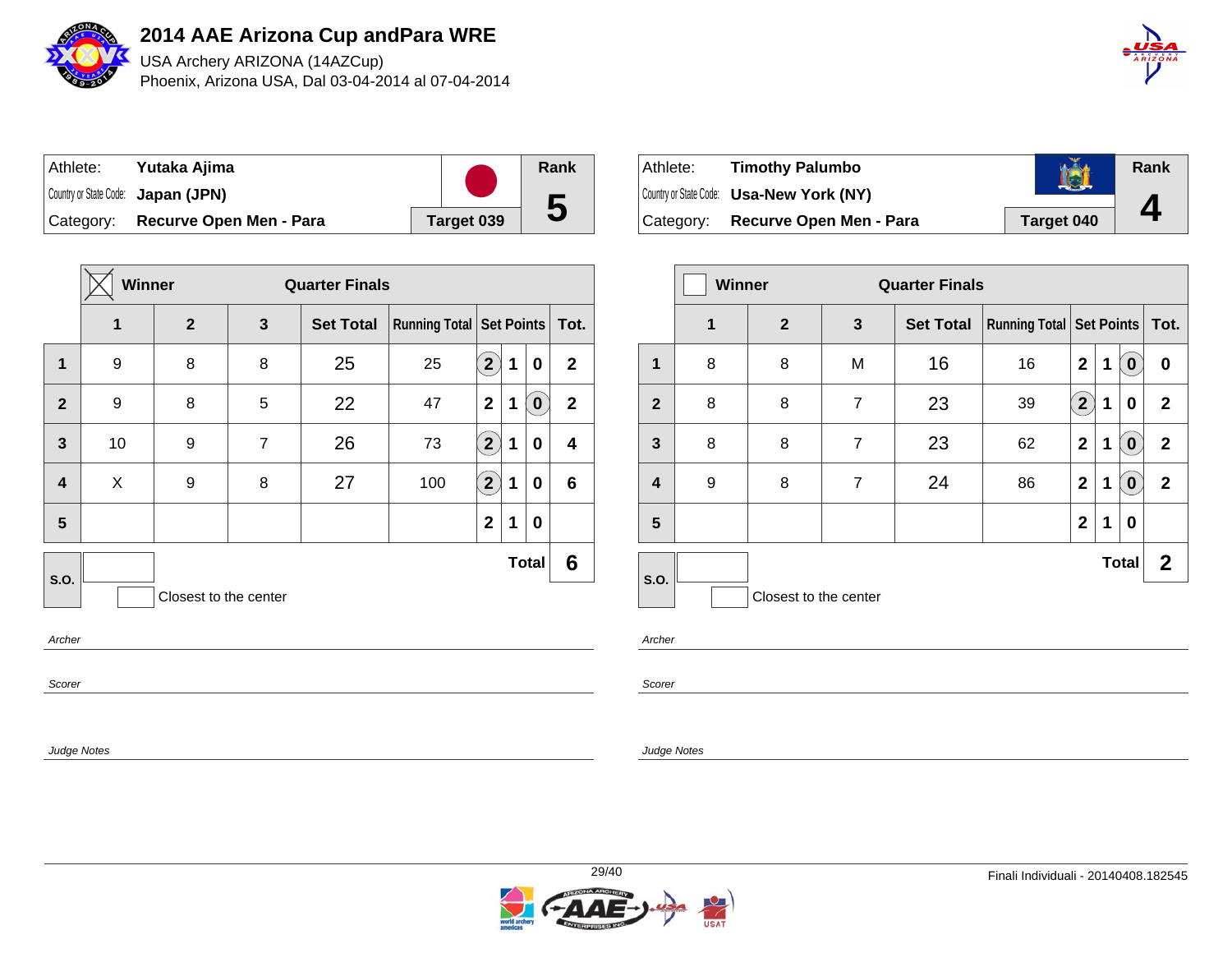

USA Archery ARIZONA (14AZCup) Phoenix, Arizona USA, Dal 03-04-2014 al 07-04-2014



| Athlete: | Luciano Rezende                     |            | Rank      |
|----------|-------------------------------------|------------|-----------|
|          | Country or State Code: Brazil (BRA) |            | $\bullet$ |
|          | Category: Recurve Open Men - Para   | Target 041 | J         |

|                         | Winner |                       |                | <b>Quarter Finals</b> |                                   |                |   |              |              |
|-------------------------|--------|-----------------------|----------------|-----------------------|-----------------------------------|----------------|---|--------------|--------------|
|                         | 1      | $\mathbf{2}$          | 3              | <b>Set Total</b>      | Running Total   Set Points   Tot. |                |   |              |              |
| $\mathbf{1}$            | 8      | 8                     | M              | 16                    | 16                                | $\mathbf{2}$   | 1 | $\bullet$    | $\mathbf 0$  |
| $\overline{2}$          | 9      | $\overline{7}$        | 4              | 20                    | 36                                | $\mathbf{2}$   | 1 | $\bf{0}$     | 0            |
| $\mathbf{3}$            | 10     | 8                     | 7              | 25                    | 61                                | $\overline{2}$ | 1 | 0            | $\mathbf{2}$ |
| $\overline{\mathbf{4}}$ | 8      | $\overline{7}$        | $\overline{7}$ | 22                    | 83                                | $\overline{2}$ | 1 | $\pmb{0}$    | $\mathbf{2}$ |
| 5                       |        |                       |                |                       |                                   | $\mathbf{2}$   | 1 | 0            |              |
| S.O.                    |        |                       |                |                       |                                   |                |   | <b>Total</b> | $\mathbf{2}$ |
|                         |        | Closest to the center |                |                       |                                   |                |   |              |              |
| Archer                  |        |                       |                |                       |                                   |                |   |              |              |
| Scorer                  |        |                       |                |                       |                                   |                |   |              |              |

| Athlete: | Jeung Youn Choi                          | $\mathscr{U}$ $\mathscr{N}$                         | Rank |
|----------|------------------------------------------|-----------------------------------------------------|------|
|          | Country or State Code: KDVSC-Korea (KOR) | $\mathscr{M}_{\bullet}$<br>a di grande della condia | 6    |
|          | Category: Recurve Open Men - Para        | Target 042                                          |      |

|                         | <b>Winner</b> |                       |                | <b>Quarter Finals</b> |                            |                |   |              |              |
|-------------------------|---------------|-----------------------|----------------|-----------------------|----------------------------|----------------|---|--------------|--------------|
|                         | 1             | 2 <sup>2</sup>        | 3              | <b>Set Total</b>      | Running Total   Set Points |                |   |              | Tot.         |
| 1                       | 9             | $\overline{7}$        | 5              | 21                    | 21                         | $2^{1}$        | 1 | 0            | $\mathbf{2}$ |
| $\mathbf{2}$            | 10            | 8                     | $\overline{7}$ | 25                    | 46                         | $\overline{2}$ | 1 | 0            | 4            |
| 3                       | 9             | 8                     | 6              | 23                    | 69                         | $\mathbf 2$    | 1 | $\bf{0}$     | 4            |
| $\overline{\mathbf{4}}$ | 10            | 9                     | 8              | 27                    | 96                         | $\mathbf{2}$   | 1 | 0            | 6            |
| 5                       |               |                       |                |                       |                            | $\overline{2}$ | 1 | 0            |              |
| S.O.                    |               |                       |                |                       |                            |                |   | <b>Total</b> | 6            |
|                         |               | Closest to the center |                |                       |                            |                |   |              |              |

Archer

Scorer

Judge Notes

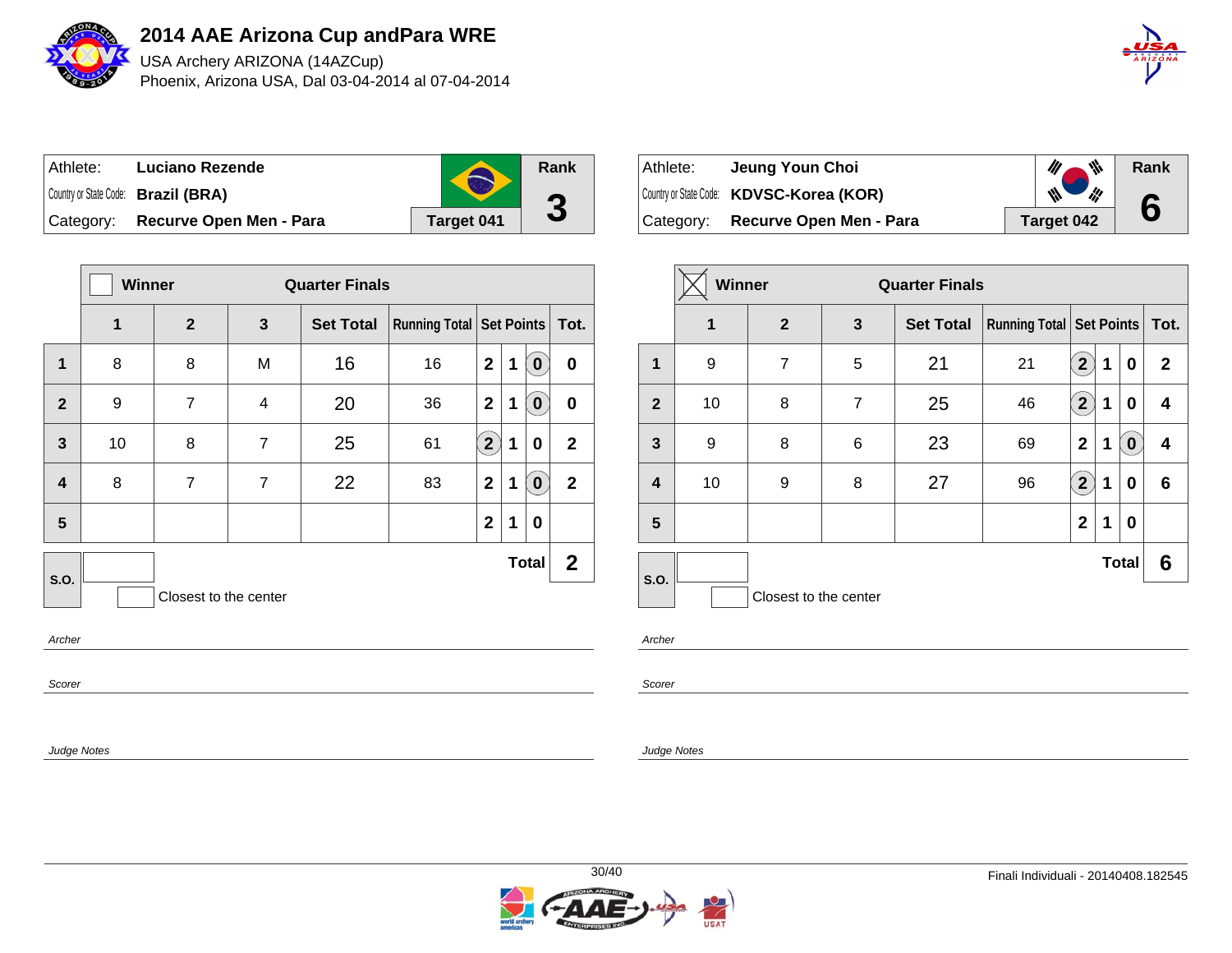

USA Archery ARIZONA (14AZCup) Phoenix, Arizona USA, Dal 03-04-2014 al 07-04-2014



| Athlete: | Ja Yong Koo                              | ₩          | Rank |
|----------|------------------------------------------|------------|------|
|          | Country or State Code: KDVSC-Korea (KOR) | ill        |      |
|          | Category: Recurve Open Men - Para        | Target 043 |      |

|                | <b>Winner</b>         |                |   | <b>Quarter Finals</b> |                               |                |   |              |             |  |
|----------------|-----------------------|----------------|---|-----------------------|-------------------------------|----------------|---|--------------|-------------|--|
|                | 1                     | $\overline{2}$ | 3 | <b>Set Total</b>      | Running Total Set Points Tot. |                |   |              |             |  |
| 1              | 9                     | 8              | 5 | 22                    | 22                            | $\overline{2}$ | 1 | $\mathbf 0$  | $\mathbf 0$ |  |
| $\overline{2}$ | 9                     | 8              | 5 | 22                    | 44                            | $\mathbf{2}$   | 1 | $\bullet$    | $\mathbf 0$ |  |
| 3              | $\overline{7}$        | 6              | 5 | 18                    | 62                            | $\mathbf{2}$   | 1 | $\bf{0}$     | $\mathbf 0$ |  |
| 4              |                       |                |   |                       |                               | $\mathbf{2}$   | 1 | 0            |             |  |
| 5              |                       |                |   |                       |                               | $\mathbf{2}$   | 1 | 0            |             |  |
| S.O.           |                       |                |   |                       |                               |                |   | <b>Total</b> | 0           |  |
|                | Closest to the center |                |   |                       |                               |                |   |              |             |  |
| Archer         |                       |                |   |                       |                               |                |   |              |             |  |
| Scorer         |                       |                |   |                       |                               |                |   |              |             |  |

| Athlete:  | Young Joo Jung                           | M ,<br>M,  | Rank      |
|-----------|------------------------------------------|------------|-----------|
|           | Country or State Code: KDVSC-Korea (KOR) | W<br>d Mi  | $\bullet$ |
| Category: | Recurve Open Men - Para                  | Target 044 | Ł         |

|              | <b>Winner</b> |                       |                | <b>Quarter Finals</b> |                            |                           |             |              |              |  |      |
|--------------|---------------|-----------------------|----------------|-----------------------|----------------------------|---------------------------|-------------|--------------|--------------|--|------|
|              | 1             | 2 <sup>2</sup>        | $\mathbf{3}$   | <b>Set Total</b>      | Running Total   Set Points |                           |             |              |              |  | Tot. |
| 1            | 9             | 8                     | 6              | 23                    | 23                         | $\mathbf{2}$              | 1           | 0            | $\mathbf{2}$ |  |      |
| $\mathbf{2}$ | 8             | 8                     | $\overline{7}$ | 23                    | 46                         | $\mathbf{2}^{\mathbf{1}}$ | 1           | 0            | 4            |  |      |
| $\mathbf{3}$ | 10            | 8                     | $\overline{7}$ | 25                    | 71                         | $\mathbf{2}^{\prime}$     | $\mathbf 1$ | 0            | 6            |  |      |
| 4            |               |                       |                |                       |                            | $\mathbf 2$               | 1           | 0            |              |  |      |
| 5            |               |                       |                |                       |                            | $\mathbf 2$               | 1           | 0            |              |  |      |
| S.O.         |               |                       |                |                       |                            |                           |             | <b>Total</b> | 6            |  |      |
|              |               | Closest to the center |                |                       |                            |                           |             |              |              |  |      |

Archer

Scorer

Judge Notes

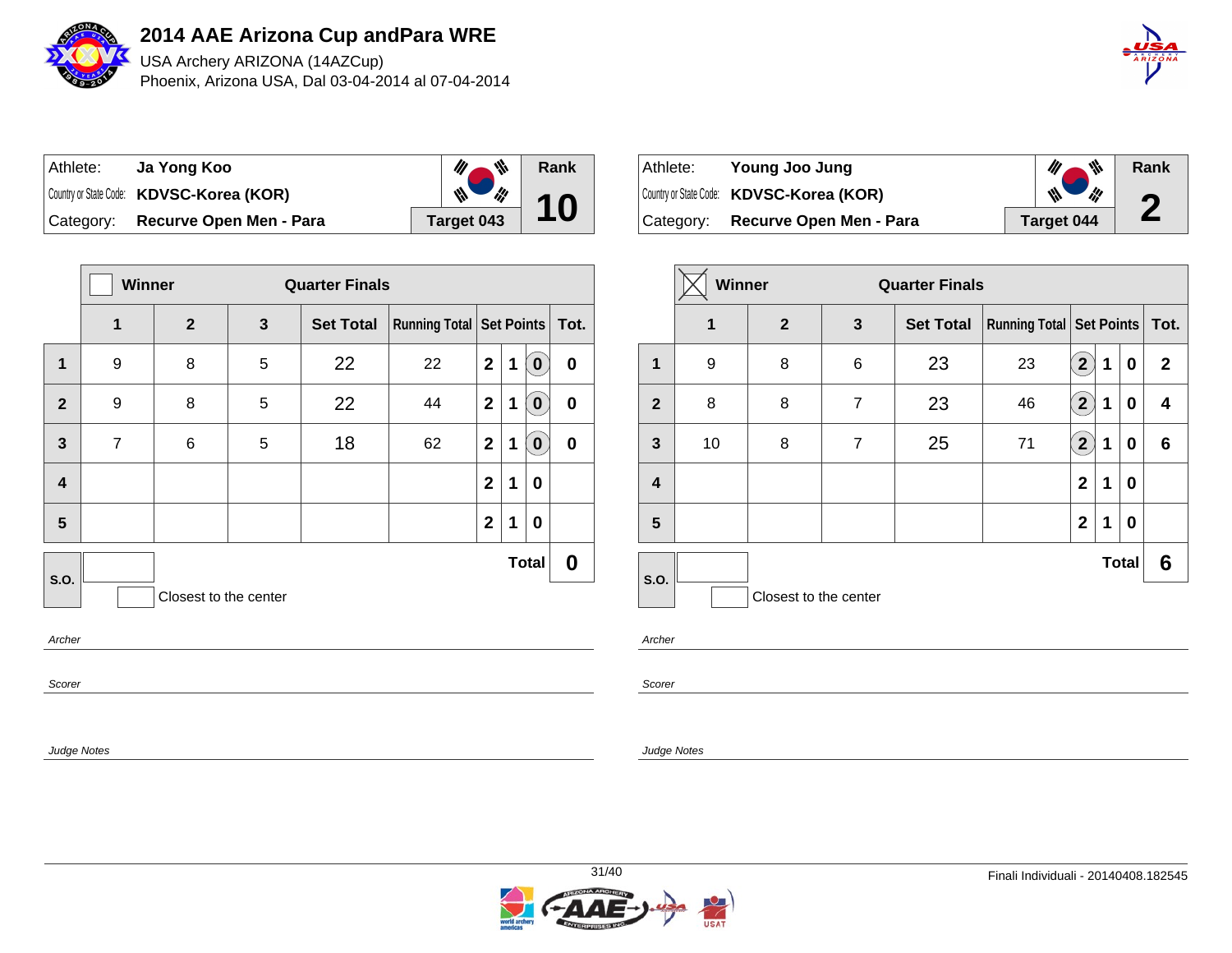

USA Archery ARIZONA (14AZCup) Phoenix, Arizona USA, Dal 03-04-2014 al 07-04-2014



| ⊺Athlete: | <b>Michael Lukow</b>                        |                   | Rank |
|-----------|---------------------------------------------|-------------------|------|
|           | Country or State Code: <b>Usa-Utah (UT)</b> | 1896              | А    |
|           | Category: Recurve Open Men - Para           | <b>Target 037</b> |      |

|                         | Winner |                       |   | <b>Semi Finals</b> |                                   |                                 |   |              |              |
|-------------------------|--------|-----------------------|---|--------------------|-----------------------------------|---------------------------------|---|--------------|--------------|
|                         | 1      | $\mathbf{2}$          | 3 | <b>Set Total</b>   | Running Total   Set Points   Tot. |                                 |   |              |              |
| 1                       | 10     | 9                     | 9 | 28                 | 28                                | $\mathbf{2}^{\mathbf{\degree}}$ | 1 | 0            | $\mathbf{2}$ |
| $\overline{2}$          | 10     | 9                     | 9 | 28                 | 56                                | $\left( \mathbf{2}\right)$      | 1 | 0            | 4            |
| 3                       | 9      | 8                     | 6 | 23                 | 79                                | $\left( \mathbf{2}\right)$      | 1 | 0            | 6            |
| $\overline{\mathbf{4}}$ |        |                       |   |                    |                                   | $\mathbf 2$                     | 1 | 0            |              |
| 5                       |        |                       |   |                    |                                   | $\mathbf{2}$                    | 1 | 0            |              |
| S.O.                    |        |                       |   |                    |                                   |                                 |   | <b>Total</b> | 6            |
|                         |        | Closest to the center |   |                    |                                   |                                 |   |              |              |
| Archer                  |        |                       |   |                    |                                   |                                 |   |              |              |
| Scorer                  |        |                       |   |                    |                                   |                                 |   |              |              |

Athlete: **Yutaka Ajima** Country or State Code: **Japan (JPN)** Category: **Recurve Open Men - Para Target 038 Rank 5**

|                |   | <b>Winner</b><br><b>Semi Finals</b> |                |                  |                            |              |   |                  |      |
|----------------|---|-------------------------------------|----------------|------------------|----------------------------|--------------|---|------------------|------|
|                | 1 | $\overline{2}$                      | 3              | <b>Set Total</b> | Running Total   Set Points |              |   |                  | Tot. |
| $\mathbf{1}$   | X | 6                                   | M              | 16               | 16                         | $\mathbf{2}$ | 1 | $\boldsymbol{0}$ | 0    |
| $\overline{2}$ | 8 | 8                                   | $\overline{7}$ | 23               | 39                         | $\mathbf{2}$ | 1 | $\bf{0}$         | 0    |
| $\mathbf{3}$   | 9 | $\overline{7}$                      | 6              | 22               | 61                         | $\mathbf{2}$ | 1 | $\bf{0}$         | 0    |
| 4              |   |                                     |                |                  |                            | $\mathbf 2$  | 1 | 0                |      |
| 5              |   |                                     |                |                  |                            | $\mathbf{2}$ | 1 | 0                |      |
| S.O.           |   |                                     |                |                  |                            |              |   | <b>Total</b>     | 0    |
|                |   | Closest to the center               |                |                  |                            |              |   |                  |      |

Archer

Scorer

Judge Notes

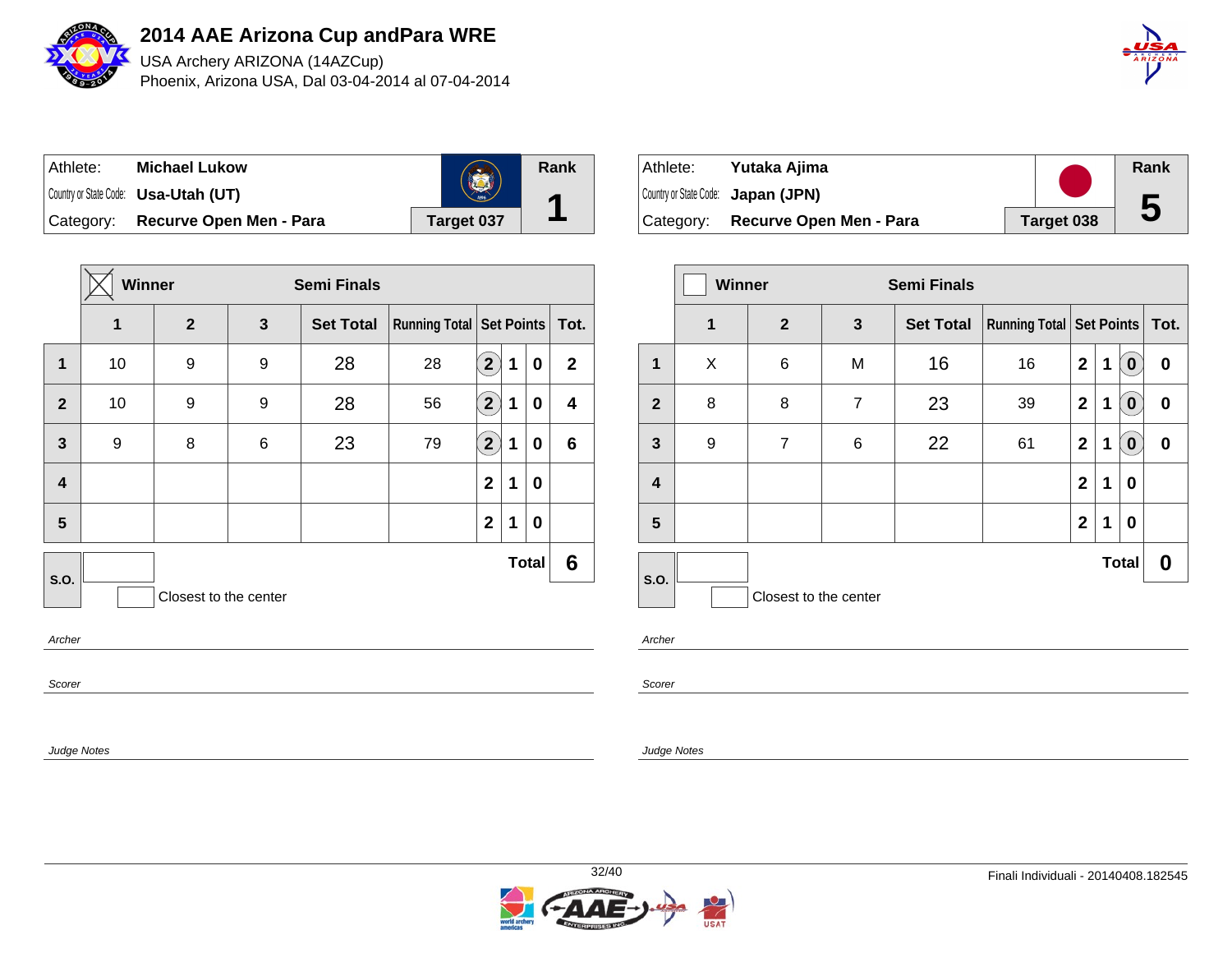

USA Archery ARIZONA (14AZCup) Phoenix, Arizona USA, Dal 03-04-2014 al 07-04-2014



| Athlete: | Jeung Youn Choi                          | 带          | Rank |
|----------|------------------------------------------|------------|------|
|          | Country or State Code: KDVSC-Korea (KOR) | 版          | 6    |
|          | Category: Recurve Open Men - Para        | Target 041 |      |

|                         | <b>Winner</b><br><b>Semi Finals</b> |                |                |                  |                            |                   |   |              |                         |
|-------------------------|-------------------------------------|----------------|----------------|------------------|----------------------------|-------------------|---|--------------|-------------------------|
|                         | 1                                   | $\overline{2}$ | 3              | <b>Set Total</b> | Running Total   Set Points |                   |   |              | Tot.                    |
| $\mathbf 1$             | 9                                   | 8              | 6              | 23               | 23                         | $\overline{2}$    | 1 | $\bullet$    | $\pmb{0}$               |
| $\overline{2}$          | 6                                   | 6              | 4              | 16               | 39                         | $\mathbf{2}$      | 1 | $\bullet$    | 0                       |
| $\mathbf{3}$            | 10                                  | 9              | $\overline{7}$ | 26               | 65                         | $\left( 2\right)$ | 1 | 0            | $\mathbf{2}$            |
| $\overline{\mathbf{4}}$ | 9                                   | 9              | 8              | 26               | 91                         | $\mathbf{2}$      | 1 | 0            | 4                       |
| 5                       | 9                                   | 5              | M              | 14               | 105                        | $\mathbf{2}$      | 1 | $\mathbf{0}$ | $\overline{\mathbf{4}}$ |
| S.O.                    |                                     |                |                |                  |                            |                   |   | <b>Total</b> | 4                       |
|                         | Closest to the center               |                |                |                  |                            |                   |   |              |                         |
| Archer                  |                                     |                |                |                  |                            |                   |   |              |                         |
| Scorer                  |                                     |                |                |                  |                            |                   |   |              |                         |

| Athlete:  | Young Joo Jung                           |            | $\mathscr{U}$ $\mathscr{N}$ | Rank             |
|-----------|------------------------------------------|------------|-----------------------------|------------------|
|           | Country or State Code: KDVSC-Korea (KOR) |            | W<br>$\frac{1}{10}$         | $\bullet$        |
| Category: | Recurve Open Men - Para                  | Target 042 |                             | $\blacktriangle$ |

|                         |   | <b>Winner</b><br><b>Semi Finals</b> |   |                  |                                 |                       |   |                  |              |
|-------------------------|---|-------------------------------------|---|------------------|---------------------------------|-----------------------|---|------------------|--------------|
|                         | 1 | $\mathbf{2}$                        | 3 | <b>Set Total</b> | <b>Running Total Set Points</b> |                       |   |                  | Tot.         |
| 1                       | 9 | 8                                   | 7 | 24               | 24                              | $\mathbf{2}$          | 1 | 0                | $\mathbf{2}$ |
| $\mathbf{2}$            | 8 | 8                                   | 8 | 24               | 48                              | $\overline{2}$        | 1 | 0                | 4            |
| 3                       | 8 | 8                                   | 8 | 24               | 72                              | $\mathbf 2$           | 1 | $\pmb{0}$        | 4            |
| $\overline{\mathbf{4}}$ | 9 | 8                                   | 8 | 25               | 97                              | $\mathbf 2$           | 1 | $\boldsymbol{0}$ | 4            |
| $5\phantom{.0}$         | 9 | 8                                   | 7 | 24               | 121                             | $\mathbf{2}^{\prime}$ | 1 | 0                | 6            |
| S.O.                    |   |                                     |   |                  |                                 |                       |   | <b>Total</b>     | 6            |
|                         |   | Closest to the center               |   |                  |                                 |                       |   |                  |              |

Archer

Scorer

Judge Notes

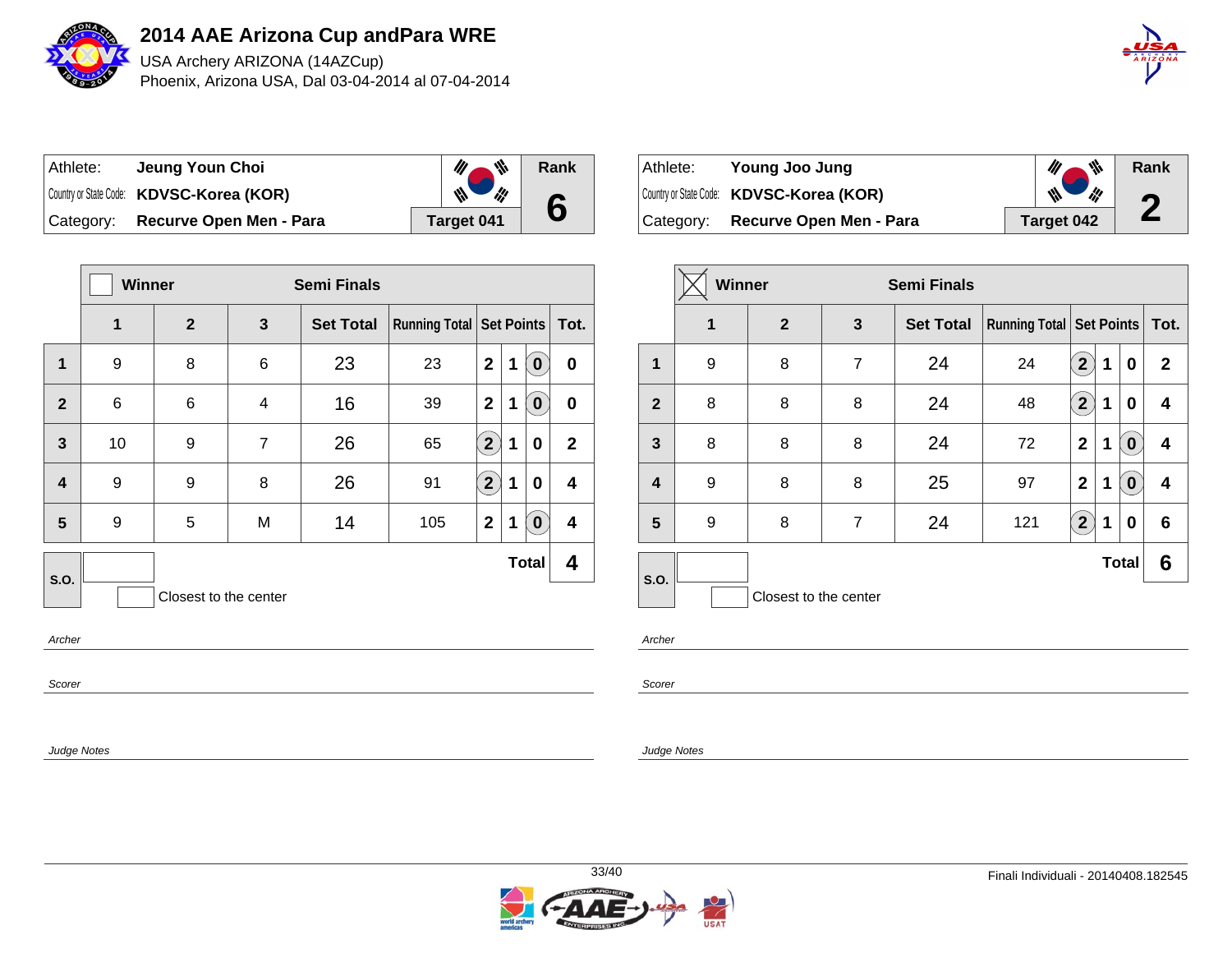

USA Archery ARIZONA (14AZCup) Phoenix, Arizona USA, Dal 03-04-2014 al 07-04-2014



| Athlete:  | Yutaka Ajima                       |            | Rank |
|-----------|------------------------------------|------------|------|
|           | Country or State Code: Japan (JPN) |            |      |
| Category: | Recurve Open Men - Para            | Target 041 | b    |

|                         | Winner<br><b>Bronze</b> |                |   |                  |                                   |                            |             |              |                         |  |  |
|-------------------------|-------------------------|----------------|---|------------------|-----------------------------------|----------------------------|-------------|--------------|-------------------------|--|--|
|                         | 1                       | $\mathbf{2}$   | 3 | <b>Set Total</b> | Running Total   Set Points   Tot. |                            |             |              |                         |  |  |
| 1                       | 10                      | 10             | 8 | 28               | 28                                | $\mathbf{2}$               | 1           | 0            | $\mathbf{2}$            |  |  |
| $\overline{2}$          | $\overline{7}$          | $\overline{7}$ | 6 | 20               | 48                                | $\left( \mathbf{2}\right)$ | 1           | 0            | $\overline{\mathbf{4}}$ |  |  |
| $\overline{\mathbf{3}}$ | 8                       | 6              | 6 | 20               | 68                                | $\mathbf{2}$               | 1           | $\pmb{0}$    | $\overline{\mathbf{4}}$ |  |  |
| $\overline{\mathbf{4}}$ | 8                       | 8              | 5 | 21               | 89                                | $\overline{2}$             | 1           | $\pmb{0}$    | $\overline{\mathbf{4}}$ |  |  |
| 5                       | 9                       | 8              | 8 | 25               | 114                               | $\mathbf 2$                | $\mathbf 1$ | 0            | $5\phantom{1}$          |  |  |
| S.O.                    | $\,6$                   |                |   |                  |                                   |                            |             | <b>Total</b> | 5                       |  |  |
|                         | Closest to the center   |                |   |                  |                                   |                            |             |              |                         |  |  |
| Archer                  |                         |                |   |                  |                                   |                            |             |              |                         |  |  |
| Scorer                  |                         |                |   |                  |                                   |                            |             |              |                         |  |  |

| Athlete:  | Jeung Youn Choi                          | M,                                 | Rank |
|-----------|------------------------------------------|------------------------------------|------|
|           | Country or State Code: KDVSC-Korea (KOR) | $\mathscr{M}_{\mathbb{Z}}$<br>' fu | 6    |
| Category: | Recurve Open Men - Para                  | Target 042                         |      |

|                         | <b>Winner</b> |                       |                | <b>Bronze</b>    |                                     |                       |             |                  |              |  |
|-------------------------|---------------|-----------------------|----------------|------------------|-------------------------------------|-----------------------|-------------|------------------|--------------|--|
|                         | $\mathbf 1$   | $\overline{2}$        | 3              | <b>Set Total</b> | <b>Running Total   Set Points  </b> |                       |             |                  | Tot.         |  |
| 1                       | 8             | 8                     | 8              | 24               | 24                                  | $\mathbf 2$           | 1           | $\boldsymbol{0}$ | 0            |  |
| $\overline{2}$          | 8             | 4                     | M              | 12               | 36                                  | $\mathbf 2$           | 1           | $\mathbf 0$      | 0            |  |
| $\mathbf{3}$            | 10            | 8                     | $\overline{7}$ | 25               | 61                                  | $\mathbf{2}^{\prime}$ | 1           | 0                | $\mathbf{2}$ |  |
| $\overline{\mathbf{4}}$ | X             | 8                     | 8              | 26               | 87                                  | $\mathbf{2}$          | 1           | 0                | 4            |  |
| 5                       | 9             | 8                     | 8              | 25               | 112                                 | $\mathbf{2}$          | $\mathbf 1$ | 0                | 5            |  |
| S.O.                    | 7             |                       |                |                  |                                     |                       |             | <b>Total</b>     | 6            |  |
|                         |               | Closest to the center |                |                  |                                     |                       |             |                  |              |  |

Archer

Scorer

Judge Notes

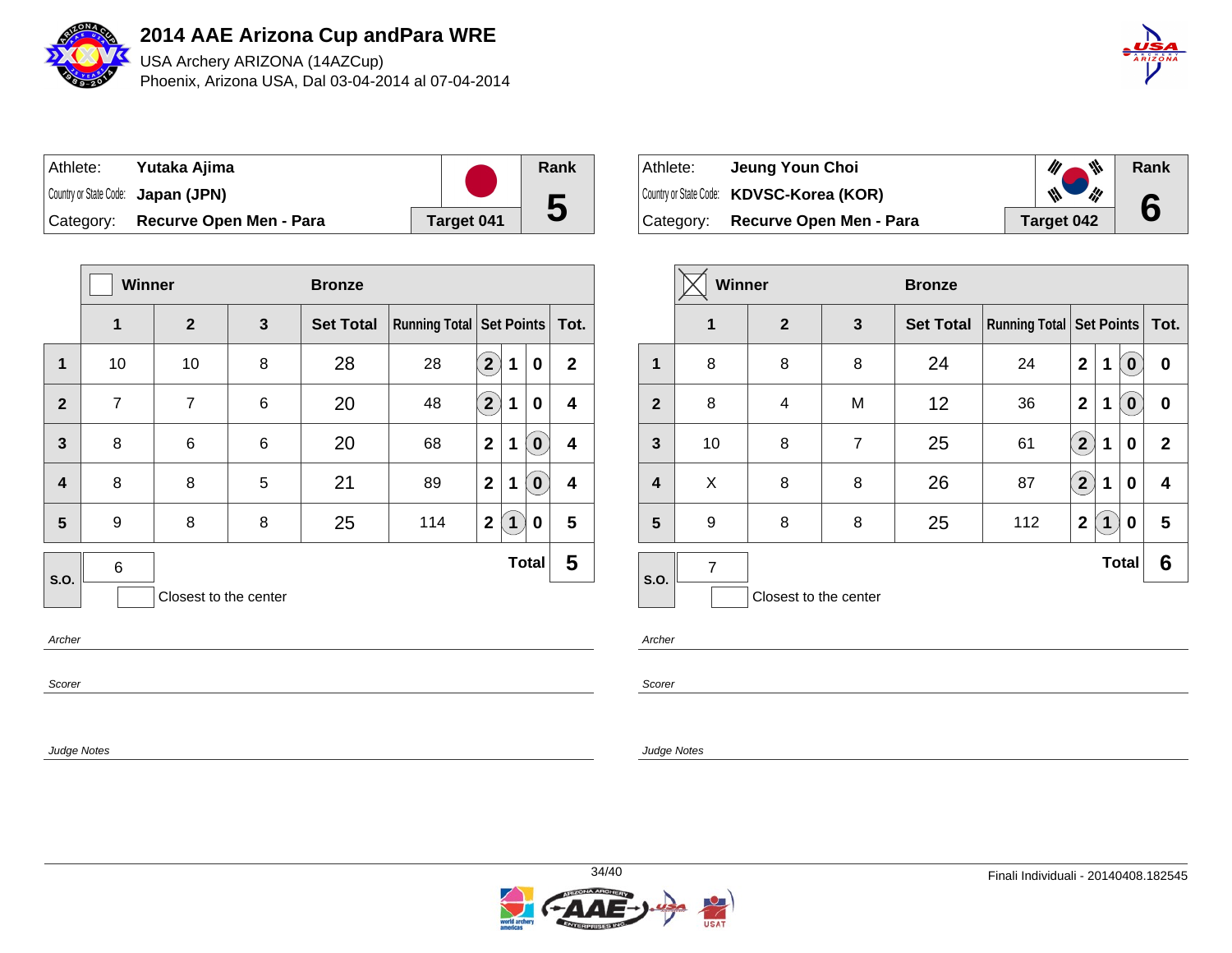

USA Archery ARIZONA (14AZCup) Phoenix, Arizona USA, Dal 03-04-2014 al 07-04-2014



| Athlete:  | <b>Michael Lukow</b>                 |            |  |  |
|-----------|--------------------------------------|------------|--|--|
|           | Country or State Code: Usa-Utah (UT) |            |  |  |
| Category: | Recurve Open Men - Para              | Target 037 |  |  |

|                         | Winner<br><b>Final</b> |              |              |                  |                                   |                            |   |                  |                |  |
|-------------------------|------------------------|--------------|--------------|------------------|-----------------------------------|----------------------------|---|------------------|----------------|--|
|                         | 1                      | $\mathbf{2}$ | $\mathbf{3}$ | <b>Set Total</b> | Running Total   Set Points   Tot. |                            |   |                  |                |  |
| $\mathbf 1$             | X                      | 9            | 8            | 27               | 27                                | $\left( \mathbf{2}\right)$ | 1 | 0                | $\overline{2}$ |  |
| $\overline{2}$          | 9                      | 9            | 8            | 26               | 53                                | $\mathbf{2}$               | 1 | $\bullet$        | $\mathbf{2}$   |  |
| $\mathbf{3}$            | 10                     | 9            | 8            | 27               | 80                                | $\widehat{2}$              | 1 | 0                | 4              |  |
| $\overline{\mathbf{4}}$ | 10                     | 10           | 8            | 28               | 108                               | $\left( 2\right)$          | 1 | 0                | $\bf 6$        |  |
| $5\phantom{1}$          |                        |              |              |                  |                                   | $\mathbf{2}$               | 1 | $\boldsymbol{0}$ |                |  |
| S.O.                    |                        |              |              |                  |                                   |                            |   | <b>Total</b>     | $6\phantom{1}$ |  |
|                         | Closest to the center  |              |              |                  |                                   |                            |   |                  |                |  |
| Archer                  |                        |              |              |                  |                                   |                            |   |                  |                |  |
| Scorer                  |                        |              |              |                  |                                   |                            |   |                  |                |  |

| Athlete: | Young Joo Jung                           |            | $\mathscr{U}$ $\mathscr{W}$        | Rank                  |
|----------|------------------------------------------|------------|------------------------------------|-----------------------|
|          | Country or State Code: KDVSC-Korea (KOR) |            | $\mathcal{W}$<br>$\frac{d\mu}{dt}$ | $\bullet$             |
|          | Category: Recurve Open Men - Para        | Target 038 |                                    | $\blacktriangleright$ |

|                | Winner<br><b>Final</b> |                       |                |                  |                            |                           |   |                  |              |
|----------------|------------------------|-----------------------|----------------|------------------|----------------------------|---------------------------|---|------------------|--------------|
|                | 1                      | $\overline{2}$        | $\mathbf{3}$   | <b>Set Total</b> | Running Total   Set Points |                           |   |                  | Tot.         |
| 1              | 10                     | 8                     | $\overline{7}$ | 25               | 25                         | $\mathbf 2$               | 1 | $\bf{0}$         | 0            |
| $\mathbf{2}$   | 10                     | 9                     | 9              | 28               | 53                         | $\mathbf{2}^{\backslash}$ | 1 | 0                | $\mathbf{2}$ |
| $\mathbf{3}$   | 9                      | $\overline{7}$        | 3              | 19               | 72                         | $\overline{2}$            | 1 | $\bf{0}$         | $\mathbf{2}$ |
| 4              | 9                      | $\overline{7}$        | 5              | 21               | 93                         | $\mathbf 2$               | 1 | $\boldsymbol{0}$ | $\mathbf{2}$ |
| $5\phantom{1}$ |                        |                       |                |                  |                            | $\mathbf{2}$              | 1 | 0                |              |
| S.O.           |                        |                       |                |                  |                            |                           |   | <b>Total</b>     | $\mathbf{2}$ |
|                |                        | Closest to the center |                |                  |                            |                           |   |                  |              |

Archer

**Rank**

**1**

Scorer

Judge Notes

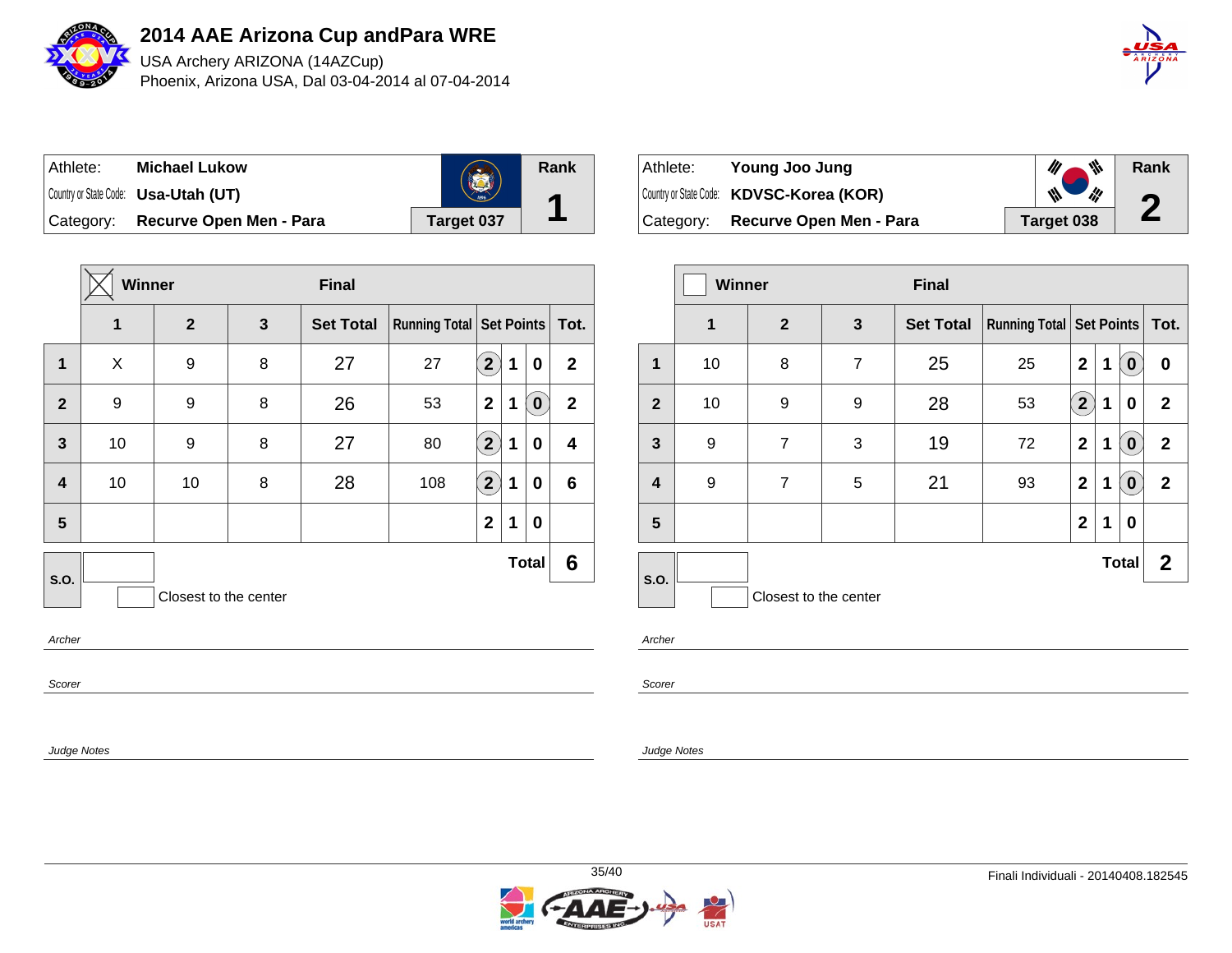

USA Archery ARIZONA (14AZCup) Phoenix, Arizona USA, Dal 03-04-2014 al 07-04-2014

| $\hat{A}$ $\hat{B}$ $\hat{I}$ $\hat{Z}$ $\hat{O}$ $\hat{N}\hat{A}$ |
|--------------------------------------------------------------------|
|                                                                    |

| ⊺Athlete: | <b>Teresa Wallace</b>                          |                   | Rank |
|-----------|------------------------------------------------|-------------------|------|
|           | Country or State Code: Usa-South Carolina (SC) |                   |      |
| Category: | Recurve Open Women - Para                      | <b>Target 047</b> | ე    |

|                         |                | Winner<br><b>Quarter Finals</b> |              |                                                          |    |                |   |                  |             |
|-------------------------|----------------|---------------------------------|--------------|----------------------------------------------------------|----|----------------|---|------------------|-------------|
|                         | 1              | $\mathbf{2}$                    | $\mathbf{3}$ | <b>Running Total Set Points Tot.</b><br><b>Set Total</b> |    |                |   |                  |             |
| $\mathbf{1}$            | 8              | 3                               | M            | 11                                                       | 11 | $\overline{2}$ | 1 | $\bullet$        | $\mathbf 0$ |
| $\overline{2}$          | 5              | M                               | M            | 5                                                        | 16 | $\mathbf{2}$   | 1 | $\bullet$        | 0           |
| $\mathbf{3}$            | $\overline{2}$ | M                               | M            | $\overline{2}$                                           | 18 | $\mathbf{2}$   | 1 | $\mathbf 0$      | $\mathbf 0$ |
| $\overline{\mathbf{4}}$ |                |                                 |              |                                                          |    | $\mathbf{2}$   | 1 | 0                |             |
| 5                       |                |                                 |              |                                                          |    | $\mathbf{2}$   | 1 | $\boldsymbol{0}$ |             |
| S.O.                    |                |                                 |              |                                                          |    |                |   | <b>Total</b>     | $\bf{0}$    |
|                         |                | Closest to the center           |              |                                                          |    |                |   |                  |             |
| Archer                  |                |                                 |              |                                                          |    |                |   |                  |             |
| Scorer                  |                |                                 |              |                                                          |    |                |   |                  |             |

| Athlete:  | <b>Lori Dupree</b>                           |            | Rank |
|-----------|----------------------------------------------|------------|------|
|           | Country or State Code: <b>Usa-Texas (TX)</b> |            |      |
| Category: | Recurve Open Women - Para                    | Target 048 |      |

|                         | Winner |                       |                | <b>Quarter Finals</b> |                                     |                         |   |                  |              |
|-------------------------|--------|-----------------------|----------------|-----------------------|-------------------------------------|-------------------------|---|------------------|--------------|
|                         | 1      | $\overline{2}$        | $\mathbf{3}$   | <b>Set Total</b>      | <b>Running Total   Set Points  </b> |                         |   |                  | Tot.         |
| $\mathbf{1}$            | 9      | $\overline{7}$        | $\overline{2}$ | 18                    | 18                                  | $\mathbf{2}$            | 1 | $\boldsymbol{0}$ | $\mathbf{2}$ |
| $\boldsymbol{2}$        | 9      | 7                     | 5              | 21                    | 39                                  | $\overline{\mathbf{2}}$ | 1 | 0                | 4            |
| $\mathbf{3}$            | 8      | $\overline{7}$        | 6              | 21                    | 60                                  | $\sqrt{2}$              | 1 | 0                | 6            |
| $\overline{\mathbf{4}}$ |        |                       |                |                       |                                     | $\mathbf{2}$            | 1 | 0                |              |
| 5                       |        |                       |                |                       |                                     | $\mathbf{2}$            | 1 | $\boldsymbol{0}$ |              |
| S.O.                    |        |                       |                |                       |                                     |                         |   | <b>Total</b>     | 6            |
|                         |        | Closest to the center |                |                       |                                     |                         |   |                  |              |

Archer

Scorer

Judge Notes

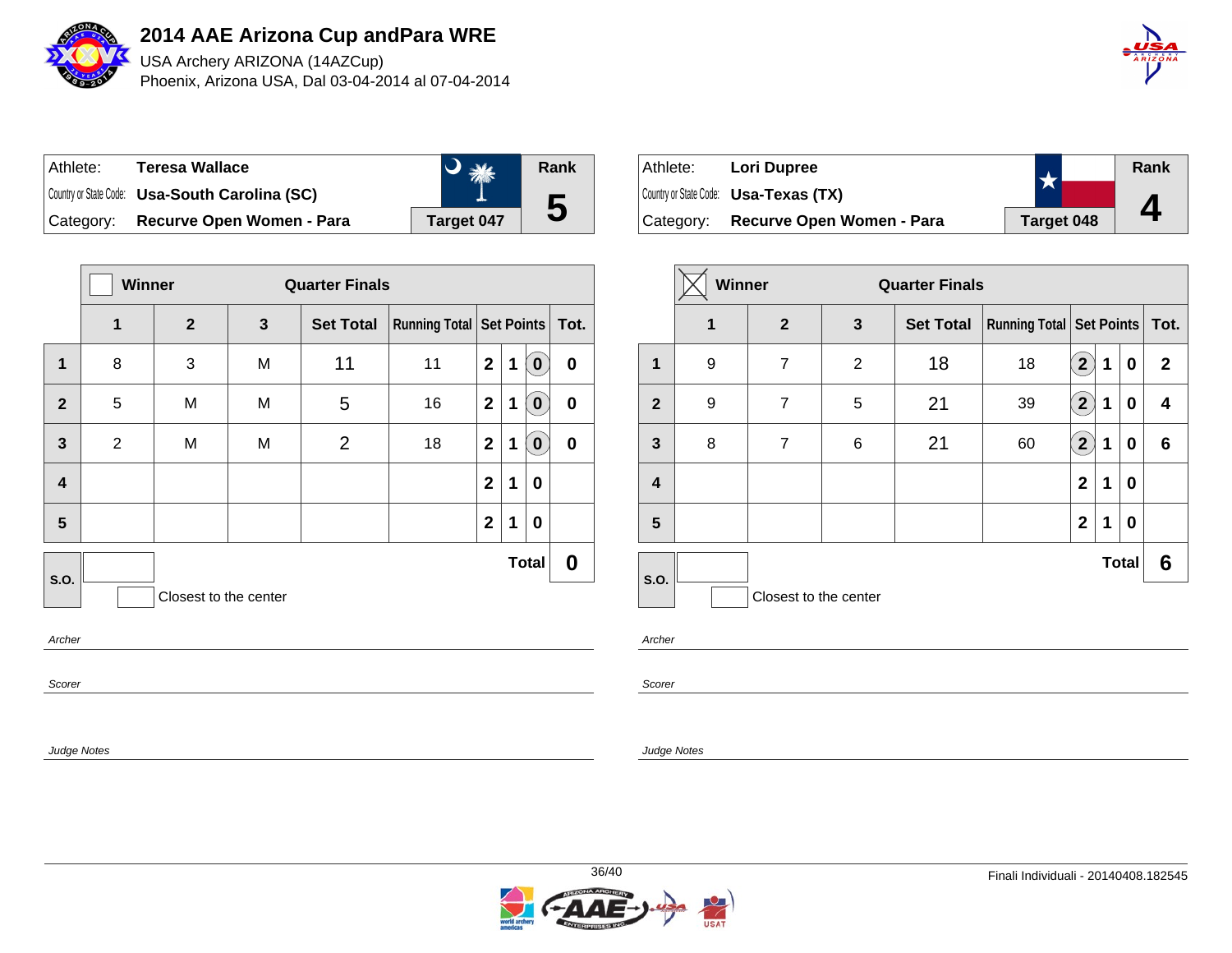

USA Archery ARIZONA (14AZCup) Phoenix, Arizona USA, Dal 03-04-2014 al 07-04-2014

| A B Z O N A |
|-------------|
|             |
|             |

| ⊺Athlete: | Lee Ford                                       |            | Rank |
|-----------|------------------------------------------------|------------|------|
|           | Country or State Code: <b>Usa-Georgia (GA)</b> |            |      |
| Category: | Recurve Open Women - Para                      | Target 045 |      |

|                         | Winner<br><b>Semi Finals</b> |                       |                         |                  |                               |                            |   |              |                |
|-------------------------|------------------------------|-----------------------|-------------------------|------------------|-------------------------------|----------------------------|---|--------------|----------------|
|                         | 1                            | $\mathbf{2}$          | 3                       | <b>Set Total</b> | Running Total Set Points Tot. |                            |   |              |                |
| 1                       | 9                            | 9                     | 8                       | 26               | 26                            | $\left( \mathbf{2}\right)$ | 1 | 0            | $\overline{2}$ |
| $\overline{2}$          | 9                            | 8                     | 8                       | 25               | 51                            | $\left( \mathbf{2}\right)$ | 1 | 0            | 4              |
| $\mathbf{3}$            | 9                            | 8                     | $\overline{\mathbf{4}}$ | 21               | 72                            | $\bf(2)$                   | 1 | 0            | $6\phantom{1}$ |
| $\overline{\mathbf{4}}$ |                              |                       |                         |                  |                               | $\overline{2}$             | 1 | 0            |                |
| 5                       |                              |                       |                         |                  |                               | $\mathbf{2}$               | 1 | 0            |                |
| S.O.                    |                              |                       |                         |                  |                               |                            |   | <b>Total</b> | $6\phantom{1}$ |
|                         |                              | Closest to the center |                         |                  |                               |                            |   |              |                |
| Archer                  |                              |                       |                         |                  |                               |                            |   |              |                |
| Scorer                  |                              |                       |                         |                  |                               |                            |   |              |                |

| Athlete:  | <b>Lori Dupree</b>                           |            | Rank |
|-----------|----------------------------------------------|------------|------|
|           | Country or State Code: <b>Usa-Texas (TX)</b> |            |      |
| Category: | Recurve Open Women - Para                    | Target 046 | Д    |

|                         | <b>Winner</b><br><b>Semi Finals</b> |                       |   |                  |                            |                |   |              |          |
|-------------------------|-------------------------------------|-----------------------|---|------------------|----------------------------|----------------|---|--------------|----------|
|                         | 1                                   | $\overline{2}$        | 3 | <b>Set Total</b> | Running Total   Set Points |                |   |              | Tot.     |
| 1                       | 6                                   | 6                     | 5 | 17               | 17                         | $\mathbf 2$    | 1 | $\bf{0}$     | 0        |
| $\mathbf{2}$            | 5                                   | 3                     | 3 | 11               | 28                         | $\mathbf{2}$   | 1 | $\bf{0}$     | 0        |
| $\mathbf{3}$            | 10                                  | 5                     | 4 | 19               | 47                         | $\mathbf{2}$   | 1 | $\bf{0}$     | $\bf{0}$ |
| $\overline{\mathbf{4}}$ |                                     |                       |   |                  |                            | $\overline{2}$ | 1 | 0            |          |
| 5                       |                                     |                       |   |                  |                            | $\mathbf 2$    | 1 | 0            |          |
|                         |                                     |                       |   |                  |                            |                |   | <b>Total</b> | 0        |
| S.O.                    |                                     | Closest to the center |   |                  |                            |                |   |              |          |

Archer

Scorer

Judge Notes

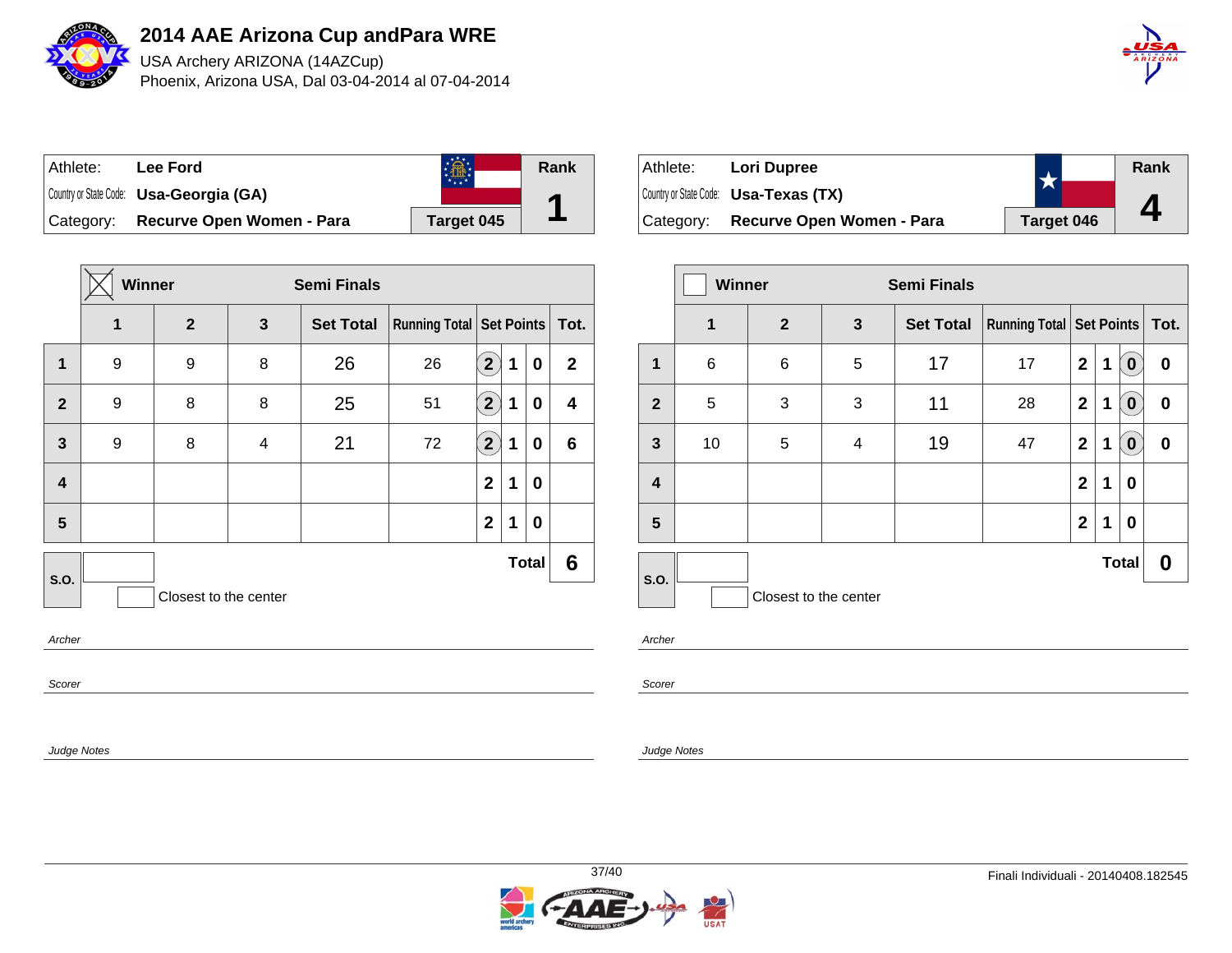

USA Archery ARIZONA (14AZCup) Phoenix, Arizona USA, Dal 03-04-2014 al 07-04-2014



| Athlete:  | <b>Patricia Layolle</b>             |            | Rank              |
|-----------|-------------------------------------|------------|-------------------|
|           | Country or State Code: Brazil (BRA) |            | $\mathbf{\Omega}$ |
| Category: | Recurve Open Women - Para           | Target 049 | J                 |

|                                               | <b>Winner</b>  |                  | <b>Semi Finals</b> |                  |                               |                |   |              |             |
|-----------------------------------------------|----------------|------------------|--------------------|------------------|-------------------------------|----------------|---|--------------|-------------|
|                                               | 1              | $\boldsymbol{2}$ | 3                  | <b>Set Total</b> | Running Total Set Points Tot. |                |   |              |             |
| 1                                             | 9              | 4                | 3                  | 16               | 16                            | $\mathbf{2}$   | 1 | $\bullet$    | $\mathbf 0$ |
| $\overline{2}$                                | 5              | M                | M                  | 5                | 21                            | $\mathbf{2}$   | 1 | $\mathbf{0}$ | 0           |
| $\mathbf{3}$                                  | $\overline{7}$ | $\overline{7}$   | M                  | 14               | 35                            | $\mathbf{2}$   | 1 | $\pmb{0}$    | $\pmb{0}$   |
| $\overline{\mathbf{4}}$                       |                |                  |                    |                  |                               | $\overline{2}$ | 1 | 0            |             |
| 5                                             |                |                  |                    |                  |                               | $\mathbf{2}$   | 1 | 0            |             |
| <b>Total</b><br>S.O.<br>Closest to the center |                |                  |                    |                  |                               |                |   |              | 0           |
| Archer                                        |                |                  |                    |                  |                               |                |   |              |             |
| Scorer                                        |                |                  |                    |                  |                               |                |   |              |             |

| Athlete:  | Kinga Kiss-Johnson                             | 添长         | Rank |
|-----------|------------------------------------------------|------------|------|
|           | Country or State Code: Usa-South Carolina (SC) |            | C    |
| Category: | Recurve Open Women - Para                      | Target 050 | L    |

|                         | Winner |                       |   | <b>Semi Finals</b> |                                     |                       |   |              |              |
|-------------------------|--------|-----------------------|---|--------------------|-------------------------------------|-----------------------|---|--------------|--------------|
|                         | 1      | $\overline{2}$        | 3 | <b>Set Total</b>   | <b>Running Total   Set Points  </b> |                       |   |              | Tot.         |
| 1                       | 9      | 6                     | 5 | 20                 | 20                                  | $\mathbf{2}$          | 1 | 0            | $\mathbf{2}$ |
| $\overline{2}$          | 7      | 7                     | 4 | 18                 | 38                                  | $\mathbf{2}^{\prime}$ | 1 | 0            | 4            |
| $\overline{\mathbf{3}}$ | 10     | 9                     | 3 | 22                 | 60                                  | $\mathbf{2}$          | 1 | 0            | 6            |
| $\overline{\mathbf{4}}$ |        |                       |   |                    |                                     | $\mathbf{2}$          | 1 | 0            |              |
| 5                       |        |                       |   |                    |                                     | $\mathbf{2}$          | 1 | 0            |              |
| S.O.                    |        |                       |   |                    |                                     |                       |   | <b>Total</b> | 6            |
|                         |        | Closest to the center |   |                    |                                     |                       |   |              |              |

Archer

Scorer

Judge Notes

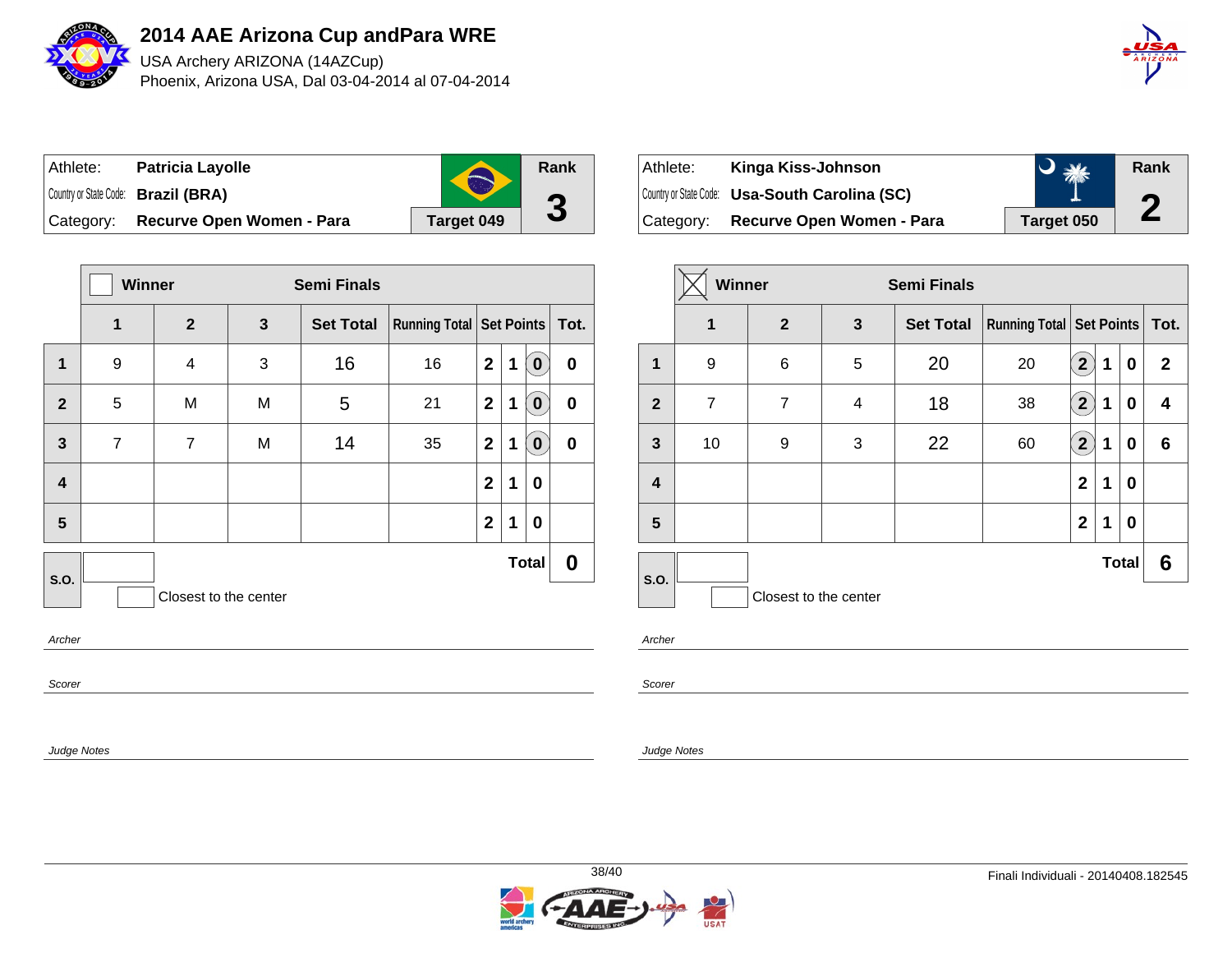

USA Archery ARIZONA (14AZCup) Phoenix, Arizona USA, Dal 03-04-2014 al 07-04-2014

| $\hat{A}$ $\hat{B}$ $\hat{I}$ $\hat{Z}$ $\hat{O}$ $\hat{N}\hat{A}$ |
|--------------------------------------------------------------------|
|                                                                    |

| Athlete:  | Lori Dupree                                  |            | Rank |
|-----------|----------------------------------------------|------------|------|
|           | Country or State Code: <b>Usa-Texas (TX)</b> |            |      |
| Category: | Recurve Open Women - Para                    | Target 049 |      |

|                | Winner |                       |                | <b>Bronze</b>    |                                   |                         |             |              |                         |
|----------------|--------|-----------------------|----------------|------------------|-----------------------------------|-------------------------|-------------|--------------|-------------------------|
|                | 1      | $\mathbf{2}$          | 3              | <b>Set Total</b> | Running Total   Set Points   Tot. |                         |             |              |                         |
| $\mathbf 1$    | 8      | 8                     | M              | 16               | 16                                | $\overline{\mathbf{2}}$ | 1           | $\bullet$    | $\pmb{0}$               |
| $\overline{2}$ | 9      | 5                     | M              | 14               | 30                                | $\widehat{2}$           | 1           | 0            | $\overline{2}$          |
| 3              | 8      | $\overline{7}$        | $\overline{7}$ | 22               | 52                                | $\bf(2)$                | 1           | 0            | $\overline{\mathbf{4}}$ |
| 4              | 9      | 9                     | M              | 18               | 70                                | $\overline{\mathbf{2}}$ | $\mathbf 1$ | 0            | 5                       |
| 5              | 9      | 8                     | 5              | 22               | 92                                | $\bf (2)$               | 1           | 0            | $\overline{\mathbf{7}}$ |
| S.O.           |        |                       |                |                  |                                   |                         |             | <b>Total</b> | $\overline{\mathbf{7}}$ |
|                |        | Closest to the center |                |                  |                                   |                         |             |              |                         |
| Archer         |        |                       |                |                  |                                   |                         |             |              |                         |
| Scorer         |        |                       |                |                  |                                   |                         |             |              |                         |

| Athlete:  | <b>Patricia Layolle</b>             |                   | Rank |
|-----------|-------------------------------------|-------------------|------|
|           | Country or State Code: Brazil (BRA) | $\sqrt{2}$        | ŋ    |
| Category: | Recurve Open Women - Para           | <b>Target 050</b> |      |

|                         | <b>Winner</b>  |                       |                         | <b>Bronze</b>    |                                     |                                 |   |              |              |
|-------------------------|----------------|-----------------------|-------------------------|------------------|-------------------------------------|---------------------------------|---|--------------|--------------|
|                         | 1              | $\overline{2}$        | 3                       | <b>Set Total</b> | <b>Running Total   Set Points  </b> |                                 |   |              | Tot.         |
| 1                       | $\overline{7}$ | 6                     | $\overline{\mathbf{4}}$ | 17               | 17                                  | $\mathbf{2}^{\mathbf{\degree}}$ | 1 | 0            | $\mathbf{2}$ |
| $\overline{2}$          | 5              | 4                     | 3                       | 12               | 29                                  | $\mathbf{2}$                    | 1 | $\pmb{0}$    | $\mathbf{2}$ |
| $\overline{\mathbf{3}}$ | $\overline{7}$ | 2                     | M                       | 9                | 38                                  | $\mathbf 2$                     | 1 | $\mathbf 0$  | $\mathbf{2}$ |
| $\overline{\mathbf{4}}$ | 9              | 5                     | 4                       | 18               | 56                                  | $\mathbf{2}$                    | 1 | 0            | 3            |
| 5                       | 8              | 8                     | M                       | 16               | 72                                  | $\mathbf 2$                     | 1 | $\mathbf 0$  | 3            |
| S.O.                    |                |                       |                         |                  |                                     |                                 |   | <b>Total</b> | 3            |
|                         |                | Closest to the center |                         |                  |                                     |                                 |   |              |              |

Archer

Scorer

Judge Notes